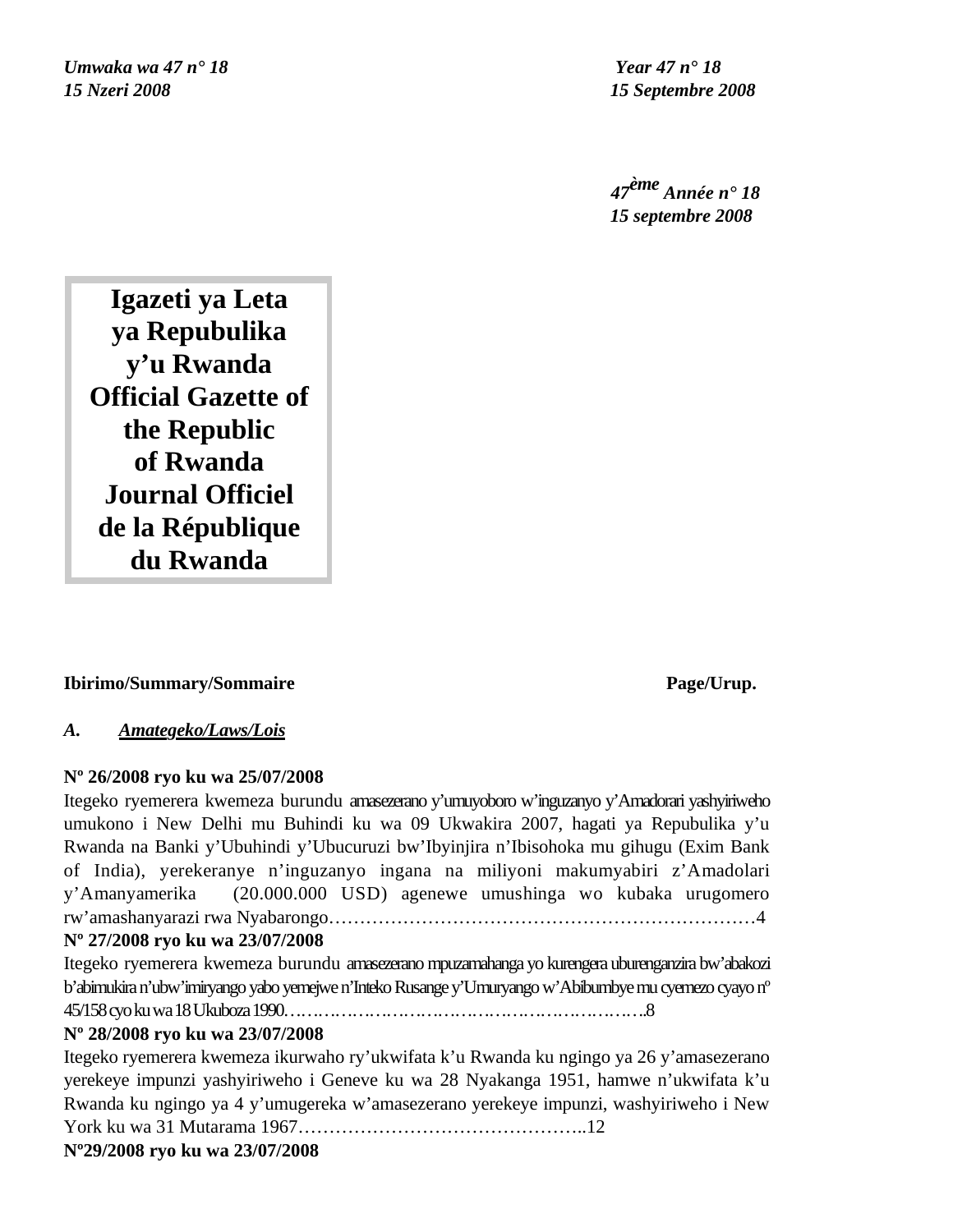Itegeko ryemerera kwemeza burundu amasezerano yashyiriweho umukono muri Afurika y'Epfo ku wa 24 Kamena 2007, yerekeranye n'ishyirwaho ry'Ihuriro Nyafurika ryo kungurana ibitekerezo ku ivugurura ry'ingengo y'imari (CABRI)………………………………………16

# **N° 32/2008 ryo kuwa 28/07/2008**

Itegeko Ngenga rishyiraho Komisiyo y'Igihugu ishinzwe kurwanya SIDA (CNLS) rikanagena imiterere, imikorere n'ububasha byayo....................................................................................19

# **Nº 41/2008 ryo ku wa 26/08/2008**

Itegeko ryemerera kwemeza burundu amasezerano y'impano nº H3630-Rw yashyiriweho umukono i Kigali mu Rwanda, ku wa 24 Nyakanga 2008, hagati ya repubulika y'u Rwanda n'Ikigega Mpuzamahanga Gitsura Amajyambere (IDA), yerekeranye n'impano ingana na miliyoni eshatu n'ibihumbi magana inani z'Amadetesi (3.800.000 DTS) agenewe umushinga wo guteza imbere irushanwa n'iterambere ry'ibikorwa bya rwiyemezamirimo…………………39

# **Nº 42/2008 ryo ku wa 26/08/2008**

Itegeko ryemerera kwemeza burundu amasezerano y'impano nº H408-RW yashyiriweho umukono i Kigali mu Rwanda ku wa 24 Nyakanga 2008, hagati ya Repubulika y'u Rwanda n'Ikigega Mpuzamahanga Gitsura Amajyambere (IDA), yerekeranye n'impano ingana na miliyoni makumyabiri n'imwe n'ibihumbi magana atatu z'Amadetesi (21.300.000 DTS) agenewe Umushinga wo Gutsura Amajyambere mu Cyaro icyiciro cya II…………………………….43

# **N° 26/2008 of 25/07/2008**

Law authorising the ratification of the dollar credit line agreement signed in New Delhi, India on October 09, 2007, between the Republic of Rwanda and Export-Import Bank of India (Exim Bank of India), relating to the credit of twenty million American dollars (USD 20.000.000) for the Nyabarongo hydro power plant construction Project……………………..4

# **<sup>N</sup>° 27/2008 of 23/07/2008**

Law authorising the ratification of the convention on the protection of the rights of all migrant workers and members of their families adopted by the united nations General Assembly Resolution n° 45/158 of 18 December 1990………………………………………………….8

# **N° 28/2008 of 23/07/2008**

Law authorising the withdrawal of the reservation of Rwanda on article 26 of the convention relating to the status of refugees, adopted in geneva on 28 july 1951, and on article 4 of the protocol relating to the status of refugees, adopted in New York on 31 January 1967………12

# **N° 29/2008 of 23/07/2008**

Law authorising the ratification of the Agreement signed in South Africa, on June 24, 2007, relating to the Collaborative Africa Budget Reform Initiative (CABRI)…………………….16

# **N° 32/2008 of 28/07/2008**

Organic Law establishing the National Aids Control Commission (CNLS) and determining its organisation, functioning and competence……………………………………………………32

# **Nº 41/2008 of 26/08/2008**

Law authorizing ratification of the financing agreement n° H3630-Rw signed in Kigali, Rwanda on July 24, 2008, between the Republic of Rwanda and The International Development Association (IDA), relating to the grant of three million eight hundred thousand Special Drawing Rights (3,800,000DTS) for additional financing for competitiveness and enterprise development project……………………………………………………………….39

# **Nº 42/2008 of 26/08/2008**

Law authorizing the ratification of the financing agreement  $n^{\circ}$  H408-RW signed in Kigali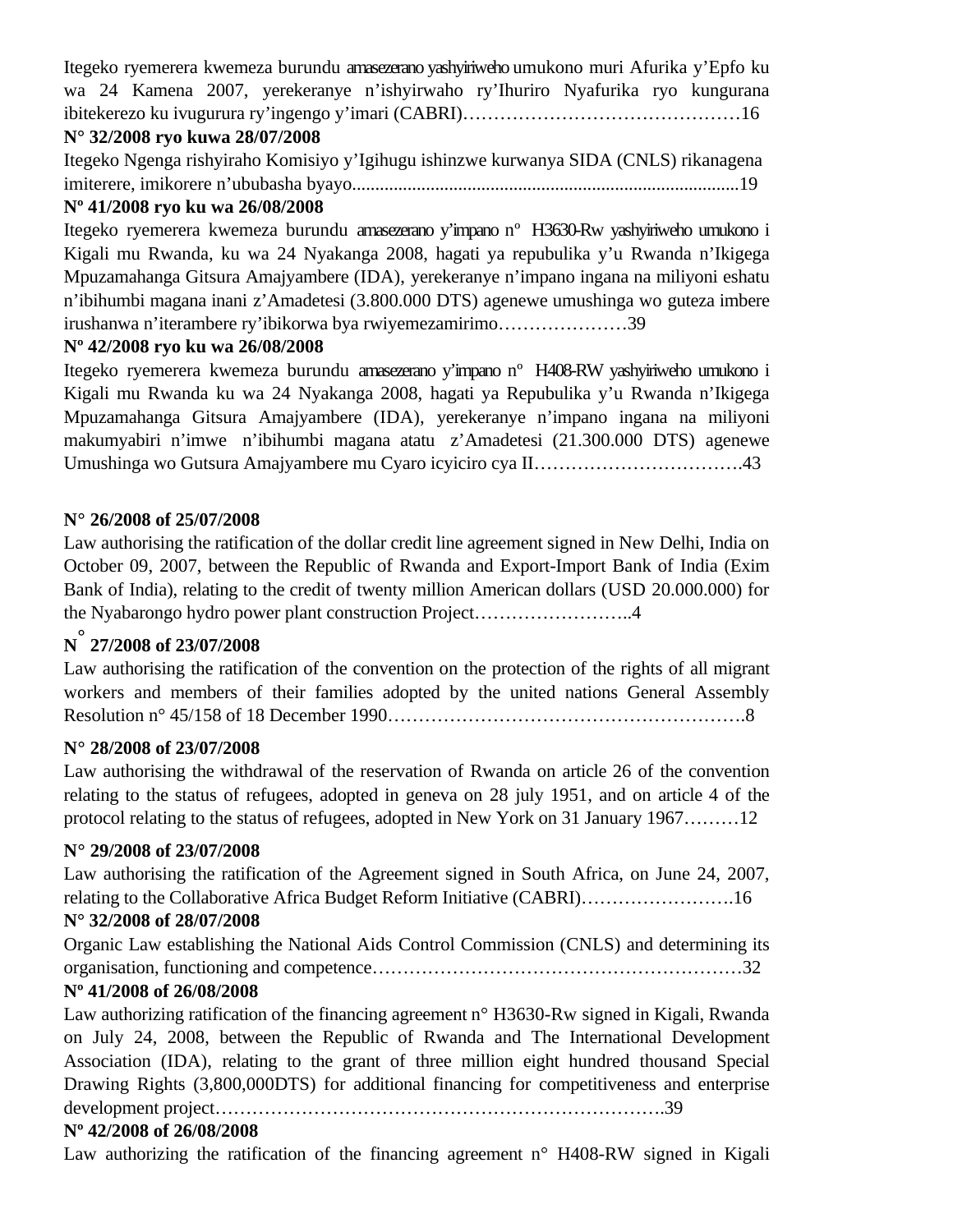Rwanda on July  $24<sup>th</sup>$ , 2008, between the Republic of Rwanda and the International Development Association (IDA), relating to the grant of twenty one million three hundred thousand Special Drawing Rights ( 21,300,000 DTS) for the Rural Sector Support Project Phase II……………………………………………………………………………………….43

# **N° 26/2008 du 25/07/2008**

Loi autorisant la ratification de l'accord de ligne de crédit en dollar signe a New Delhi, en Inde le 09 octobre 2007 entre la République du Rwanda et la Banque d'Import-Export de l'Inde (Exim Bank of India), relatif au prêt de vingt millions de dollars américains (20.000.000 USD) pour le Projet de construction du barrage hydroélectrique de Nyabarongo……………………………….……………………………………………………4

# **N° 27/2008 du 23/07/2008**

Loi autorisant la ratification de la convention internationale sur la protection des droits des travailleurs migrants et des membres de leur familles, adoptée par l'Assemblée Générale des Nations Unies dans sa Résolution n° 45/158 du 18 décembre 1990……………………...……8

# **N° 28/2008 du 23/07/2008**

Loi autorisant la levée de la réserve du Rwanda à l'article 26 de la convention relative au statut des réfugiés, adoptée à Genève le 28 juillet 1951, et a l'article 4 du protocole relatif au statut des réfugiés adopté à New York le 31 janvier 1967……………………………………12

# **N° 29/2008 du 23/07/2008**

Loi autorisant la ratification de l'Accord signé en Afrique du Sud le 24 juin 2007, relatif à la création de l'Initiative Africaine Concertée sur la Réforme Budgetaire (CABRI)………...…16

# **N° 32/2008 du 28/07/2008**

Loi Organique portant création, organisation, fonctionnement et compétence de la Commission Nationale de Lutte Contre le SIDA (CNLS)……………………………………19

# **N° 41/2008 du 26/08/2008**

Loi autorisant la ratification de l'accord de financement n° H3630-RW signé à Kigali au Rwanda le 24 juillet, 2008 entre la République du Rwanda et l'Association Internationale de Développement (IDA), relatif au don de trois millions huit cent mille Droits de Tirage Spéciaux (3.800.000 DTS) pour le projet de financement additionnel pour la compétitivité et le développement des entreprises……………………………………………………………..39

# **N° 42/2008 du 26/08/2008**

Loi autorisant la ratification de l'accord de financement n° H408-RW signé à Kigali au Rwanda le 24 juillet 2008 entre la République du Rwanda et l'Association Internationale de Développement (IDA), relatif au don de vingt et un millions trois cent mille Droits de Tirage Spéciaux (21.300.000 DTS) pour le Projet d'Appui au Secteur Rural phase II……………...43

# *B. Iteka rya Perezida/Presidential Order/Arrêté Présidentiel*

# **N° 53/01 ryo kuwa 05/09/2008**

Iteka rya Perezida ryemeza burundu Amasezerano yashyiriweho umukono muri Afurika y'Epfo ku wa 24 Kamena 2007, yerekeranye n'ishyirwaho ry'Ihuriro Nyafurika ryo Kungurana Ibitekerezo ku Ivugurura ry'Ingengo y'Imari...........................................................................46 **N° 53/01 of 05/09/2008** Presidential Order ratifing the Agreement signed in South Africa, on June 24, 2007, relating to the Collaborative Africa Budget Reform Initiative (CABRI)...............................................46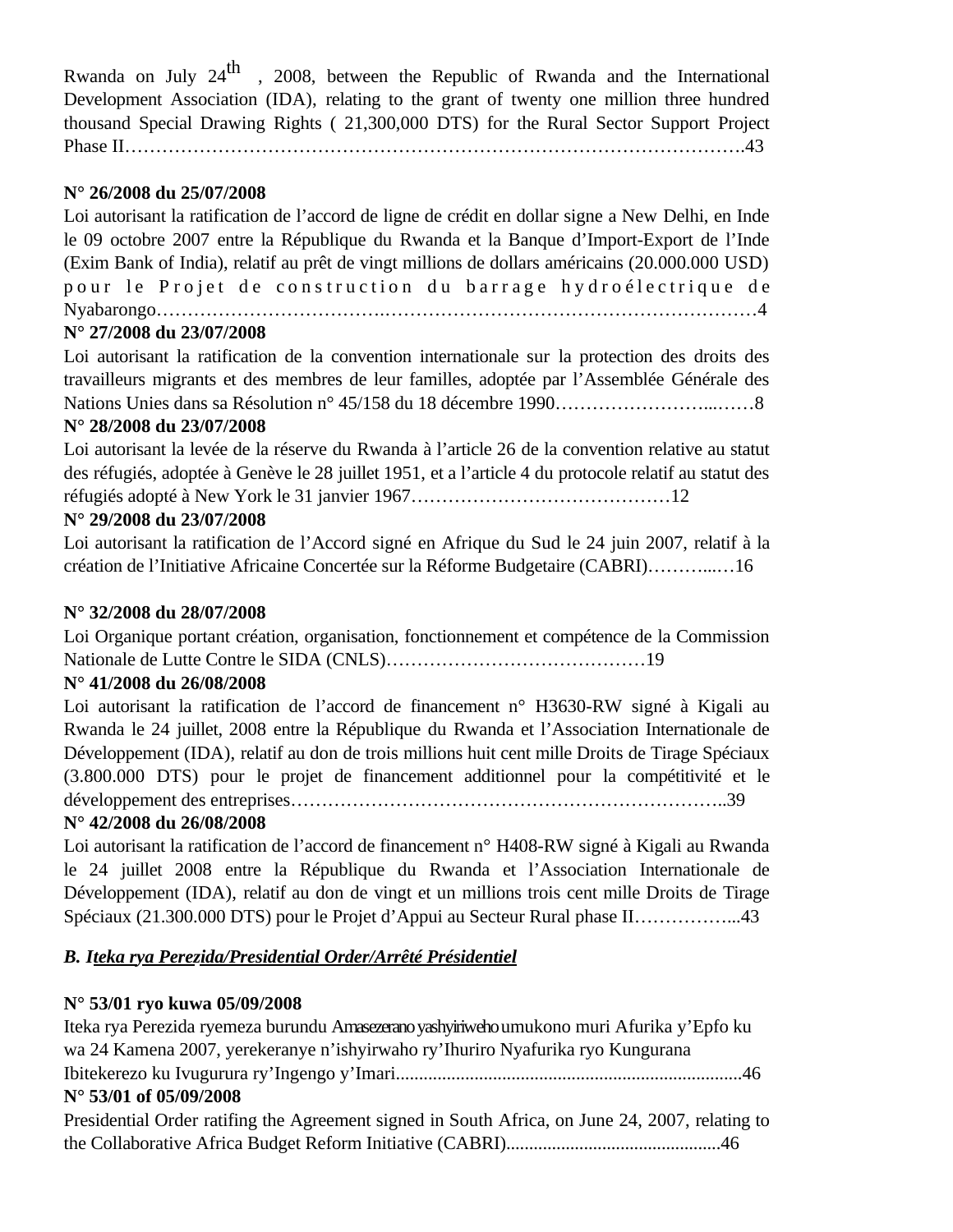# **N° 53/01 du 05/09/2008**

Arrêté Présidentiel ratifiant l'Accord signé en Afrique du Sud le 24 juin 2007, relatif a la création de l'Initiative Africaine Concertée sur la Réforme Budgétaire (CABRI)…………...46

| TEGEKO Nº 26/2008 RYO KU<br>WA 25/07/2008 RYEMERERA<br><b>KWEMEZA</b><br><b>BURUNDU</b><br>AMASEZERANO Y'UMUYOBORO<br>W'INGUZANYO (Y'AMADORARI<br>YASHYIRIWEHO UMUKONO I<br>NEW DELHI MU BUHINDI KU<br>WA 09 UKWAKIRA 2007,<br>HAGATI YA REPUBULIKA Y'U<br><b>RWANDA</b><br>N A<br>BANKI<br>Y'UBUHINDI Y'UBUCURUZI<br>BW'IBYINJIRA N'IBISOHOKA<br>MU GIHUGU (EXIM BANK OF<br>INDIA), YEREKERANYE<br>N'INGUZANYO INGANA NA<br>MILIYONI MAKUMYABIRI<br>Z ' A M A D O L A R I<br>Y'AMANYAMERIKA (20.000.000<br>USD) AGENEWE UMUSHINGA<br>WO KUBAKA URUGOMERO<br>RW'AMASHANYARAZI RWA<br><b>NYABARONGO</b> | LAW $N^{\circ}$ 26/2008 OF 25/07/2008<br><b>AUTHORISING</b><br>THE<br><b>RATIFICATION OF THE DOLLAR</b><br>CREDIT LINE AGREEMENT<br>SIGNED IN NEW DELHI, INDIA<br>ON OCTOBER 09, 2007,<br>BETWEEN THE REPUBLIC OF<br>RWANDA AND EXPORT-IMPORT<br><b>BANK OF INDIA (EXIM BANK OF</b><br>INDIA), RELATING TO THE<br><b>CREDIT OF TWENTY MILLION</b><br>AMERICAN DOLLARS (USD<br>$20.000.000$ FOR<br>THE<br>NYABARONGO HYDRO POWER<br>PLANT CONSTRUCTION<br><b>PROJECT</b> | LOI N° 26/2008 DU 25/07/2008<br>AUTORISANT LA RATIFICATION<br>DE L'ACCORD DE LIGNE DE<br><b>CREDIT EN DOLLAR SIGNE A NEW</b><br>DELHI, EN INDE LE 09 OCTOBRE<br>2007 ENTRE LA REPUBLIQUE DU<br>RWANDA ET LA BANQUE<br>D'IMPORT-EXPORT DE L'INDE<br>(EXIM BANK OF INDIA), RELATIF<br>AU PRET DE VINGT MILLIONS DE<br>DOLLARS AMERICAINS (20.000.000<br>USD) POUR LE PROJET DE<br>CONSTRUCTION DU BARRAGE<br><b>HYDROELECTRIQUE</b><br>D E<br><b>NYABARONGO</b> |
|--------------------------------------------------------------------------------------------------------------------------------------------------------------------------------------------------------------------------------------------------------------------------------------------------------------------------------------------------------------------------------------------------------------------------------------------------------------------------------------------------------------------------------------------------------------------------------------------------------|-------------------------------------------------------------------------------------------------------------------------------------------------------------------------------------------------------------------------------------------------------------------------------------------------------------------------------------------------------------------------------------------------------------------------------------------------------------------------|---------------------------------------------------------------------------------------------------------------------------------------------------------------------------------------------------------------------------------------------------------------------------------------------------------------------------------------------------------------------------------------------------------------------------------------------------------------|
| <b>ISHAKIRO</b>                                                                                                                                                                                                                                                                                                                                                                                                                                                                                                                                                                                        | <b>TABLE OF CONTENTS</b>                                                                                                                                                                                                                                                                                                                                                                                                                                                | <b>TABLE DES MATIERES</b>                                                                                                                                                                                                                                                                                                                                                                                                                                     |
| Ingingo ya mbere: Uruhushya rwo<br>kwemeza<br>burundu                                                                                                                                                                                                                                                                                                                                                                                                                                                                                                                                                  | Article One : Authorization for<br>ratification                                                                                                                                                                                                                                                                                                                                                                                                                         | Article premier : Autorisation de<br>ratification                                                                                                                                                                                                                                                                                                                                                                                                             |
|                                                                                                                                                                                                                                                                                                                                                                                                                                                                                                                                                                                                        | $A$ rticle $2 \cdot C$ ommencement                                                                                                                                                                                                                                                                                                                                                                                                                                      | Article 2 : Entrée en vigueur                                                                                                                                                                                                                                                                                                                                                                                                                                 |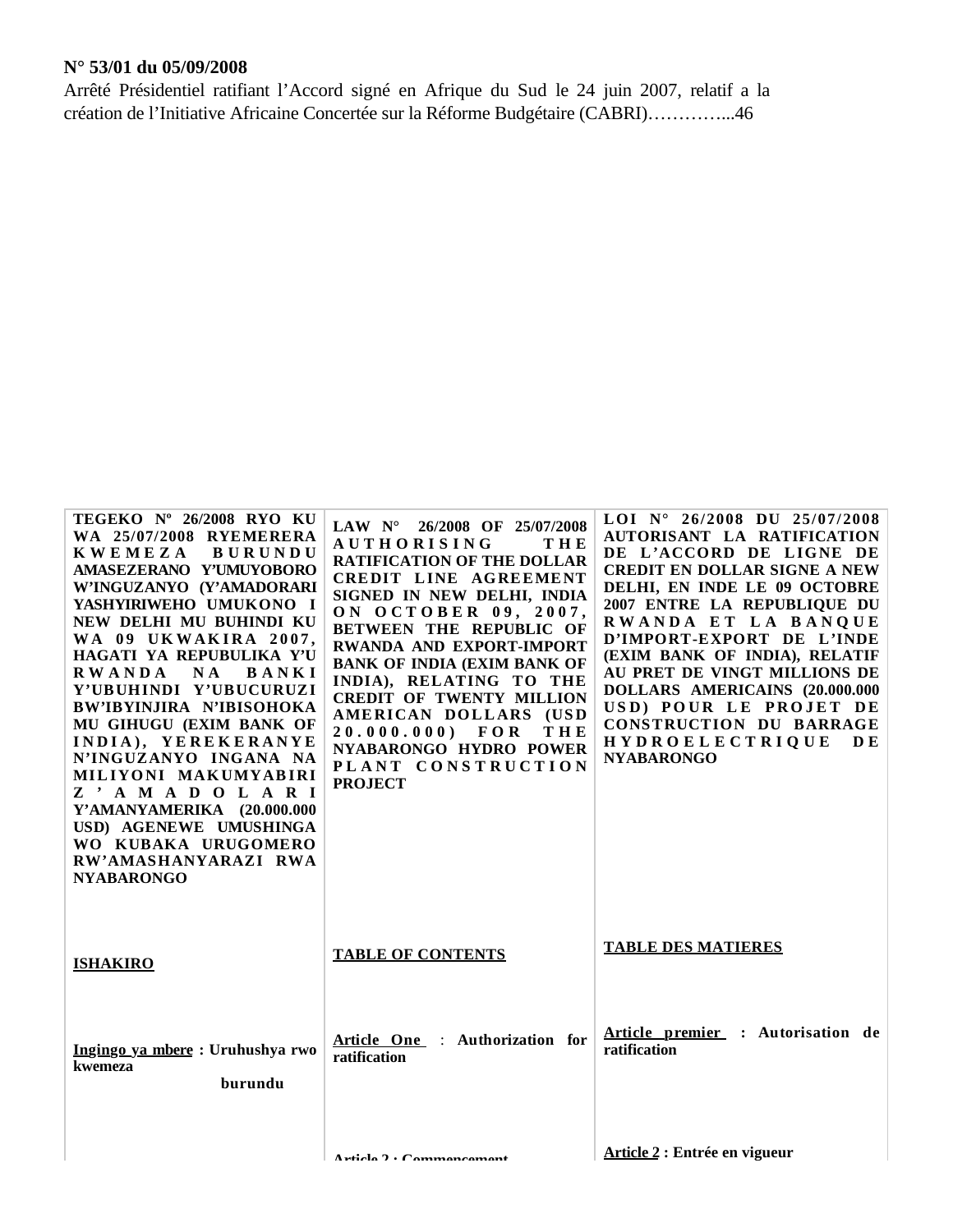**ITEGEKO Nº 26/2008 RYO KU WA 25/07/2008 RYEMERERA K W E M E Z A B U R U N D U AMASEZERANO Y'UMUYOBORO W'INGUZANYO (Y'AMADORARI YASHYIRIWEHO UMUKONO I NEW DELHI MU BUHINDI KU**  WA 09 UKWAKIRA 2007. **HAGATI YA REPUBULIKA Y'U R W A N D A N A B A N K I Y'UBUHINDI Y'UBUCURUZI BW'IBYINJIRA N'IBISOHOKA MU GIHUGU (EXIM BANK OF I N D I A ) , Y E R E K E R A N Y E N'INGUZANYO INGANA NA MIL IYONI MAKUMYAB IRI Z ' A M A D O L A R I Y'AMANYAMERIKA (20.000.000 USD) AGENEWE UMUSHINGA WO KUBAKA URUGOMERO RW'AMASHANYARAZI RWA NYABARONGO** 

**Twebwe, KAGAME Paul**, Perezida wa Repubulika;

**I N T E K O I S H I N G A AMATEGEKO YEMEJE, NONE N A T W E D U H A M I J E , DUTANGAJE ITEGEKO RITEYE RITYA KANDI DUTEGETSE KO RYANDIKWA MU IGAZETI YA LETA YA REPUBULIKA Y'U RWANDA**

# **I N T E K O I S H I N G A AMATEGEKO**:

Umutwe w'Abadepite**,** mu nama yawo yo ku wa 25 Kamena 2008;

Umutwe wa Sena**,** mu nama yawo yo ku wa 7 Nyakanga 2008;

Ishingiye ku Itegeko Nshinga rya Repubulika y'u Rwanda ryo ku wa 4 Kamena 2003, nk'uko ryavuguruwe kugeza ubu, cyane cyane mu ngingo zaryo iya 62, iya 66, iya 67, iya 88, iya 89, iya 90, iya 92, iya 93, iya 95, iya 108, iya 118, iya 189, iya 190 n'iya 201;

Imaze gusuzuma amasezerano y'umuyoboro w'inguzanyo y'Amadolari yashyiriweho umukono i

**LAW N° 26/2008 OF 25/07/2008 A U T H O R I S I N G T H E RATIFICATION OF THE DOLLAR CREDIT LINE AGREEMENT SIGNED IN NEW DELHI, INDIA O N O C T O B E R 0 9 , 2 0 0 7 , BETWEEN THE REPUBLIC OF RWANDA AND EXPORT-IMPORT BANK OF INDIA (EXIM BANK OF INDIA), RELATING TO THE CREDIT OF TWENTY MILLION AME RICAN DO L L ARS (US D 2 0 . 0 0 0 . 0 0 0 ) F O R T H E NYABARONGO HYDRO POWER P L A N T C O N S T R U C T I O N PROJECT**

**We, KAGAME Paul,** President of the Republic;

**T H E P A R L I A M E N T H A S ADOPTED AND WE SANCTION, P R O M U L G A T E T H E FOLLOWING LAW AND ORDER IT BE PUBLISHED IN THE OFFICIAL GAZETTE OF THE REPUBLIC OF RWANDA**

### **THE PARLIAMENT**:

The Chamber of Deputies, in its session of June 25, 2008;

The Senate, in its session of July 7, 2008;

Pursuant to the Constitution of the Republic of Rwanda of 04 June 2003, as amended to date, especially in Articles 62, 66, 67, 88, 89, 90, 92, 93, 95, 108, 118, 189, 190 and 201;

Considering the dollar credit line agreement signed in New Delhi, India on October 09, 2007, between the Republic of Rwanda and the Export-Import Bank of India (Exim Bank of LOI N° 26/2008 DU 25/07/2008 **AUTORISANT LA RATIFICATION DE L 'ACCORD DE L IGNE DE CREDIT EN DOLLAR SIGNE A NEW DELHI, EN INDE LE 09 OCTOBRE 2007 ENTRE LA REPUBLIQUE DU R W A N D A E T L A B A N Q U E D'IMPORT-EXPORT DE L'INDE (EXIM BANK OF INDIA), RELATIF AU PRET DE VINGT MILLIONS DE DOLLARS AMERICAINS (20.000.000 USD) POUR LE PROJET DE CONSTRUCTION DU BARRAGE HYDRO E L E C T R I Q U E D E NYABARONGO**

**Nous, KAGAME Paul,** Président de la République ;

**LE PARLEMENT A ADOPTE ET N O U S S A N C T I O N N O N S , PROMULGUONS LA LOI DONT LA TENEUR SUIT ET ORDONNONS QU'ELLE SOIT PUBLIEE AU JOURNAL OFFICIEL DE LA REPUBLIQUE DU RWANDA**

# **LE PARLEMENT :**

La Chambre des Députés, en sa séance du 25 juin 2008;

Le Sénat, en sa séance du 7 juillet 2008;

Vu la Constitution de la République du Rwanda du 04 juin 2003, telle que révisée à ce jour, spécialement en ses articles 62, 66, 67, 88, 89, 90, 92, 93, 95,108, 118, 189, 190 et 201 ;

Considérant l'accord de ligne de crédit en dollar signé à New Delhi, en Inde le 09 octobre 2007 entre la République du Rwanda et la Banque d'Import-Export de l'Inde (Exim Bank of India), relatif au prêt de vingt millions de dollars américains (20.000.000 USD) pour le Projet de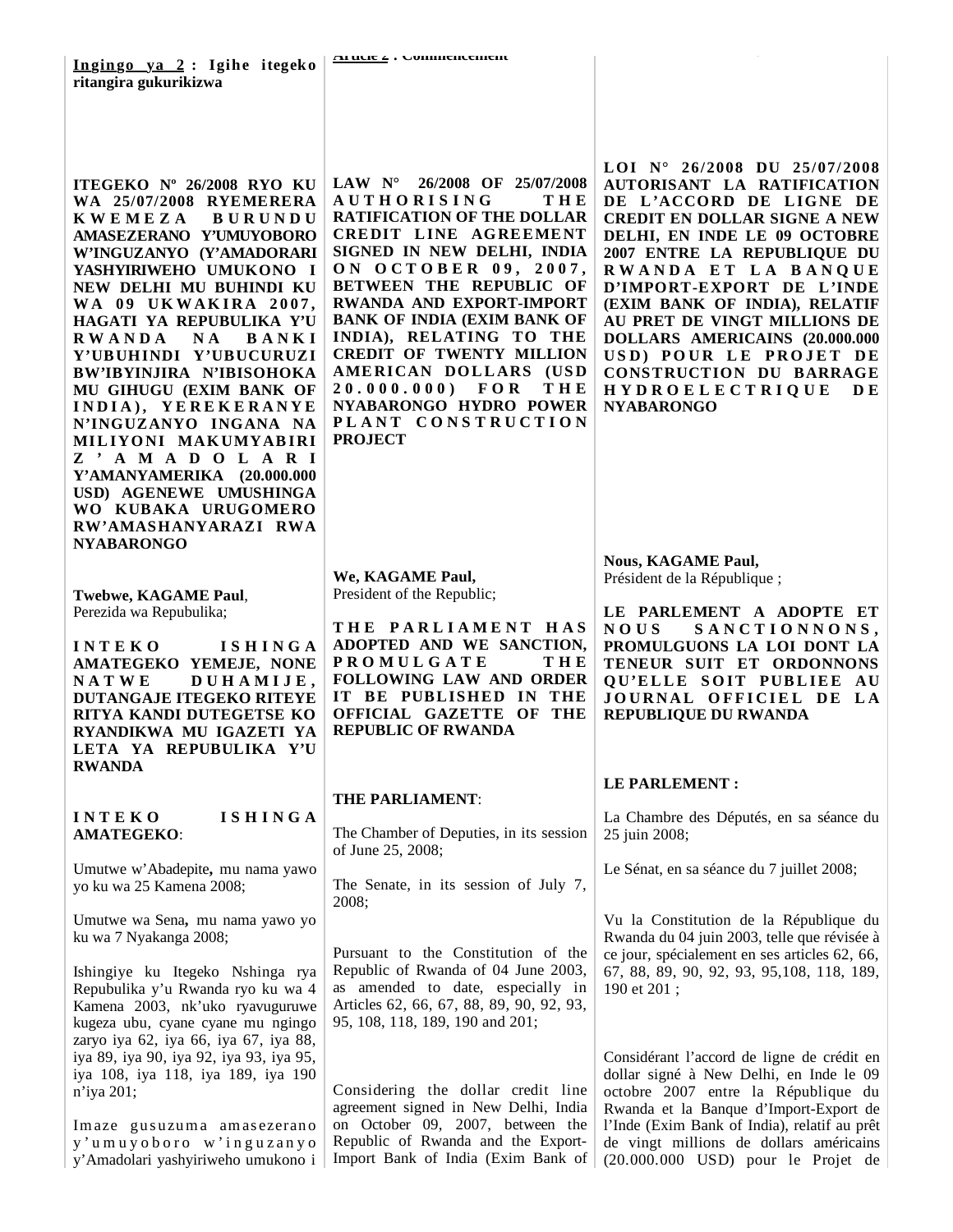New Delhi mu Buhindi ku wa 09 Ukwakira 2007, hagati ya Repubulika y'u Rwanda na Banki y'Ubuhindi y'Ubucuruzi bw'Ibyinjira n'Ibisohoka mu gihugu (Exim Bank of India), yerekeranye n'inguzanyo ingana na miliyoni makumyabiri z'Amadolari y'Amanyamerika (20.000.000 USD) agenewe umushinga wo kubaka urugomero rw'amashanyarazi rwa Nyabarongo; **YEMEJE: Ingingo ya mbere : Uruhushya rwo kwemeza burundu** A m a s e z e r a n o y' u m u y o b o r o w'inguzanyo y'Amadolari yashyiriweho umukono i New Delhi mu Buhindi ku wa 09 Ukwakira 2007, hagati ya Repubulika y'u Rwanda na Banki y'Ubuhindi y'Ubucuruzi bw'Ibyinjira n'Ibisohoka mu gihugu (Exim Bank of India), yerekeranye n'inguzanyo ingana na miliyoni m a k u m y a b i r i z' A m a d o l a r i y'Amanyamerika (20.000.000 USD) agenewe umushinga wo kubaka urugomero rw'amashanyarazi rwa Nyabarongo, yemerewe kwemezwa burundu. **Ingingo ya 2 : Igihe itegeko ritangira gukurikizwa** Iri tegeko ritangira gukurikizwa ku munsi ritangarijweho mu Igazeti ya Leta ya Repubulika y'u Rwanda. Kigali, ku wa 25/07/2008 Perezida wa Repubulika **KAGAME Paul** (sé) Minisitiri w'Intebe **MAKUZA Bernard** (sé) **Bibonywe kandi bishyizweho Ikirango cya Repubulika:** Minisitiri w'Ubutabera /Intumwa Nkuru ya Leta **KARUGARAMA Tharcisse** (sé) India), relating to the credit of twenty million American dollars (USD 20.000.000) for the Nyabarongo hydro power plan construction Project; **ADOPTS: Article One** : **Authorization for ratification**  The dollar credit line agreement signed in New Delhi, India on October 09, 2007, between the Republic of Rwanda and the Export-Import Bank of India (Exim Bank of India), relating to the credit of twenty million American dollars (USD 20,000,000) for the Nyabarongo hydro power plant construction Project, is hereby authorized for ratification. **Article 2 : Commencement**  This Law shall come into force on the date of its publication in the Official Gazette of the Republic of Rwanda. Kigali, on 25/07/2008 The President of the Republic **KAGAME Paul** (sé) The Prime Minister **MAKUZA Bernard** (sé) **Seen and sealed with the Seal of the Republic** The Minister of Justice/ Attorney General **KARUGARAMA Tharcisse** (sé) construction du barrage hydroélectrique de Nyabarongo; **ADOPTE : Article premier : Autorisation de ratification**  L'accord de ligne de crédit en dollar signé à New Delhi, en Inde le 09 octobre 2007 entre la République du Rwanda et la Banque d'Import- Export de l'Inde (Exim Bank of India), relatif au prêt de vingt millions de dollars américains (20.000.000 USD) pour le Projet de construction du barrage hydroélectrique de Nyabarongo, est autorisé à être ratifié. **Article 2 : Entrée en vigueur** La présente loi entre en vigueur le jour de sa publication au Journal Officiel de la République du Rwanda. Kigali, le 25/07/2008 Le Président de la République **KAGAME Paul**  $(sé)$ Le Premier Ministre **MAKUZA Bernard** (sé) **Vu et scellé du Sceau de la République :** Ministre de la Justice/ Garde des Sceaux **KARUGARAMA Tharcisse** (sé)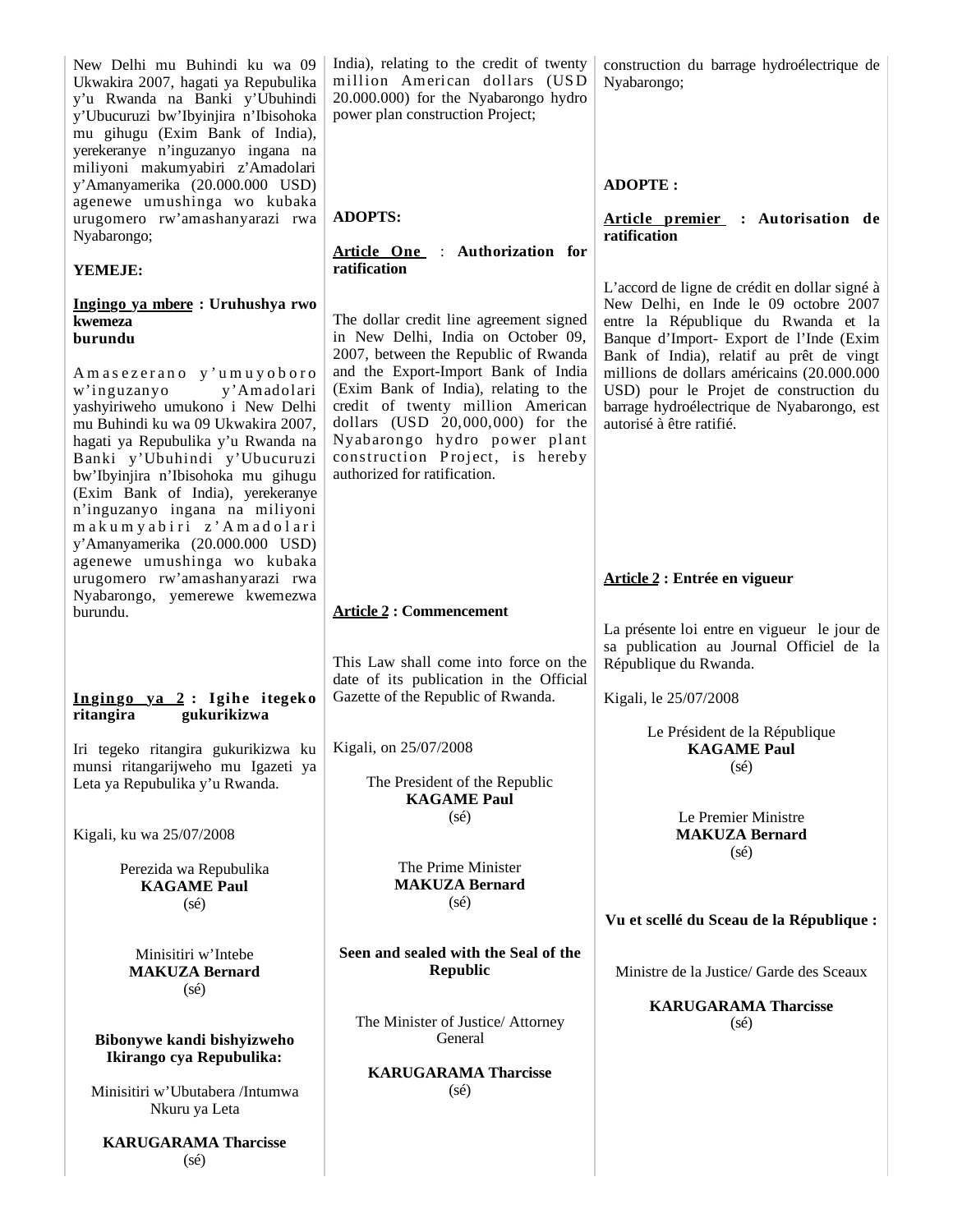| ITEGEKO Nº 27/2008 RYO KU<br>WA 23/07/2008 RYEMERERA<br>KWEMEZA BURUNDU<br>AMASEZERANO MPUZAMAHANGA<br>YO KURENGERA UBURENGANZIRA<br>BW'ABAKOZI B'ABIMUKIRA<br>N'UBW'IMIRYANGO YABO<br>YEMEJWE N'INTEKO RUSANGE<br>YUMURYANGO W'ABIBUMBYE MU<br><b>CYEMEZO CYAYO Nº 45/158 CYO KU</b><br>WA 18 UKUBOZA 1990                                                                                                                                               | <b>TABLE OF CONTENTS</b><br>Article One: Authorization of<br>ratification                                                                                                                                                                                                                                                                                                                                                                                                                                                                           | LOI $N^{\circ}$ 27/2008 DU 23/07/2008<br>AUTORISANT LA RATIFICATION DE<br>L A<br><b>CONVENTION</b><br>INTERNATIONALE SUR LA<br>PROTECTION DES DROITS DES<br><b>TRAVAILLEURS MIGRANTS ET DES</b><br>MEMBRES DE LEUR FAMILLES,<br>ADOPTEE PAR L'ASSEMBLEE<br>GENERALE DES NATIONS UNIES<br>DANS SA RESOLUTION Nº 45/158 DU<br><b>18 DECEMBRE 1990</b>                                                                                                 |
|-----------------------------------------------------------------------------------------------------------------------------------------------------------------------------------------------------------------------------------------------------------------------------------------------------------------------------------------------------------------------------------------------------------------------------------------------------------|-----------------------------------------------------------------------------------------------------------------------------------------------------------------------------------------------------------------------------------------------------------------------------------------------------------------------------------------------------------------------------------------------------------------------------------------------------------------------------------------------------------------------------------------------------|-----------------------------------------------------------------------------------------------------------------------------------------------------------------------------------------------------------------------------------------------------------------------------------------------------------------------------------------------------------------------------------------------------------------------------------------------------|
| <b>ISHAKIRO</b>                                                                                                                                                                                                                                                                                                                                                                                                                                           | <b>Article 2: Commencement</b>                                                                                                                                                                                                                                                                                                                                                                                                                                                                                                                      | <b>TABLE DES MATIERES</b>                                                                                                                                                                                                                                                                                                                                                                                                                           |
| Ingingo ya mbere: Uruhushya rwo<br>kwemeza burundu                                                                                                                                                                                                                                                                                                                                                                                                        |                                                                                                                                                                                                                                                                                                                                                                                                                                                                                                                                                     | Article premier: Autorisation de<br>ratification                                                                                                                                                                                                                                                                                                                                                                                                    |
| Ingingo ya 2: Igihe itegeko<br>ritangira<br>gukurikizwa                                                                                                                                                                                                                                                                                                                                                                                                   |                                                                                                                                                                                                                                                                                                                                                                                                                                                                                                                                                     | Article 2 : Entrée en vigueur                                                                                                                                                                                                                                                                                                                                                                                                                       |
| ITEGEKO Nº 27/2008 RYO KU<br>WA 23/07/2008 RYEMERERA<br>KWEMEZA BURUNDU<br>AMASEZERANO MPUZAMAHANGA<br>YO KURENGERA UBURENGANZIRA<br>BW'ABAKOZI B'ABIMUKIRA<br>N'UBW'IMIRYANGO YABO<br>YEMEJWE N'INTEKO RUSANGE<br>Y'UMURYANGO W'ABIBUMBYE MU<br><b>CYEMEZO CYAYO Nº 45/158 CYO KU</b><br>WA 18 UKUBOZA 1990<br>Twebwe, KAGAME Paul,<br>Perezida wa Repubulika;<br><b>INTEKO</b><br><b>ISHINGA</b><br>AMATEGEKO YEMEJE, NONE<br><b>NATWE</b><br>DUHAMIJE, | LAW N 27/2008 OF 23/07/2008<br><b>AUTHORISING</b><br>THE<br>RATIFICATION OF THE<br>CONVENTION ON<br>THE<br>PROTECTION OF THE RIGHTS<br>OF ALL MIGRANT WORKERS<br>AND MEMBERS OF THEIR<br><b>FAMILIES ADOPTED BY THE</b><br>UNITED NATIONS GENERAL<br>ASSEMBLY RESOLUTION N°<br>45/158 OF 18 DECEMBER 1990<br>We, KAGAME Paul,<br>President of the Republic;<br>THE PARLIAMENT HAS<br>ADOPTED AND WE SANCTION,<br>PROMULGATE THE FOLLOWING<br>LAW AND ORDER IT BE<br>PUBLISHED IN THE OFFICIAL<br><b>GAZETTE OF THE REPUBLIC OF</b><br><b>RWANDA</b> | LOI $N^{\circ}$ 27/2008 DU 23/07/2008<br><b>AUTORISANT LA RATIFICATION DE</b><br><b>CONVENTION</b><br>L A<br>INTERNATIONALE SUR LA<br>PROTECTION DES DROITS DES<br><b>TRAVAILLEURS MIGRANTS ET DES</b><br>MEMBRES DE LEUR FAMILLES,<br>ADOPTEE PAR L'ASSEMBLEE<br>GENERALE DES NATIONS UNIES<br>DANS SA RESOLUTION Nº 45/158 DU<br><b>18 DECEMBRE 1990</b><br><b>Nous, KAGAME Paul,</b><br>Président de la République;<br>LE PARLEMENT A ADOPTE, ET |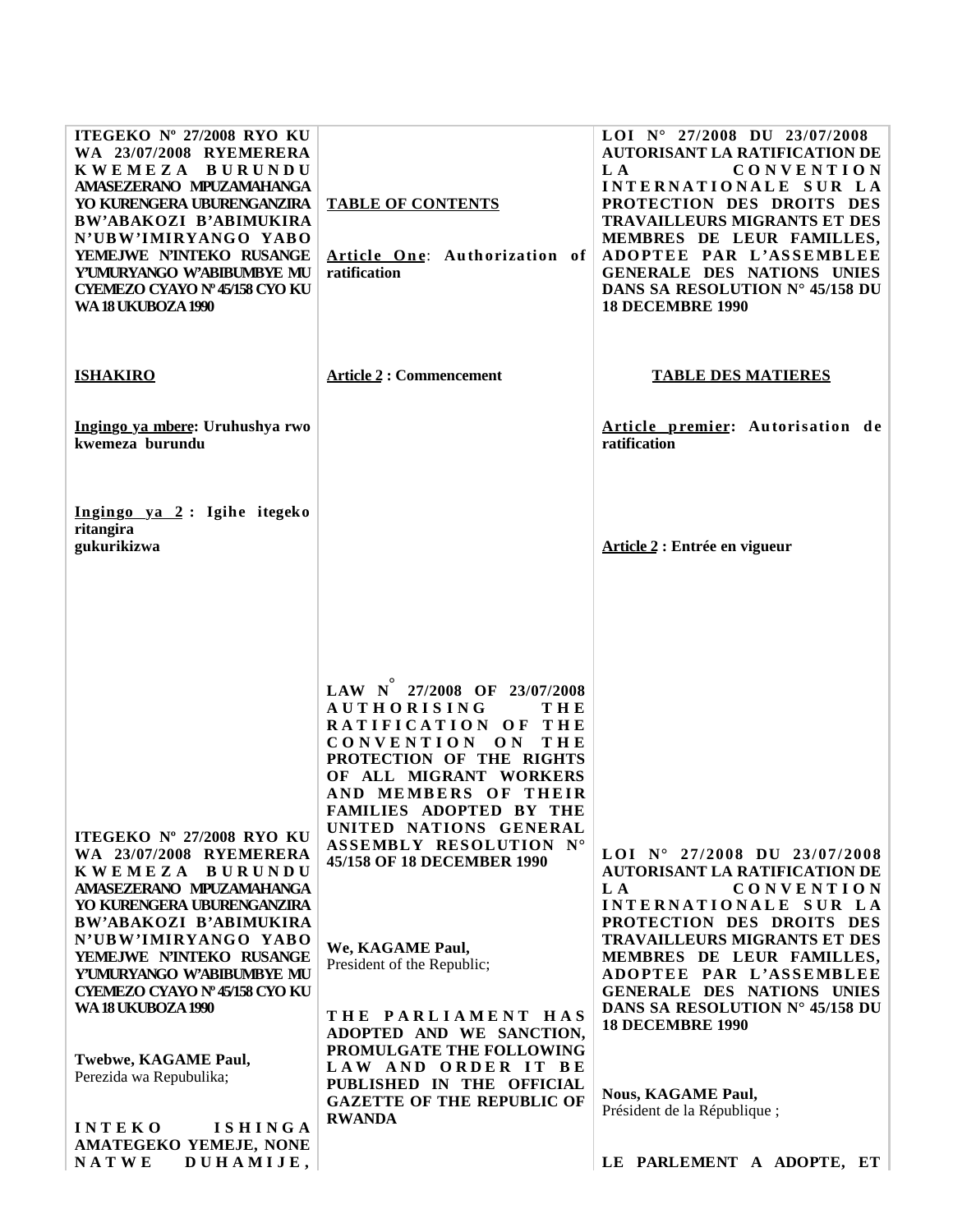| DUTANGAJE ITEGEKO<br>RITEYE RITYA KANDI<br>DUTEGETSE KO RYANDIKWA                                                                                                                                                             | <b>THE PARLIAMENT:</b>                                                                                                                                                                                                                                    | <b>NOUS</b><br>SANCTIONNONS,<br>PROMULGUONS LA LOI DONT LA<br>TENEUR SUIT ET ORDONNONS                                                                                         |
|-------------------------------------------------------------------------------------------------------------------------------------------------------------------------------------------------------------------------------|-----------------------------------------------------------------------------------------------------------------------------------------------------------------------------------------------------------------------------------------------------------|--------------------------------------------------------------------------------------------------------------------------------------------------------------------------------|
| MU IGAZETI YA LETA YA<br>REPUBULIKA Y'U RWANDA.                                                                                                                                                                               | The Chamber of Deputies, in its session<br>of June 25, 2008;                                                                                                                                                                                              | QU'ELLE SOIT PUBLIEE AU<br>JOURNAL OFFICIEL DE LA<br>REPUBLIQUE DU RWANDA                                                                                                      |
| <b>ISHINGA</b><br><b>INTEKO</b><br><b>AMATEGEKO:</b>                                                                                                                                                                          | The Senate, in its session of July 7,<br>2008;                                                                                                                                                                                                            |                                                                                                                                                                                |
|                                                                                                                                                                                                                               |                                                                                                                                                                                                                                                           | LE PARLEMENT :                                                                                                                                                                 |
| Umutwe w'Abadepite, mu nama<br>yawo yo ku wa 25 Kamena 2008;<br>Umutwe wa Sena, mu nama yawo yo                                                                                                                               | Pursuant to the Constitution of the<br>Republic of Rwanda of 04 June 2003, as<br>amended to date, especially in Articles<br>62, 88, 89, 90, 93, 108, 189 and 201;                                                                                         | La Chambre des Députés, en sa séance du<br>25 juin 2008;                                                                                                                       |
| ku wa 7 Nyakanga 2008;                                                                                                                                                                                                        |                                                                                                                                                                                                                                                           | Le Sénat, en sa séance du 7 juillet 2008;                                                                                                                                      |
| Ishingiye ku Itegeko Nshinga rya<br>Repubulika y'u Rwanda ryo ku wa 4<br>Kamena 2003, nk'uko ryavuguruwe<br>kugeza ubu, cyane cyane mu ngingo<br>zaryo iya 62, iya 88, iya 89, iya 90,<br>iya 93, iya 108, iya 189 n'iya 201; | After consideration of International<br>Convention on the protection of the<br>rights of all migrant workers and<br>members of their families, adopted by<br>the United Nations General Assembly<br>resolution $n^{\circ}$ 45/158 of 18 December<br>1990; | Vu la Constitution de la République du<br>Rwanda du 04 juin 2003, telle que révisée à<br>ce jour, spécialement en ses articles 62, 88,<br>89, 90, 93, 108, 189 et 201;         |
| Imaze gusuzuma Amasezerano<br>mpuzamahanga yo kurengera                                                                                                                                                                       |                                                                                                                                                                                                                                                           |                                                                                                                                                                                |
| uburenganzira bw'abakozi<br>b'abimukira n'ubw'imiryango yabo<br>yemejwe n'Inteko Rusange<br>y'Umuryango w'Abibumbye mu                                                                                                        | <b>ADOPTS:</b><br>Article One : Authorization of<br>ratification                                                                                                                                                                                          | Considérant la Convention Internationale<br>sur la protection des droits des travailleurs<br>migrants et des membres de leur familles,<br>adoptée par l'Assemblée Générale des |
| cyemezo cyayo nº 45/158 cyo kuwa<br>18 Ukuboza 1990;                                                                                                                                                                          |                                                                                                                                                                                                                                                           | Nations Unies dans sa résolution n° 45/158<br>du 18 décembre 1990;                                                                                                             |
| YEMEJE:                                                                                                                                                                                                                       | The International Convention on the<br>protection of the rights of all migrant                                                                                                                                                                            |                                                                                                                                                                                |
| Ingingo ya mbere : Uruhushya<br>rwo kwemeza burundu                                                                                                                                                                           | workers and the members of their<br>families, adopted by the United Nations<br>General Assembly resolution $n^{\circ}$ 45/158                                                                                                                             | <b>ADOPTE:</b><br>Article premier: Autorisation de                                                                                                                             |
| Amasezerano mpuzamahanga yo<br>kurengera uburenganzira bw'abakozi<br>b'abimukira n'ubw'imiryango yabo                                                                                                                         | of 18 December 1990, is hereby<br>authorized for ratification.                                                                                                                                                                                            | ratification                                                                                                                                                                   |
| yemejwe n'Inteko Rusange<br>y'Umuryango w'Abibumbye mu<br>cyemezo cyayo nº 45/158 cyo kuwa                                                                                                                                    | <b>Article 2: Commencement</b>                                                                                                                                                                                                                            | La Convention Internationale sur la<br>protection des droits de tous les travailleurs<br>migrants et des membres de leur familles,                                             |
| 18 Ukuboza 1990, yemerewe<br>kwemezwa burundu.                                                                                                                                                                                | This Law shall come into force on the<br>date of its publication in the Official                                                                                                                                                                          | adoptée par l'Assemblée Générale des<br>Nations Unies dans sa résolution n° 45/158<br>du 18 décembre 1990, est autorisée à être                                                |
| Ingingo ya 2: Igihe itegeko<br>ritangira gukurikizwa                                                                                                                                                                          | Gazette of the Republic of Rwanda.                                                                                                                                                                                                                        | ratifiée.                                                                                                                                                                      |
| Iri tegeko ritangira gukurikizwa ku<br>munsi ritangarijweho mu Igazeti ya<br>Leta ya Repubulika y'u Rwanda.                                                                                                                   | Kigali, on 23/07/2008                                                                                                                                                                                                                                     | <b>Article 2 : Entrée en vigueur</b>                                                                                                                                           |
| Kigali, ku wa 23/07/2008                                                                                                                                                                                                      | The President of the Republic<br><b>KAGAME Paul</b><br>$(s\acute{e})$                                                                                                                                                                                     | La présente loi entre en vigueur le jour de<br>sa publication au Journal Officiel de la<br>République du Rwanda.                                                               |
|                                                                                                                                                                                                                               |                                                                                                                                                                                                                                                           |                                                                                                                                                                                |
| Perezida wa Repubulika<br><b>KAGAME Paul</b><br>$(s\acute{e})$                                                                                                                                                                |                                                                                                                                                                                                                                                           | Kigali, le 23/07/2008                                                                                                                                                          |
|                                                                                                                                                                                                                               | The Prime Minister<br>MA KII7 A Downord                                                                                                                                                                                                                   | Le Président de la République                                                                                                                                                  |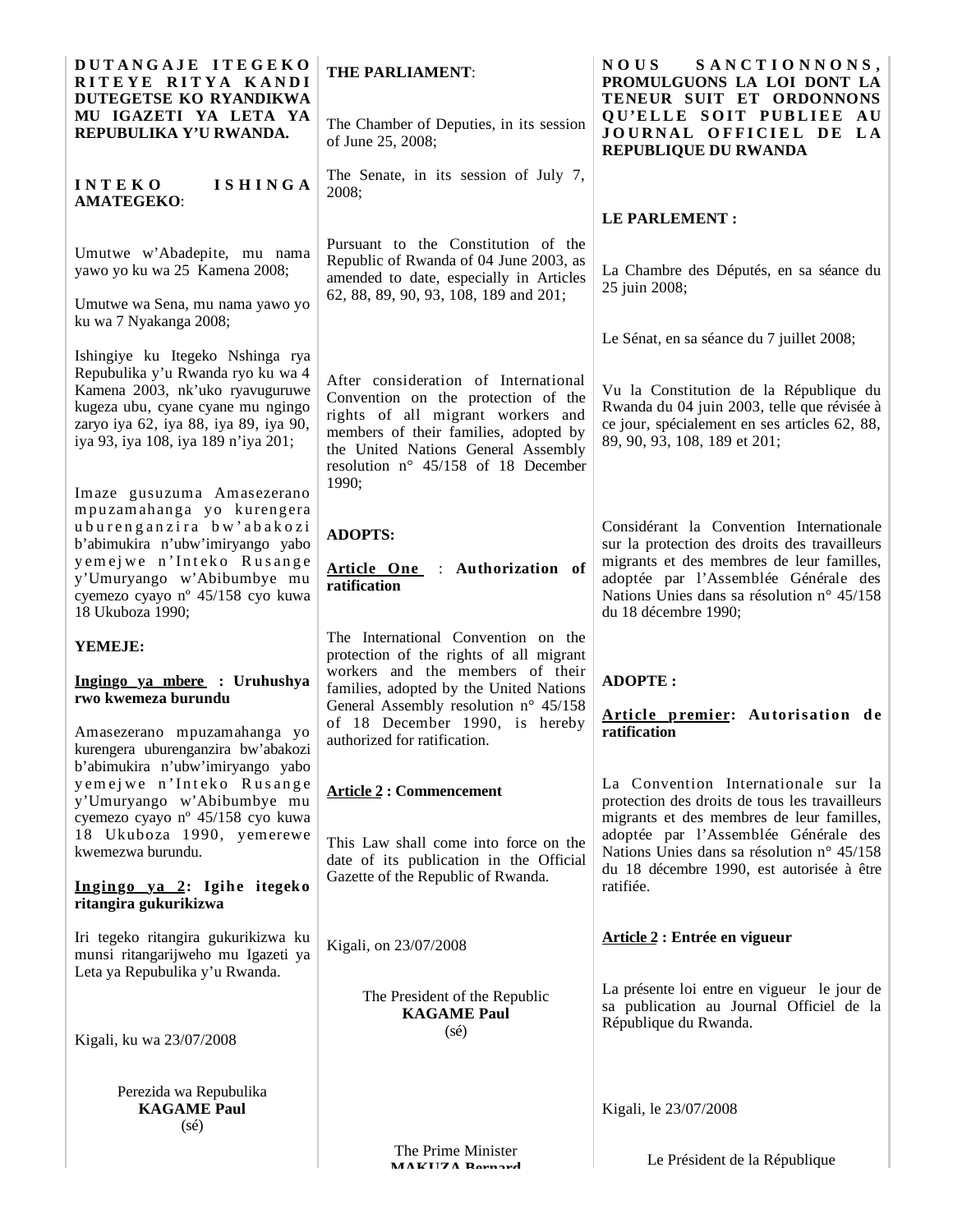|                                                                                                                                                                                                                                                                                          | <b>WAIXU<i>LA</i></b> DUHIAI U<br>$(s\acute{e})$                                                    | <b>KAGAME Paul</b><br>$(s\acute{e})$                                                   |
|------------------------------------------------------------------------------------------------------------------------------------------------------------------------------------------------------------------------------------------------------------------------------------------|-----------------------------------------------------------------------------------------------------|----------------------------------------------------------------------------------------|
| Minisitiri w'Intebe<br><b>MAKUZA Bernard</b><br>$(s\acute{e})$                                                                                                                                                                                                                           | Seen and sealed with the Seal of the<br><b>Republic</b><br>The Minister of Justice/Attorney General | Le Premier Ministre<br><b>MAKUZA Bernard</b>                                           |
| Bibonywe kandi bishyizweho<br>Ikirango cya Repubulika:                                                                                                                                                                                                                                   | <b>KARUGARAMA Tharcisse</b><br>$(s\acute{e})$                                                       |                                                                                        |
| Minisitiri w'Ubutabera/Intumwa<br>Nkuru ya Leta<br><b>KARUGARAMA Tharcisse</b><br>$(s\acute{e})$                                                                                                                                                                                         |                                                                                                     | Vu et scellé du Sceau de la République :<br>Le Ministre de la Justice/Garde des Sceaux |
| LAW N 27/2008 OF 23/07/2008<br><b>AUTHORISING</b><br>THE<br>RATIFICATION OF<br>THE<br>CONVENTION ON<br>THE<br><b>PROTECTION</b><br>O <sub>F</sub><br>THE<br>RIGHTS OF ALL MIGRANT<br>WORKERS AND MEMBERS OF<br>THEIR FAMILIES ADOPTED<br>THE UNITED NATIONS<br>КY<br>ASSEMBLY<br>GENERAL |                                                                                                     | <b>KARUGARAMA Tharcisse</b><br>$(s\acute{e})$                                          |
| RESOLUTION $N^{\circ}$ 45/158 OF 18<br><b>DECEMBER 1990</b>                                                                                                                                                                                                                              |                                                                                                     |                                                                                        |

| ITEGEKO Nº 28/2008 RYO KU WA<br>23/07/2008 RYEMERERA KWEMEZA          | <b>TABLE OF CONTENTS</b>                                                  | <b>TABLE DES MATIERES</b>                                          |
|-----------------------------------------------------------------------|---------------------------------------------------------------------------|--------------------------------------------------------------------|
| IKURWAHO RY'UKWIFATA K'U                                              |                                                                           |                                                                    |
| RWANDA KU NGINGO YA 26<br>Y'AMASEZERANO YEREKEYE                      | Article One : Authorization of<br>reservations withdrawal                 | Article premier: Autorisation de                                   |
| <b>IMPUNZI YASHYIRIWEHO I GENEVE</b><br>KU WA 28 NYAKANGA 1951, HAMWE |                                                                           | levée de réserve                                                   |
| N'UKWIFATA K'U RWANDA KU                                              |                                                                           |                                                                    |
| NGINGO YA 4 Y'UMUGEREKA<br>W'AMASEZERANO YEREKEYE                     | <b>Article 2 : Commencement</b>                                           |                                                                    |
| IMPUNZI, WASHYIRIWEHO I NEW                                           |                                                                           |                                                                    |
| YORK KU WA 31 MUTARAMA 1967                                           |                                                                           | Article 2 : Entrée en vigueur                                      |
|                                                                       |                                                                           |                                                                    |
|                                                                       |                                                                           |                                                                    |
| <b>ISHAKIRO</b>                                                       |                                                                           |                                                                    |
|                                                                       |                                                                           |                                                                    |
| Ingingo ya mbere : Uruhushya rwo                                      |                                                                           |                                                                    |
| kwemeza burundu                                                       |                                                                           |                                                                    |
|                                                                       |                                                                           |                                                                    |
|                                                                       | LAW $N^{\circ}$ 28/2008 OF 23/07/2008<br><b>AUTHORISING</b><br><b>THE</b> |                                                                    |
| Ingingo ya 2: Igihe itegeko ritangira                                 | WITHDRAWAL OF THE<br><b>RESERVATION OF</b><br><b>RWANDA</b>               | LOI $N^{\circ}$ 28/2008 DU 23/07/2008<br>AUTORISANT LA LEVEE DE LA |
| gukurikizwa                                                           | 26<br><b>ARTICLE</b><br>$\Omega$ F<br>THE                                 | RESERVE DU<br>RWANDA A<br>L'ARTICLE<br>26 DE<br>L A                |
|                                                                       | CONVENTION BELATING TO                                                    |                                                                    |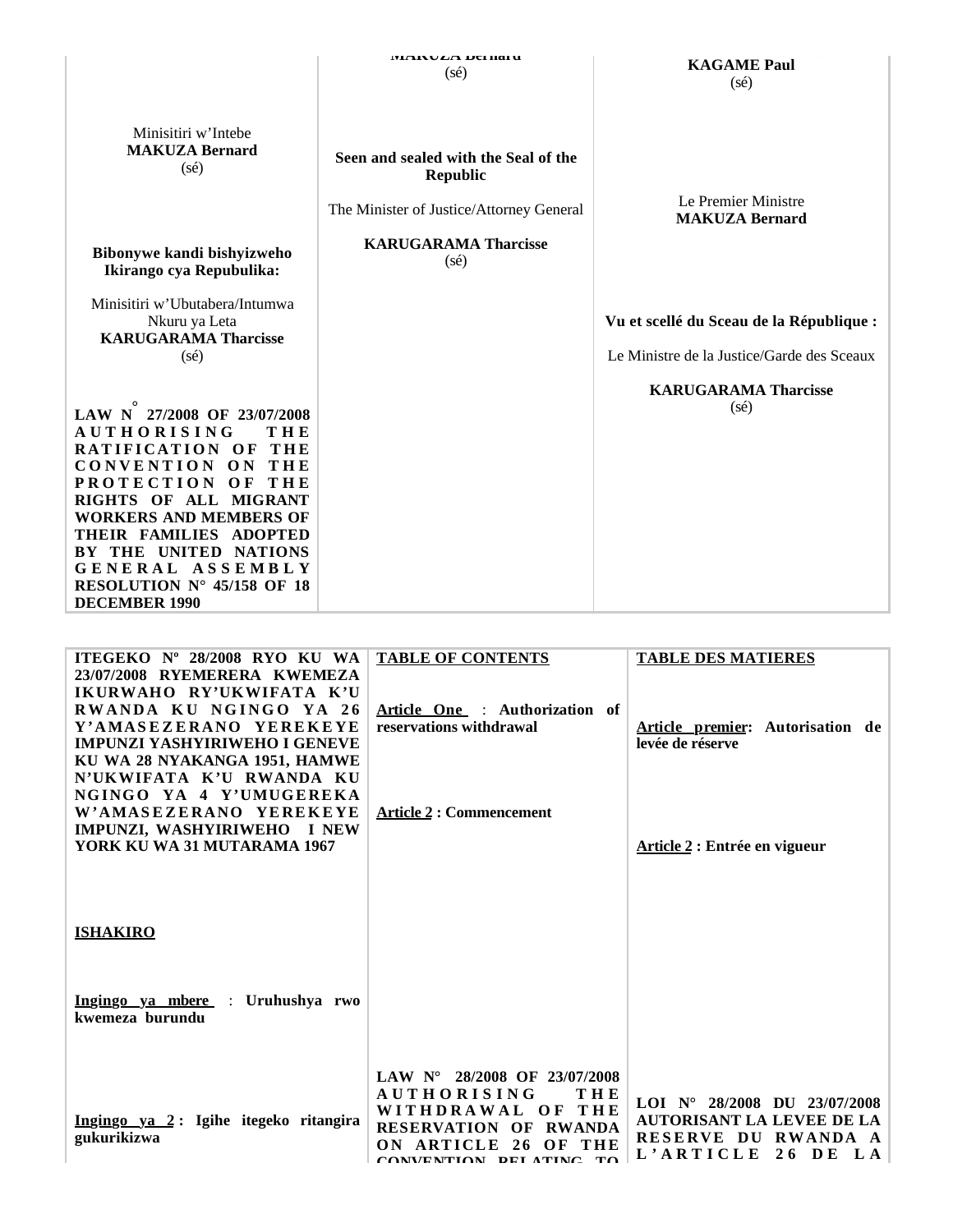|                                                                                                                                                                                                                                                                                                | CONTENTION RELATING TO<br>THE STATUS OF REFUGEES,<br><b>ADOPTED IN GENEVA ON 28</b><br>JULY 1951, AND ON ARTICLE 4<br><b>THE</b><br>O <sub>F</sub><br><b>PROTOCOL</b><br>RELATING TO THE STATUS<br>OF REFUGEES, ADOPTED IN<br>NEW YORK ON 31 JANUARY<br>1967                                            | <b>CONVENTION RELATIVE AU</b><br>STATUT DES REFUGIES,<br>ADOPTEE A GENEVE LE 28<br><b>JUILLET 1951, ET A L'ARTICLE</b><br><b>4 DU PROTOCOLE RELATIF AU</b><br>STATUT DES REFUGIES<br>ADOPTE A NEW YORK LE 31<br><b>JANVIER 1967</b>              |
|------------------------------------------------------------------------------------------------------------------------------------------------------------------------------------------------------------------------------------------------------------------------------------------------|---------------------------------------------------------------------------------------------------------------------------------------------------------------------------------------------------------------------------------------------------------------------------------------------------------|--------------------------------------------------------------------------------------------------------------------------------------------------------------------------------------------------------------------------------------------------|
| ITEGEKO Nº 28/2008 RYO KU WA                                                                                                                                                                                                                                                                   | We, KAGAME Paul,<br>President of the Republic;                                                                                                                                                                                                                                                          | <b>Nous, KAGAME Paul,</b><br>Président de la République;                                                                                                                                                                                         |
| 23/07/2008 RYEMERERA KWEMEZA<br>IKURWAHO RY'UKWIFATA K'U<br>RWANDA KU NGINGO YA 26<br>Y'AMASEZERANO YEREKEYE<br>IMPUNZI YASHYIRIWEHO I GENEVE<br>KU WA 28 NYAKANGA 1951, HAMWE<br>N'UKWIFATA K'U RWANDA KU<br>NGINGO YA 4 Y'UMUGEREKA<br>W'AMASEZERANO YEREKEYE<br>IMPUNZI, WASHYIRIWEHO I NEW | THE PARLIAMENT HAS<br>ADOPTED AND WE SANCTION,<br><b>PROMULGATE</b><br><b>THE</b><br><b>FOLLOWING LAW AND ORDER</b><br>IT BE PUBLISHED IN THE<br>OFFICIAL GAZETTE OF THE<br><b>REPUBLIC OF RWANDA</b>                                                                                                   | LE PARLEMENT A ADOPTE, ET<br>NOUS SANCTIONNONS,<br>PROMULGUONS LA LOI DONT<br>LA TENEUR SUIT ET<br>ORDONNONS QU'ELLE SOIT<br>PUBLIEE AU JOURNAL<br>OFFICIEL DE LA REPUBLIQUE<br><b>DU RWANDA</b>                                                 |
| YORK KU WA 31 MUTARAMA 1967                                                                                                                                                                                                                                                                    | THE PARLIAMENT:                                                                                                                                                                                                                                                                                         |                                                                                                                                                                                                                                                  |
| Twebwe, KAGAME Paul,                                                                                                                                                                                                                                                                           | The Chamber of Deputies, in its<br>session of June 25, 2008;                                                                                                                                                                                                                                            | LE PARLEMENT:                                                                                                                                                                                                                                    |
| Perezida wa Repubulika;<br>INTEKO ISHINGA AMATEGEKO<br>YEMEJE, NONE NATWE DUHAMIJE,                                                                                                                                                                                                            | The Senate, in its session of July 7,<br>2008;                                                                                                                                                                                                                                                          | La Chambre des Députés, en sa séance<br>du 25 juin 2008;<br>Le Sénat, en sa séance du 7 juillet<br>2008;                                                                                                                                         |
| DUTANGAJE ITEGEKO RITEYE<br>RITYA KANDI DUTEGETSE KO<br>RYANDIKWA MU IGAZETI YA LETA<br>YA REPUBULIKA Y'U RWANDA.                                                                                                                                                                              | Pursuant to the Constitution of the<br>Republic of Rwanda of 04 June 2003,<br>as amended to date, especially in<br>Articles 62, 88, 89, 90, 93, 108, 189<br>and 201;                                                                                                                                    | Vu la Constitution de la République<br>du Rwanda du 04 juin 2003, telle que<br>révisée à ce jour, spécialement en ses<br>articles 62, 88, 89, 90, 93, 108, 189 et<br>201;                                                                        |
| <b>INTEKO ISHINGA AMATEGEKO:</b>                                                                                                                                                                                                                                                               | Considering the reservation of Rwanda<br>on Article 26 of the Convention                                                                                                                                                                                                                                | Considérant la réserve du Rwanda à                                                                                                                                                                                                               |
| Umutwe w'Abadepite, mu nama yawo yo ku<br>wa 25 Kamena 2008;                                                                                                                                                                                                                                   | relating to the status of refugees,<br>adopted in Geneva on 28 July 1951,<br>and on Article 4 of the Protocol                                                                                                                                                                                           | l'article 26 du statut des réfugiés<br>adoptée à Genève le 28 juillet 1951, et<br>à l'article 4 du Protocole relatif au                                                                                                                          |
| Umutwe wa Sena mu nama yawo yo ku wa 7<br>Nyakanga 2008;                                                                                                                                                                                                                                       | relating to the status of refugees,<br>adopted in New York on 31 January<br>1967;                                                                                                                                                                                                                       | statut des réfugiés, adopté à New York<br>le 31 janvier 1967;                                                                                                                                                                                    |
| Ishingiye ku Itegeko Nshinga rya Repubulika<br>y'u Rwanda ryo ku wa 4 Kamena 2003,<br>nk'uko ryavuguruwe kugeza ubu, cyane cyane<br>mu ngingo zaryo iya 62, iya 88, iya 89, iya                                                                                                                | <b>ADOPTS:</b>                                                                                                                                                                                                                                                                                          | <b>ADOPTE:</b>                                                                                                                                                                                                                                   |
| 90, iya 93, iya 108, iya 189 n'iya 201;                                                                                                                                                                                                                                                        | Article One: Authorization of<br>reservation withdrawal                                                                                                                                                                                                                                                 | Article premier: Autorisation de<br>levée de réserve                                                                                                                                                                                             |
| Imaze kubona ukwifata k'u Rwanda ku<br>ngingo ya 26 y'Amasezerano yerekeye<br>impunzi yashyiriweho i Geneve ku wa 28<br>Nyakanga 1951, hamwe n'ukwifata k'u<br>Rwanda ku ngingo ya 4 y'Umugereka<br>w'Amasezerano yerekeye impunzi,<br>i New York ku wa 31<br>washyiriweho<br>Mutarama 1967;   | The reservation of Rwanda on Article<br>26 of the Convention relating to the<br>status of refugees, adopted in Geneva<br>on 28 July 1951, and on Article 4 of<br>the Protocol relating to the status of<br>refugees, adopted in New York on 31<br>January 1967, is hereby authorized to<br>ho withdrown | La réserve du Rwanda à l'article 26 de<br>la Convention relative au statut des<br>réfugiés adoptée à Genève le 28 juillet<br>1951, et à l'article 4 du Protocole<br>relatif au statut des réfugiés, adopté à<br>New York le 31 janvier 1967, est |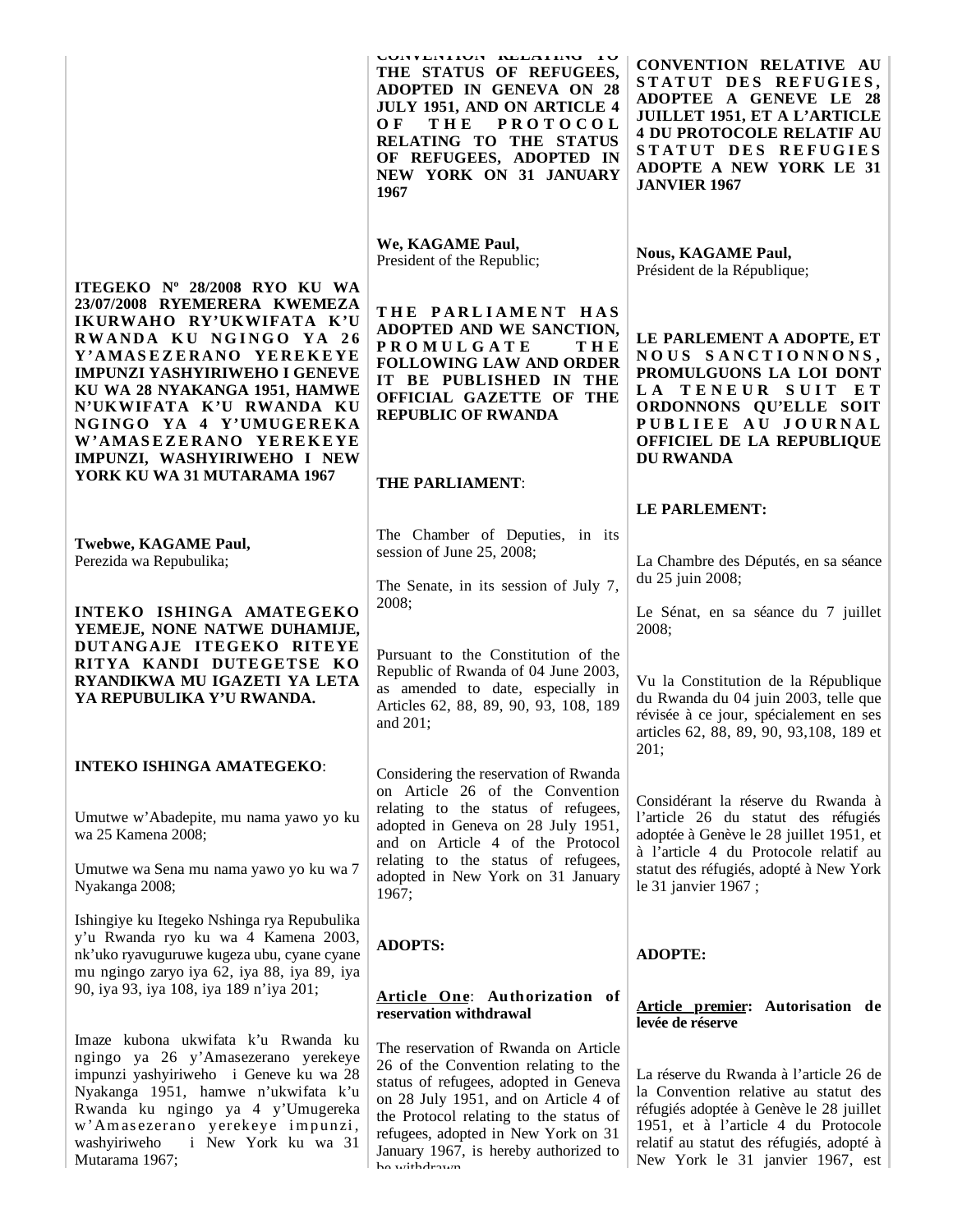|                                                                                                                                                                                                                                                                                                                                                | UC WILHULAWII.                                                                                                                                                                                                                                                                                                                                                   | autorisée à être levée.                                                                                          |
|------------------------------------------------------------------------------------------------------------------------------------------------------------------------------------------------------------------------------------------------------------------------------------------------------------------------------------------------|------------------------------------------------------------------------------------------------------------------------------------------------------------------------------------------------------------------------------------------------------------------------------------------------------------------------------------------------------------------|------------------------------------------------------------------------------------------------------------------|
| YEMEJE:                                                                                                                                                                                                                                                                                                                                        | <b>Article 2: Commencement</b>                                                                                                                                                                                                                                                                                                                                   | Article 2 : Entrée en vigueur                                                                                    |
| Ingingo ya mbere : Uruhushya rwo<br>kwemeza burundu                                                                                                                                                                                                                                                                                            | This Law shall come into force on the<br>date of its publication in the Official<br>Gazette of the Republic of Rwanda.                                                                                                                                                                                                                                           | La présente loi entre en vigueur le jour<br>de sa publication au Journal Officiel de<br>la République du Rwanda. |
| Ukwifata k'u Rwanda ku ngingo ya 26<br>y'Amasezerano yerekeye impunzi                                                                                                                                                                                                                                                                          | Kigali, on 23/07/2008                                                                                                                                                                                                                                                                                                                                            | Kigali, le 23/07/2008                                                                                            |
| yashyiriweho i Geneve ku wa 28 Nyakanga<br>1951, hamwe n'ukwifata k'u Rwanda ku<br>ngingo ya 4 y'Umugereka w'Amasezerano                                                                                                                                                                                                                       | The President of the Republic                                                                                                                                                                                                                                                                                                                                    | Le Président de la République                                                                                    |
| yerekeye impunzi, washyiriweho<br><i>i</i> New<br>York ku wa 31 Mutarama 1967, kwemerewe<br>kuvanwaho.                                                                                                                                                                                                                                         | <b>KAGAME Paul</b><br>$(s\acute{e})$                                                                                                                                                                                                                                                                                                                             | <b>KAGAME Paul</b><br>$(s\acute{e})$                                                                             |
| Ingingo ya 2: Igihe itegeko ritangira<br>gukurikizwa                                                                                                                                                                                                                                                                                           | The Prime Minister<br><b>MAKUZA Bernard</b><br>$(s\acute{e})$                                                                                                                                                                                                                                                                                                    | Le Premier Ministre<br><b>MAKUZA Bernard</b>                                                                     |
| Iri tegeko ritangira gukurikizwa ku munsi<br>ritangarijweho mu Igazeti ya Leta ya<br>Repubulika y'u Rwanda.                                                                                                                                                                                                                                    | Seen and sealed with the Seal of the<br><b>Republic:</b>                                                                                                                                                                                                                                                                                                         | $(s\acute{e})$<br>Vu et scellé du Sceau de la<br>République :                                                    |
| Kigali, ku wa 23/07/2008                                                                                                                                                                                                                                                                                                                       | The Minister of Justice/Attorney<br>General<br><b>KARUGARAMA Tharcisse</b>                                                                                                                                                                                                                                                                                       | Le Ministre de la Justice/ Garde des<br>Sceaux<br><b>KARUGARAMA Tharcisse</b>                                    |
| Perezida wa Repubulika                                                                                                                                                                                                                                                                                                                         | $(s\acute{e})$                                                                                                                                                                                                                                                                                                                                                   | $(s\acute{e})$                                                                                                   |
| <b>KAGAME Paul</b><br>$(s\acute{e})$                                                                                                                                                                                                                                                                                                           |                                                                                                                                                                                                                                                                                                                                                                  |                                                                                                                  |
| Minisitiri w'Intebe<br><b>MAKUZA Bernard</b><br>$(s\acute{e})$<br>Bibonywe kandi bishyizweho Ikirango<br>cya Repubulika:<br>Minisitiri w'Ubutabera/Intumwa Nkuru ya<br>Leta<br><b>KARUGARAMA Tharcisse</b><br>$(s\acute{e})$                                                                                                                   | LOI $N^{\circ}$ 28/2008<br>DU 23/07/2008<br><b>AUTORISANT LA LEVEE DE LA</b><br>RESERVE DU RWANDA A<br>L'ARTICLE 26 DE LA<br><b>CONVENTION RELATIVE AU</b><br>STATUT DES REFUGIES,<br>ADOPTEE A GENEVE LE 28<br><b>JUILLET 1951, ET A L'ARTICLE</b><br><b>4 DU PROTOCOLE RELATIF AU</b><br>STATUT DES REFUGIES<br>ADOPTE A NEW YORK LE 31<br><b>JANVIER 1967</b> |                                                                                                                  |
| 28/2008 OF 23/07/2008<br>LAW N<br><b>AUTHORISING THE WITHDRAWAL</b><br>OF THE RESERVATION OF RWANDA<br>ON ARTICLE 26 OF THE<br>CONVENTION RELATING TO THE<br>STATUS OF REFUGEES, ADOPTED<br>IN GENEVA ON 28 JULY 1951, AND<br>ON ARTICLE 4 OF THE PROTOCOL<br>RELATING TO THE STATUS OF<br>REFUGEES, ADOPTED IN NEW<br>YORK ON 31 JANUARY 1967 |                                                                                                                                                                                                                                                                                                                                                                  |                                                                                                                  |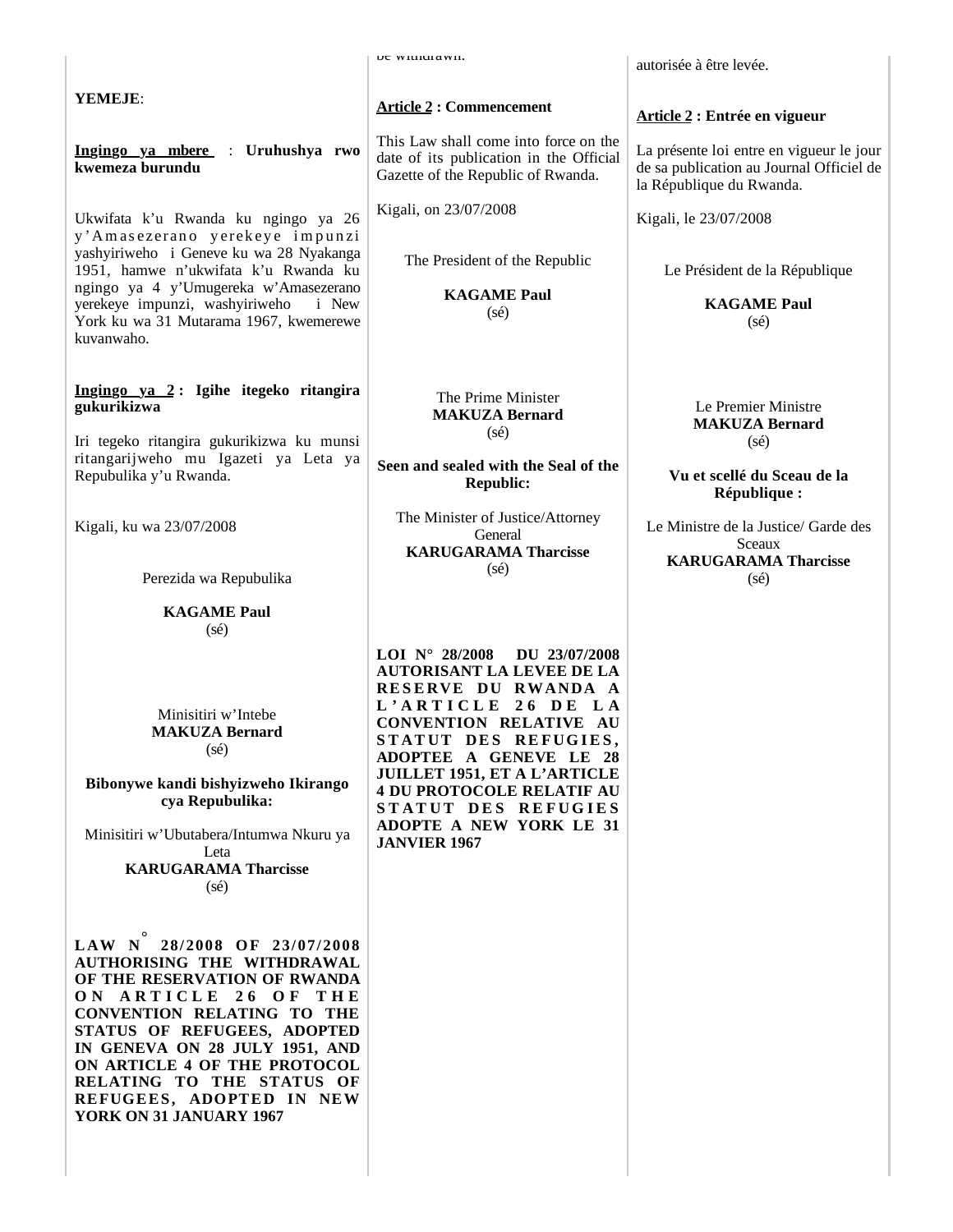| ITEGEKO Nº29/2008 RYO KU WA<br>23/07/2008 RYEMERERA<br><b>KWEMEZA</b><br><b>BURUNDU</b><br>AMASEZERANO YASHYIRIWEHO<br>UMUKONO MURI AFURIKA<br>Y'EPFO KU WA 24 KAMENA 2007,<br>YEREKERANYE N'ISHYIRWAHO<br>RY'IHURIRO NYAFURIKA RYO<br>KUNGURANA IBITEKEREZO KU<br>IVUGURURA RY'INGENGO<br>Y'IMARI (CABRI) | LAW $N^0$ 29/2008 OF 23/07/2008<br><b>AUTHORISING</b><br><b>THE</b><br>RATIFICATION OF THE<br><b>AGREEMENT SIGNED IN SOUTH</b><br>AFRICA, ON JUNE 24, 2007,<br><b>RELATING</b><br>T O<br><b>THE</b><br>COLLABORATIVE AFRICA<br><b>BUDGET REFORM INITIATIVE</b><br>(CABRI) | LOI N° 29/2008 DU 23/07/2008<br><b>AUTORISANT LA RATIFICATION</b><br>DE L'ACCORD<br>SIGNE EN<br>AFRIQUE DU SUD LE 24 JUIN<br>2007, RELATIF A LA CREATION<br>DE L'INITIATIVE AFRICAINE<br>CONCERTEE SUR LA REFORME<br><b>BUDGETAIRE (CABRI)</b>                        |
|------------------------------------------------------------------------------------------------------------------------------------------------------------------------------------------------------------------------------------------------------------------------------------------------------------|---------------------------------------------------------------------------------------------------------------------------------------------------------------------------------------------------------------------------------------------------------------------------|-----------------------------------------------------------------------------------------------------------------------------------------------------------------------------------------------------------------------------------------------------------------------|
|                                                                                                                                                                                                                                                                                                            |                                                                                                                                                                                                                                                                           | <b>TABLE DES MATIERES</b>                                                                                                                                                                                                                                             |
| <b>ISHAKIRO</b>                                                                                                                                                                                                                                                                                            | <b>TABLE OF CONTENTS</b>                                                                                                                                                                                                                                                  |                                                                                                                                                                                                                                                                       |
| Ingingo ya mbere : Uruhushya rwo<br>kwemeza burundu                                                                                                                                                                                                                                                        | Article One : Authorization of<br>ratification                                                                                                                                                                                                                            | Article premier : Autorisation de<br>ratification                                                                                                                                                                                                                     |
| Ingingo ya 2 : Igihe itegeko ritangira<br>gukurikizwa                                                                                                                                                                                                                                                      | <b>Article 2: Commencement</b>                                                                                                                                                                                                                                            | Article 2 : Entrée en vigueur                                                                                                                                                                                                                                         |
|                                                                                                                                                                                                                                                                                                            |                                                                                                                                                                                                                                                                           |                                                                                                                                                                                                                                                                       |
|                                                                                                                                                                                                                                                                                                            |                                                                                                                                                                                                                                                                           |                                                                                                                                                                                                                                                                       |
|                                                                                                                                                                                                                                                                                                            |                                                                                                                                                                                                                                                                           |                                                                                                                                                                                                                                                                       |
|                                                                                                                                                                                                                                                                                                            |                                                                                                                                                                                                                                                                           |                                                                                                                                                                                                                                                                       |
|                                                                                                                                                                                                                                                                                                            |                                                                                                                                                                                                                                                                           |                                                                                                                                                                                                                                                                       |
| ITEGEKO Nº29/2008 RYO KUWA<br>23/07/2008 RYEMERERA<br><b>KWEMEZA</b><br><b>BURUNDU</b><br>AMASEZERANO YASHYIRIWEHO<br>UMUKONO MURI AFURIKA<br>Y'EPFO KU WA 24 KAMENA 2007,<br>YEREKERANYE N'ISHYIRWAHO<br>RY'IHURIRO NYAFURIKA RYO<br>KUNGURANA IBITEKEREZO KU<br>IVUGURURA RY'INGENGO<br>Y'IMARI (CABRI)  | LAW $N^\circ$<br>29/2008 OF 23/07/2008<br><b>AUTHORISING</b><br><b>THE</b><br>RATIFICATION OF THE<br><b>AGREEMENT SIGNED IN SOUTH</b><br>AFRICA, ON JUNE 24, 2007,<br><b>RELATING</b><br>T O<br>THE<br>COLLABORATIVE AFRICA<br><b>BUDGET REFORM INITIATIVE</b><br>(CABRI) | LOI $N^{\circ}$ 29/2008 DU 23/07/2008<br><b>AUTORISANT LA RATIFICATION</b><br>DE L'ACCORD<br>SIGNE EN<br><b>AFRIQUE DU SUD LE 24 JUIN</b><br>2007, RELATIF A LA CREATION<br>DE L'INITIATIVE AFRICAINE<br><b>CONCERTEE SUR LA REFORME</b><br><b>BUDGETAIRE (CABRI)</b> |
| Twebwe, KAGAME Paul,<br>Perezida wa Repubulika;                                                                                                                                                                                                                                                            | We, KAGAME Paul,<br>President of the Republic;                                                                                                                                                                                                                            | <b>Nous, KAGAME Paul,</b><br>Président de la République;                                                                                                                                                                                                              |
| <b>INTEKO ISHINGA AMATEGEKO</b><br>YEMEJE, NONE NATWE<br>DUHAMIJE, DUTANGAJE                                                                                                                                                                                                                               | THE PARLIAMENT HAS<br>ADOPTED AND WE SANCTION,                                                                                                                                                                                                                            | LE PARLEMENT A ADOPTE, ET<br>NOUS SANCTIONNONS,<br>PROMULGUONS LA LOI DONT<br>L A<br><b>TENEUR</b><br>SUIT<br>E T                                                                                                                                                     |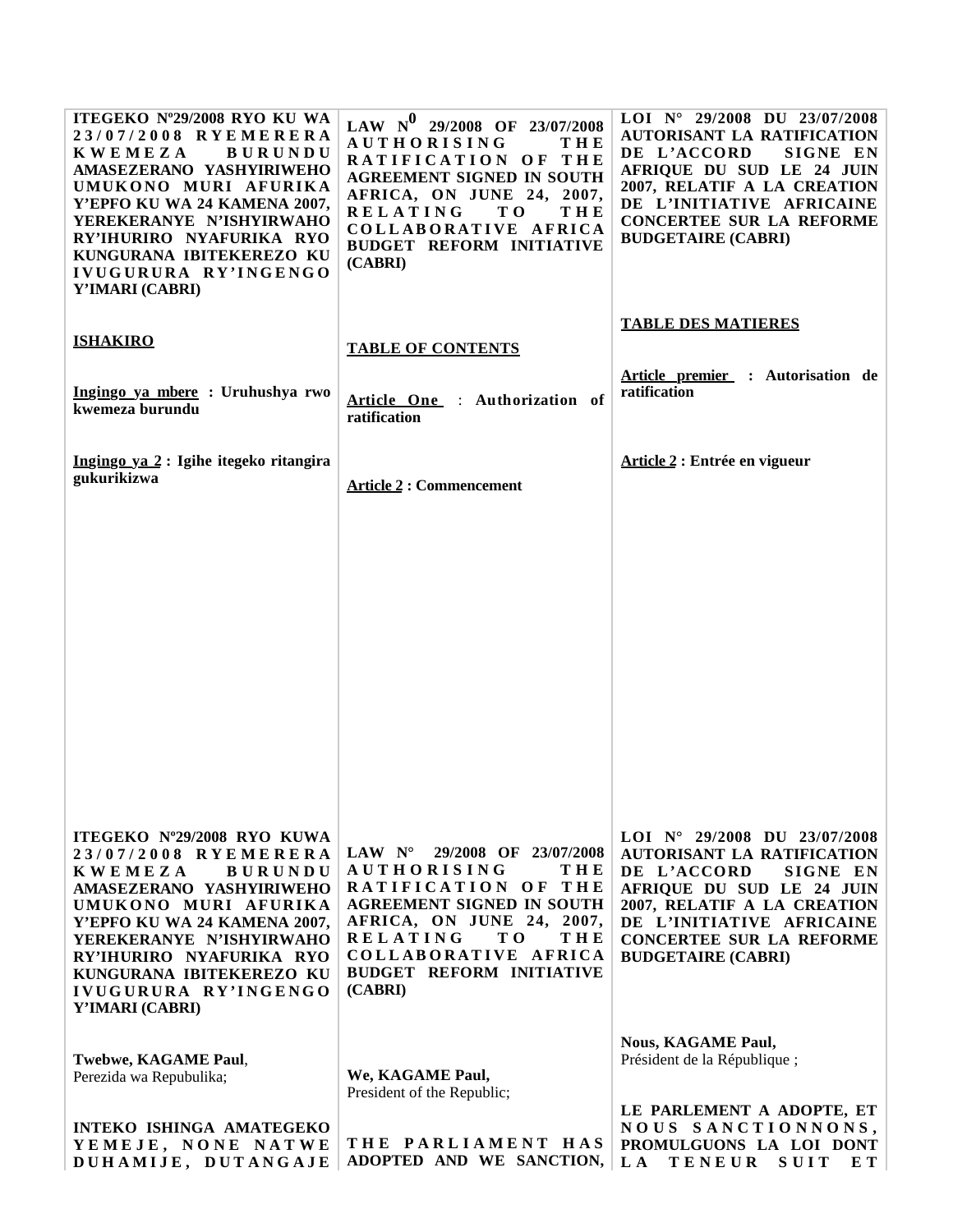| <b>ITEGEKO RITEYE RITYA KANDI</b><br>DUTEGETSE KO RYANDIKWA<br>MU IGAZETI YA LETA YA<br>REPUBULIKA Y'U RWANDA.                                                                                                                                                                       | <b>PROMULGATE</b><br>THE<br><b>FOLLOWING LAW AND ORDER</b><br>IT BE PUBLISHED IN THE<br>OFFICIAL GAZETTE OF<br>THE<br><b>REPUBLIC OF RWANDA</b>                                                   | ORDONNONS QU'ELLE SOIT<br>PUBLIEE AU JOURNAL OFFICIEL<br>DE LA REPUBLIQUE DU<br><b>RWANDA</b>                                                                                                      |
|--------------------------------------------------------------------------------------------------------------------------------------------------------------------------------------------------------------------------------------------------------------------------------------|---------------------------------------------------------------------------------------------------------------------------------------------------------------------------------------------------|----------------------------------------------------------------------------------------------------------------------------------------------------------------------------------------------------|
| <b>INTEKO ISHINGA AMATEGEKO:</b>                                                                                                                                                                                                                                                     | <b>THE PARLIAMENT:</b>                                                                                                                                                                            | LE PARLEMENT :                                                                                                                                                                                     |
| Umutwe w'Abadepite, mu nama yawo<br>yo ku wa 25 Kamena 2008;                                                                                                                                                                                                                         | The Chamber of Deputies, in its session<br>of June 25, 2008;                                                                                                                                      | La Chambre des Députés, en sa séance<br>du 25 juin 2008;                                                                                                                                           |
| Umutwe wa Sena, mu nama yawo yo<br>kuwa 8 Nyakanga 2008;                                                                                                                                                                                                                             | The Senate, in its session of July 8,<br>2008;                                                                                                                                                    | Le Sénat, en sa séance du 8 juillet<br>2008:                                                                                                                                                       |
| Ishingiye ku Itegeko Nshinga rya<br>Repubulika y'u Rwanda ryo kuwa 4<br>Kamena 2003, nk'uko ryavuguruwe<br>kugeza ubu, cyane cyane mu ngingo<br>zaryo iya 62, iya 66, iya 67, iya 88, iya<br>89, iya 90, iya 92, iya 93, iya 95, iya<br>108, iya 118, iya 189, iya 190 n'iya<br>201; | Pursuant to the Constitution of the<br>Republic of Rwanda of 4 June 2003, as<br>amended to date, especially in its articles<br>62, 66, 67, 88, 89, 90, 92, 93, 95, 108,<br>118, 189, 190 and 201; | Vu la Constitution de la République du<br>Rwanda du 04 juin 2003, telle que<br>révisée à ce jour, spécialement en ses<br>articles 62, 66, 67, 88, 89, 90, 92, 93,<br>95,108, 118, 189, 190 et 201; |
| Imaze gusuzuma amasezerano<br>yashyiriweho umukono muri Afurika<br>y'Epfo ku wa 24 Kamena 2007,<br>yerekeranye n'ishyirwaho ry'Ihuriro<br>Nyafurika ryo kungurana ibitekerezo ku<br>ivugurura ry'Ingengo y'Imari (CABRI);                                                            | Considering the Agreement signed in<br>South Africa, on June 24, 2007, relating<br>to the Collaborative Africa Budget<br>Reform Initiative (CABRI);                                               | Considérant l'Accord signé en Afrique<br>du Sud le 24 juin 2007, relatif à la<br>création de l'Initiative Africaine<br>Concertée sur la Réforme Budgétaire<br>$(CABRI)$ ;                          |
| YEMEJE:                                                                                                                                                                                                                                                                              | <b>ADOPTS:</b>                                                                                                                                                                                    | <b>ADOPTE:</b>                                                                                                                                                                                     |
| Ingingo ya mbere: Uruhushya rwo<br>kwemeza burundu                                                                                                                                                                                                                                   | Article One: Authorization of<br>ratification                                                                                                                                                     | Article premier : Autorisation de<br>ratification                                                                                                                                                  |
| Amasezerano yashyiriweho umukono<br>muri Afurika y'Epfo ku wa 24 Kamena<br>2007, yerekeranye n'ishyirwaho<br>ry'Ihuriro Nyafurika ryo kungurana<br>ibitekerezo ku ivugurura ry'Ingengo<br>y'Imari (CABRI), yemerewe kwemezwa<br>burundu.                                             | The Agreement signed in South Africa,<br>on June 24, 2007, relating to the<br>Collaborative Africa Budget Reform<br>Initiative (CABRI), is hereby authorized<br>for ratification.                 | L'Accord signé en Afrique du Sud le 24<br>juin 2007, relatif à la création de<br>l'Initiative Africaine Concertée sur la<br>Réforme Budgétaire (CABRI), est<br>autorisé à être ratifié.            |
| Ingingo ya 2 : Igihe itegeko ritangira<br>gukurikizwa                                                                                                                                                                                                                                | <b>Article 2: Commencement</b>                                                                                                                                                                    | Article 2 : Entrée en vigueur                                                                                                                                                                      |
| Iri tegeko ritangira gukurikizwa ku<br>munsi ritangarijweho mu Igazeti ya Leta<br>ya Repubulika y'u Rwanda.                                                                                                                                                                          | This Law shall come into force on the<br>date of its publication in the Official<br>Gazette of the Republic of Rwanda.                                                                            | La présente loi entre en vigueur le jour<br>de sa publication au Journal Officiel de<br>la République du Rwanda.                                                                                   |
| Kigali, ku wa 23/07/2008                                                                                                                                                                                                                                                             | Kigali, on 23/07/2008                                                                                                                                                                             | Kigali, le 23/07/2008                                                                                                                                                                              |
| Perezida wa Repubulika<br><b>KAGAME Paul</b><br>$(s\acute{e})$                                                                                                                                                                                                                       | The President of the Republic<br><b>KAGAME Paul</b><br>$(s\acute{e})$                                                                                                                             | Le Président de la République<br><b>KAGAME Paul</b><br>$(s\acute{e})$                                                                                                                              |
| Minisitiri w'Intebe<br><b>MAKUZA Bernard</b><br>$(s\acute{e})$                                                                                                                                                                                                                       | The Prime Minister<br><b>MAKUZA Bernard</b><br>$(s\acute{e})$                                                                                                                                     | Le Premier Ministre<br><b>MAKUZA Bernard</b><br>$(s\acute{e})$                                                                                                                                     |
| Bibonywe kandi bishyizweho<br>Ikirango cya Repubulika:                                                                                                                                                                                                                               | Seen and sealed with the Seal of the<br><b>Republic</b>                                                                                                                                           | Vu et scellé du Sceau de la<br>République :                                                                                                                                                        |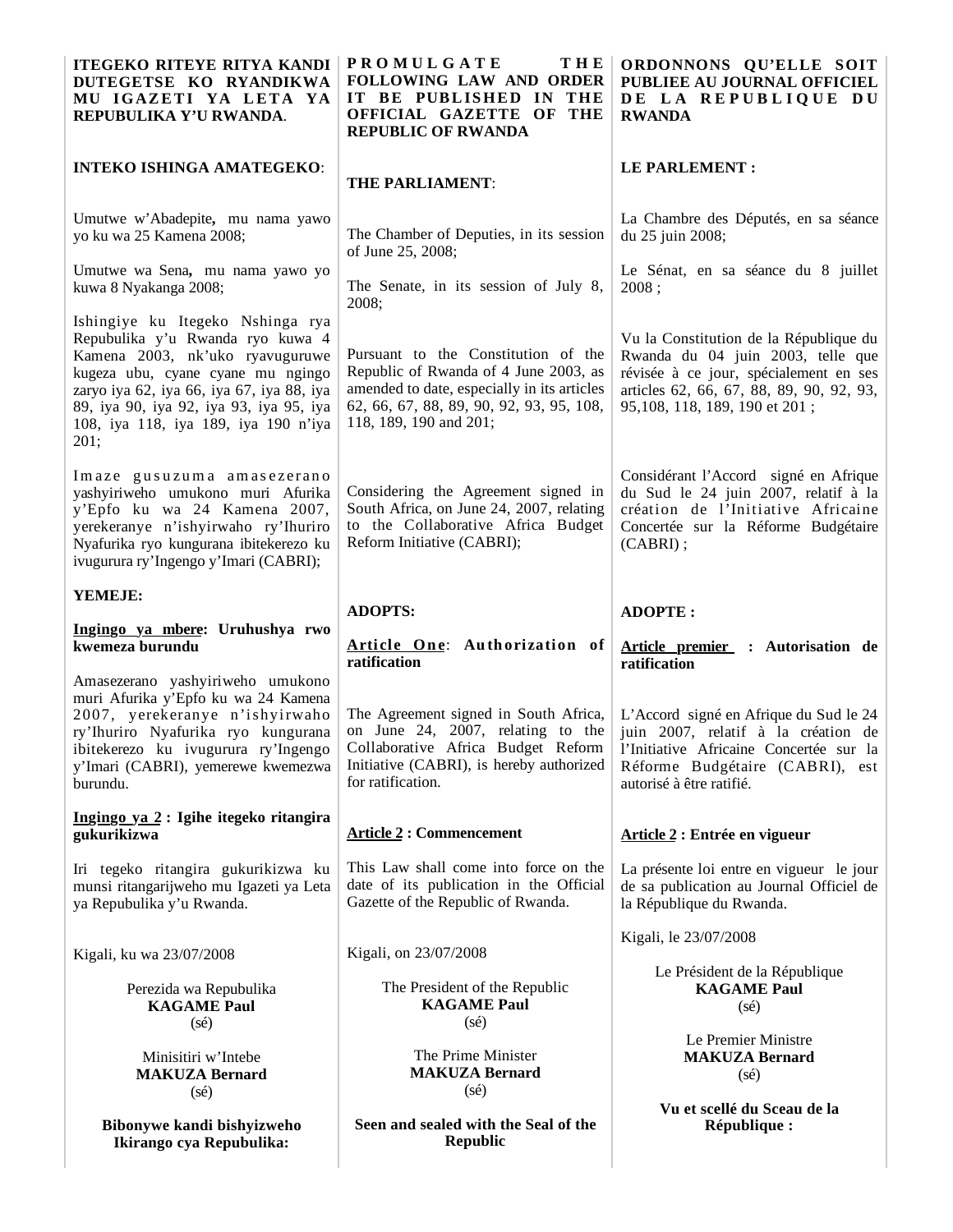| Minisitiri w'Ubutabera/Intumwa Nkuru |  |  |
|--------------------------------------|--|--|
| ya Leta                              |  |  |
| <b>KARUGARAMA Tharcisse</b>          |  |  |
| $(s\acute{e})$                       |  |  |

| The Minister of Justice/Attorney General |
|------------------------------------------|
| <b>KARUGARAMA Tharcisse</b>              |
| $(s\acute{e})$                           |

**I T E G E K O N G E N G A N ° 32/2008 RYO KUWA 28/07/2008 RISHYIRAHO KOMISIYO Y ' I G I H U G U I S H I N Z W E KURWANYA SIDA (CNLS) RIKANAGENA IMITERERE, IMIKORERE N'UBUBASHA BYAYO ISHAKIRO U MU T W E W A MB E R E : INGINGO RUSANGE Ingingo ya mbere: Ishyirwaho rya Komisiyo n'izina ryayo Ingingo ya 2: Icyicaro cya CNLS Ingingo ya 3: Ishyirwaho rya Komite zunganira CNLS Ingingo ya 4: Urwego rureberera CNLS Ingingo ya 5: Ibikubiye mu masezerano yerekeye gahunda y'ibikorwa Ingingo ya 6: Inshingano za Minisiteri ifite kurwanya SIDA mu nshingano zayo U M U T W E W A I I : INSHINGANO N'INZEGO ZA CNLS Icyiciro cya mbere: Inshingano za CNLS Ingingo ya 7: Inshingano za CNLS Icyiciro cya 2: Inzego za CNLS Ingingo ya 8: Inzego za CNLS ORGANIC LAW N° 32/2008 OF 28/07/2008 ESTABLISHING THE NATIONAL AIDS CONTROL COMMISSION** (CNLS) AND **D E T E R M I N I N G I T S O R G A N I S A T I O N , F U N C T I O N I N G A N D COMPETENCE TABLE OF CONTENTS CHAPTER ONE: GENERAL PROVISIONS Article One: Establishment and name of the Commission Article 2: Headquarters of CNLS Article 3: Establishment of CNLS supportive committees Article 4 : Supervising Authority of CNLS Article 5: Contents of the contract of performance: Article 6: Responsibilities of the Ministry in charge of AIDS control C H A P T E R I I : RESPONSIBILITIES AND ORGANS OF CNLS Section one: Responsibilities of CNLS Article 7: Responsibilities of CNLS Section 2: Organs of CNLS A. Article 8:Organs of CNLS S u b - s ecti on on e: B oard of Commissioners LOI ORGANIQUE N° 32/2008 DU 28/07/2008 PORTANT CREATION, O R G A N I S A T I O N , F O N C T I O N N E M E N T E T C O M P E T E N C E D E L A COMMISSION NATIONALE DE LUTTE CONTRE LE SIDA (CNLS) TABLE DES MATIERES CHAPITRE PREMIER : DES DISPOSITIONS GENERALES Article premier:** Création et **dénomination de la Commission Article 2: Siège de la CNLS Article 3: Création des comités d'appui de la CNLS Article 4: Autorité de tutelle de la CNLS Article 5 : Contenu du contrat de performance Article 6 : Attributions du Ministère ayant la lutte contre le SIDA dans ses attributions CHAPITRE II : DES MISSIONS ET DES ORGANES DE LA CNLS Section première : Des Missions de la CNLS Article 7 : Missions de la CNLS Section 2 : Des organes de la CNLS Article 8 : Organes de la CNLS Sous-section première** : **Du Conseil des Commissaires**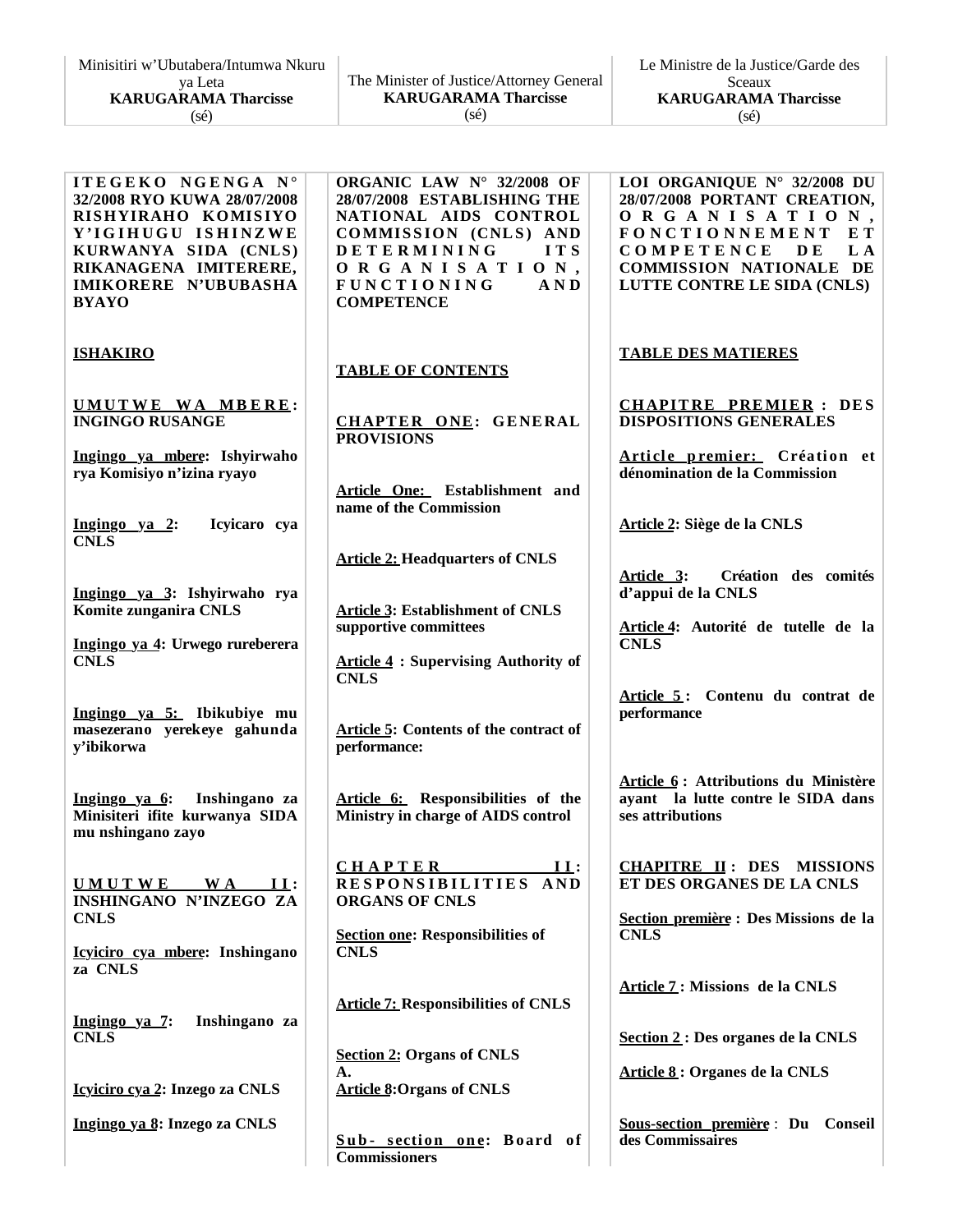**Ak i ci ro k a mb ere: In ama y'Abakomiseri**

**In gin go ya 9: Ish yirwah o ry'Inama y'Abakomiseri**

 $\frac{\ln \text{ging} \cdot \text{ya}}{\ln \text{go}}$  **l Umukomiseri agomba kuba yujuje**

**I n g i n g o y a 1 1 : M a n d a y ' A b a k o m i s e r i n ' i b y o bagenerwa***.*

**Ingingo ya 12: Impamvu zituma uri mu nama y'Abakomiseri ayivamo**

**Ingingo ya 13: Isimburwa ry'Umukomiseri**

**A k i c i r o k a k a b i r i : U b u n y a m a b a n g a Nshingwabikorwa**

**Ingingo ya 14: Ubunyamabanga Nshingwabikorwa**

**UMUTWE WA III: INSHINGANO N'IMIKORERE BY'INZEGO ZA CNLS**

**Icyiciro cya mbere: Inshingano n'imikorere by'Inama y'Abakomiseri**

**Ingingo ya 15: Inshingano z'Inama y'Abakomiseri**

**Ingingo ya 16: Ibibujijwe ku bagize Inama y'Abakomiseri** 

**Ingingo ya 17: Inshingano za Perezida w'Inama y'Abakomiseri**

**Ingingo ya 18: Inshingano za V i s i - P e r e z i d a w ' I n a m a y'Abakomiseri**

**In gin go ya 19: Itumizwa n'iterana ry'inama y'Inama y'Abakomiseri n'uko ifata ibyemezo**

**In gin go ya 20: In ama y'Abakomiseri**

**Ingingo ya 21: Itumirwa**  ry'undi muntu mu nama **y'Abakomiseri**

Icyiciro cya 2: Inshingano **n'imikorere by'Ubunyamabanga**

**Article 9: Appointment of the Board of Commissioners**

**Article 10: Requirements for being a Commissioner**

**Article 11: Term of office for Commissioners and their benefits**

**Article 12: Reasons for a member of the Board of Commissioners to leave office**

**Article 13: Replacement of a Commissioner** 

**Subsection 2: Executive Secretariat**

**Article 14: Executive Secretariat**

**C H A P T E R I I I : R E S P O N S I B I L I T I E S A N D F U N C T I O N I N G O F T H E ORGANS OF CNLS**

**Section one: Responsibilities and**  functioning of the Board of **Commissioners**

**Article 15: Responsibilities of the Board of Commissioners**

**Article 16: Incompatibilities**

**Article 17: Responsibilities of the Chairperson of the Board of Commissioners**

**Article 18: Responsibilities of the Deputy Chairperson of the Board of Commissioners**.

**Article 19: Convening of the meeting of the Board of Commissioners and r decision making**

**Article 20: Board of Commissioners**

**Arti cl e 2 1 : I n v i ta ti o n o f a**  resourceful person in the **Commissioners meeting**

**Section 2: Responsibilities and functioning** of the Executive **Secretariat**

**Article 22: Responsibilities and functioning of the Executive** **Article 9 : Nomination du Conseil des Commissaires**

**Article 10 : Conditions requises pour être Commissaire**

**A r t i c l e 1 1 : M a n d a t d e s Commissaires et leurs avantages** 

**Article 12: Perte de qualité de membre du Conseil des Commissaires**

**Article 13: Remplacement d'un Commissaire**

**Sous-section 2 : Du Secrétariat exécutif** 

**Article 14 : Secrétariat Exécutif**

**C H A P I T R E I I I : D E S A T T R I B U T I O N S E T D U F O N C T I O N N E M E N T D E S ORGANES DE LA CNLS**

**Section première : Des attributions et du fonctionnement du Conseil des Commissaires**

**Article 15 : Attributions du Conseil des Commissaires**

Article 16 : Incompatibilités

Article 17: Attributions du Président du Conseil des Commissaires

Article 18 : Attributions du Vice Président du Conseil des Commissaires

Article 19 : Modalités de convocation de la réunion du Conseil des Commissaires et prise de décisions

**Article 20 : Conseil des Commissaires**

Article 21 : Invitation d'une **personne ressource à la réunion du Conseil des Commissaires**

**Section 2 : Des attributions et du fon ction n emen t d u S ecrétariat Exécutif**

**Arti cl e 2 2 : Attri b u ti o n s et fon ction n emen t d u S ecrétariat Exécutif**

**Arti cl e 23 : Attrib u tion s d u Secrétaire Exécutif**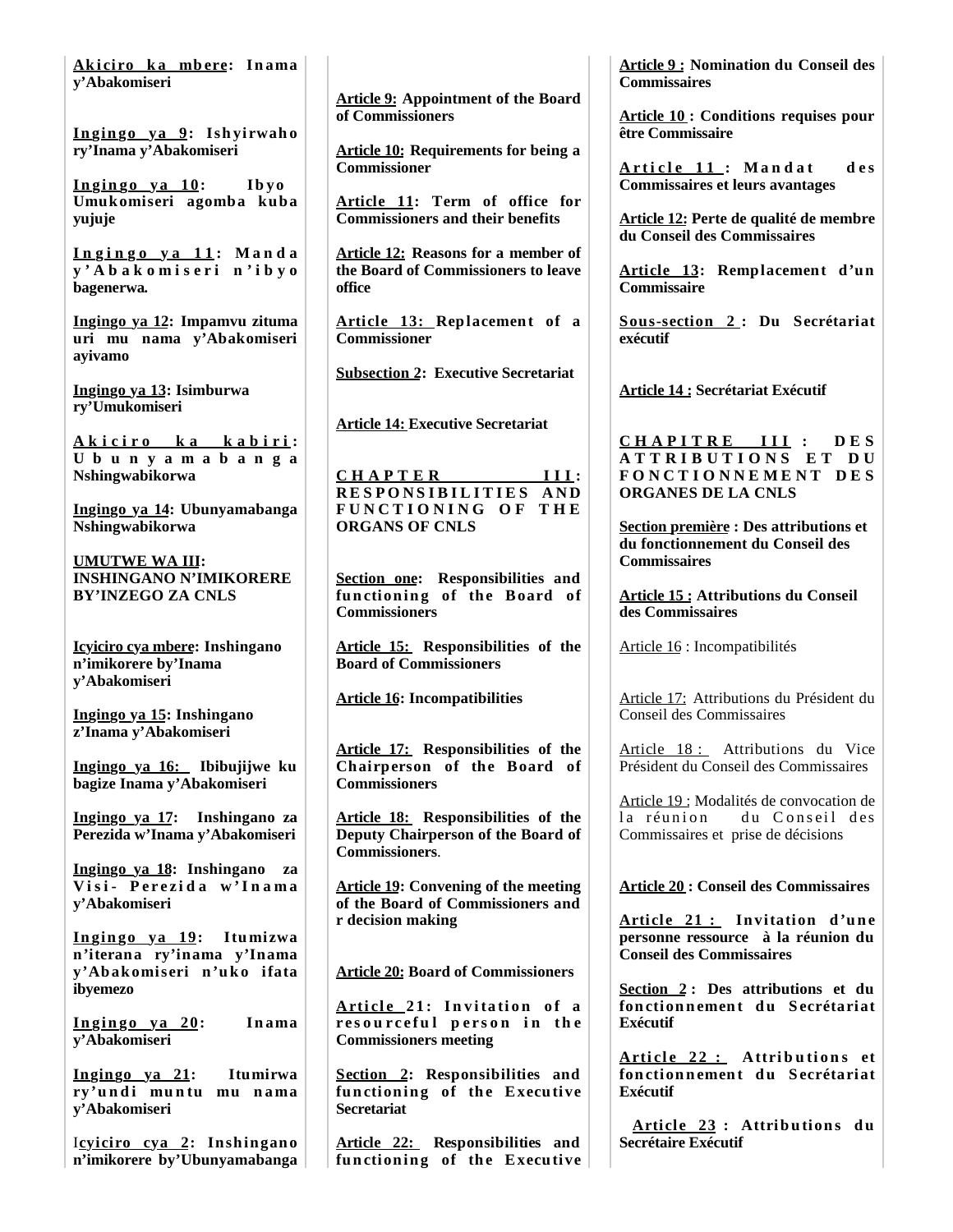| Nshingwabikorwa                                      | <b>Secretariat</b>                                                               |                                                                           |
|------------------------------------------------------|----------------------------------------------------------------------------------|---------------------------------------------------------------------------|
| Ingingo ya 22: Inshingano                            | Article 23: Responsibilities of the                                              | <b>Article 24 : Attributions du Secrétaire</b><br><b>Exécutif Adjoint</b> |
| n'imikorere by'Ubunyamabanga<br>Nshingwabikorwa      | <b>Executive Secretary</b>                                                       |                                                                           |
| Ingingo ya 23: Inshingano                            | Article 24: Responsibilities of the<br><b>Deputy Executive Secretary</b>         | Article 25: Avantages accordés au<br>Secrétaire Exécutif et au Secrétaire |
| z' Umunyamabanga<br>Nshingwabikorwa                  |                                                                                  | <b>Exécutif Adjoint</b>                                                   |
|                                                      | <b>Article 25: Benefits of the Executive</b>                                     |                                                                           |
| Ingingo ya 24: Inshingano<br>z' Umunyamabanga        | <b>Secretary_and the Deputy Executive</b><br><b>Secretary</b>                    | Article 26: Organigramme et cadre<br>organique                            |
| Nshingwabikorwa wungirije                            |                                                                                  |                                                                           |
| Ingingo ya 25: Ibyo<br>Umunyamabanga                 | <b>Article 26: Organisational structure</b><br>and departmental responsibilities | <b>CHAPITRE V: DU PATRIMOINE</b><br>DE LA CNLS                            |
| Nshingwabikorwa<br>n'Umunyamabanga                   | <b>CHAPTER IV: PROPERTY OF</b>                                                   |                                                                           |
| Nshingwabikorwa wungirije<br>bagenerwa               | <b>CNLS</b>                                                                      | Article 27 : Patrimoine de la CNLS                                        |
| Ingingo ya 26: Imiterere<br>n'inshingano by'inzego   | <b>Article 27: Property of CNLS</b>                                              | Article 28: Utilisation, gestion et<br>audit du patrimoine de la CNLS     |
| z'imirimo                                            | Article 28: Use, management and<br>audit of CNLS property                        | <b>DES</b><br>CHAPITRE V:<br><b>DISPOSITIONS FINALES</b>                  |
| UMUTWE WA<br><u>IV</u> :<br><b>UMUTUNGO WA CNLS</b>  | <b>FINAL</b><br>$CHAPTER$ V:                                                     | <b>Article 29 : Disposition abrogatoire</b>                               |
| Ingingo ya 27: Umutungo wa                           | <b>PROVISIONS</b>                                                                |                                                                           |
| <b>CNLS</b>                                          | <b>Article 29: Abrogating provisions</b>                                         |                                                                           |
| Ingingo ya 28: Imikoreshereze,                       |                                                                                  | Article 30 : Entrée en vigueur                                            |
| imicungire n'imigenzurire<br>by'umutungo wa CNLS     | <b>Article 30: Commencement</b>                                                  |                                                                           |
| <b>UMUTWE WA V: INGINGO</b><br><b>ZISOZA</b>         |                                                                                  |                                                                           |
| Ingingo ya 29: Ivanwaho<br>ry'ingingo z'amategeko    |                                                                                  |                                                                           |
| zinyuranyije n'iri Tegeko<br><b>Ngenga</b>           |                                                                                  |                                                                           |
| Ingingo ya 30: Igihe iri tegeko                      |                                                                                  |                                                                           |
| ngenga ritangira gukurikizwa                         |                                                                                  |                                                                           |
| ITEGEKO NGENGA N°                                    | ORGANIC LAW Nº 32/2008 OF                                                        | LOI ORGANIQUE Nº 32/2008 DU                                               |
| 32/2008 RYO KUWA 28/07/2008<br>RISHYIRAHO KOMISIYO   | 28/07/2008 ESTABLISHING THE<br>NATIONAL AIDS CONTROL                             | 28/07/2008 PORTANT CREATION,<br>ORGANISATION,                             |
| Y'IGIHUGU ISHINZWE<br>KURWANYA SIDA (CNLS)           | COMMISSION (CNLS) AND<br>DETERMINING<br>ITS                                      | <b>FONCTIONNEMENT</b><br>EТ<br>COMPETENCE<br>L A<br>D E                   |
| RIKANAGENA IMITERERE,<br><b>IMIKORERE N'UBUBASHA</b> | ORGANISATION,<br><b>FUNCTIONING</b><br>A N D                                     | <b>COMMISSION NATIONALE DE</b><br>LUTTE CONTRE LE SIDA (CNLS)             |
| <b>BYAYO</b>                                         | <b>COMPETENCE</b>                                                                |                                                                           |
| Twebwe, KAGAME Paul,                                 |                                                                                  | <b>Nous, KAGAME Paul,</b>                                                 |
| Perezida wa Repubulika;                              | We, KAGAME Paul,<br>President of the Republic;                                   | Président de la République;                                               |
| <b>INTEKO</b><br><b>ISHINGA</b>                      |                                                                                  | LE PARLEMENT A ADOPTE ET                                                  |
| AMATEGEKO YEMEJE,<br>NONE NATWE DUHAMIJE,            | THE PARLIAMENT HAS<br>ADOPTED AND WE SANCTION,                                   | NOUS SANCTIONNONS,<br>PROMULGUONS LA LOI                                  |
| DUTANGAJE ITEGEKO                                    | <b>THE</b><br><b>PROMULGATE</b>                                                  | ORGANIQUE DONT LA TENEUR                                                  |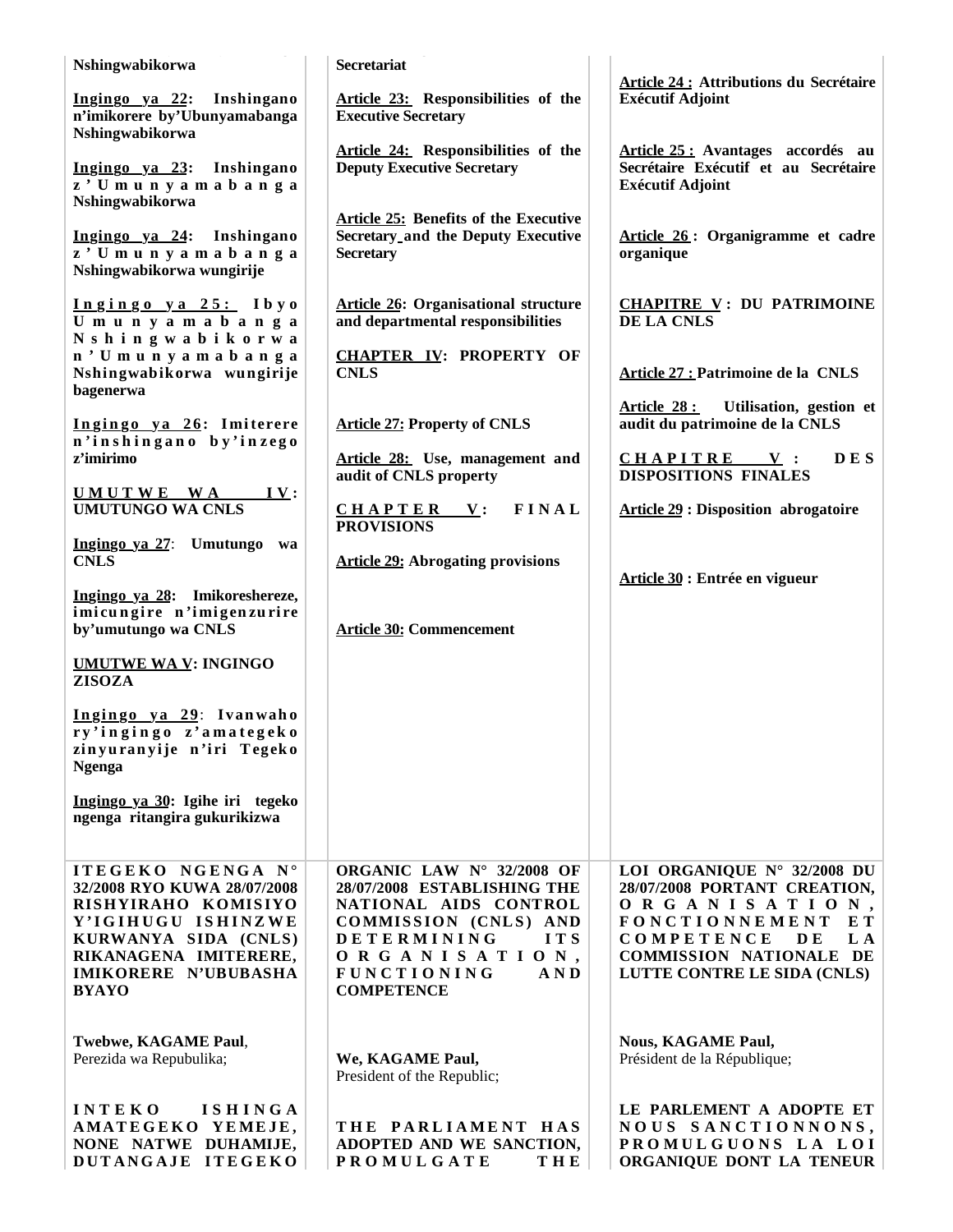**NGENGA RITEYE RITYA KANDI DUTEGETSE KO RYANDIKWA MU IGAZETI YA LETA YA REPUBULIKA Y'U RWANDA.**

### **I N T E K O I S H I N G A AMATEGEKO:**

Umutwe w'Abadepite, mu nama yawo yo ku wa 23 Mata 2008;

Umutwe wa Sena, mu nama yawo yo ku wa 18 Mata 2008;

Ishingiye ku Itegeko Nshinga rya Repubulika y'u Rwanda ryo ku wa 04 Kamena 2003 nk'uko ryavuguruwe kugeza ubu, cyane cyane mu ngingo zaryo, iya 41, iya 62, iya 66, iya 67, iya 88, iya 89, iya 90, iya 92, iya 93, iya 95, iya 108, iya 118, iya 176 n'iya 201;

# **YEMEJE:**

#### **U MU T W E W A MB E R E : INGINGO RUSANGE**

#### **Ingingo ya mbere: Ishyirwaho rya Komisiyo n'izina ryayo**

Iri tegeko ngenga rishyiraho Komisiyo y'Igihugu Ishinzwe k u r w a n y a S I D A y i t w a "Commission Nationale de lutte contre le SIDA" CNLS mu magambo ahinnye y'ururimi rw'igifaransa. Iri tegeko ngenga kandi rigena imiterere, imikorere n'ububasha byayo.

Ijambo S IDA ni amagambo ahinnye y'ururimi rw'igifaransa a v u g a  $\cdot$  S y n d r o m e d'Immunodéficience Acquise".

#### **Ingingo ya 2: Icyicaro cya CNLS**

Icyicaro cya CNLS kiri mu Mujyi wa Kigali, Umurwa Mukuru wa Repubulika y'u Rwanda. Gishobora kwimurirwa ahandi hose mu Gihugu igihe bibaye ngombwa.

### **Ingingo ya 3: Ishyirwaho rya Komite zunganira CNLS**

CNLS ishobora gushyiraho Komite ziyunganira mu mirimo yayo ku **FOLLOWING ORGANIC LAW AND ORDER IT BE PUBLISHED IN THE OFFICIAL GAZETTE OF THE REPUBLIC OF RWANDA.**

# **THE PARLIAMENT:**

The Chamber of Deputies, in its session of April 23, 2008;

The Senate, in its session of April 18, 2008;

Pursuant to the Constitution of the Republic of Rwanda of June 4, 2003 as amended to date, especially in Articles 41, 62, 66, 67, 88, 89, 90, 92, 93, 95, 108, 118, 176 and 201;

# **ADOPTS:**

#### **CHAPTER ONE: GENERAL PROVISIONS**

#### **Article One: Establishment and name of the Commission**

This Organic Law establishes the National Aids Control Commission referred to as "Commission Nationale de Lutte contre SIDA", hereinafter CNLS in French short terms. This Organic Law also determines its organisation, functioning and competence.

The acronym SIDA is a french abbreviation meaning "Syndrome d'Immunodéficience Acquise".

### **Article 2: Headquarters of CNLS**

The headquarters of CNLS shall be located in Kigali City, the Capital of the Republic of Rwanda. It may be transferred elsewhere in Rwanda if considered necessary.

### **Article 3: Establishment of CNLS supportive committees**

CNLS may establish committees to support it in its activities at local levels upon approval by an Order of the Minister in charge of AIDS control.

**SUIT ET ORDONNONS QU'ELLE SOIT PUBLIEE AU JOURNAL OFFICIEL DE LA REPUBLIQUE DU RWANDA.**

# **LE PARLEMENT:**

La Chambre des Députés, en sa séance du 23 avril 2008

Le Sénat, en sa séance du 18 avril 2008;

Vu la Constitution de la République du Rwanda du 04 juin 2003 telle que révisée à ce jour, spécialement en ses articles 41, 62, 66, 67, 88, 89, 90, 92, 93, 95, 108, 118, 176 et 201;

# **ADOPTE:**

#### **CHAPITRE PREMIER : DES DISPOSITIONS GENERALES**

#### **Article premier:** Création et **dénomination de la Commission**

La présente loi organique porte création, organisation, fonctionnement et compétence de la Commission Nationale de Lutte contre le SIDA, ciaprès dénommée CNLS en sigle.

Le terme SIDA est une abréviation en français qui signifie « Syndrome d'Immunodéficience Acquise ».

# **Article 2: Siège de la CNLS**

Le siège de la CNLS est établi dans la Ville de Kigali, Capitale de la République du Rwanda. Il peut, en cas de nécessité, être transféré en tout autre lieu du territoire de la République du Rwanda.

# **Article 3: Création des comités d'appui de la CNLS**

La CNLS peut créer, au niveau des entités décentralisées, des comités d'appui sur approbation, par Arrêté du Ministre ayant la lutte contre le SIDA dans ses attributions.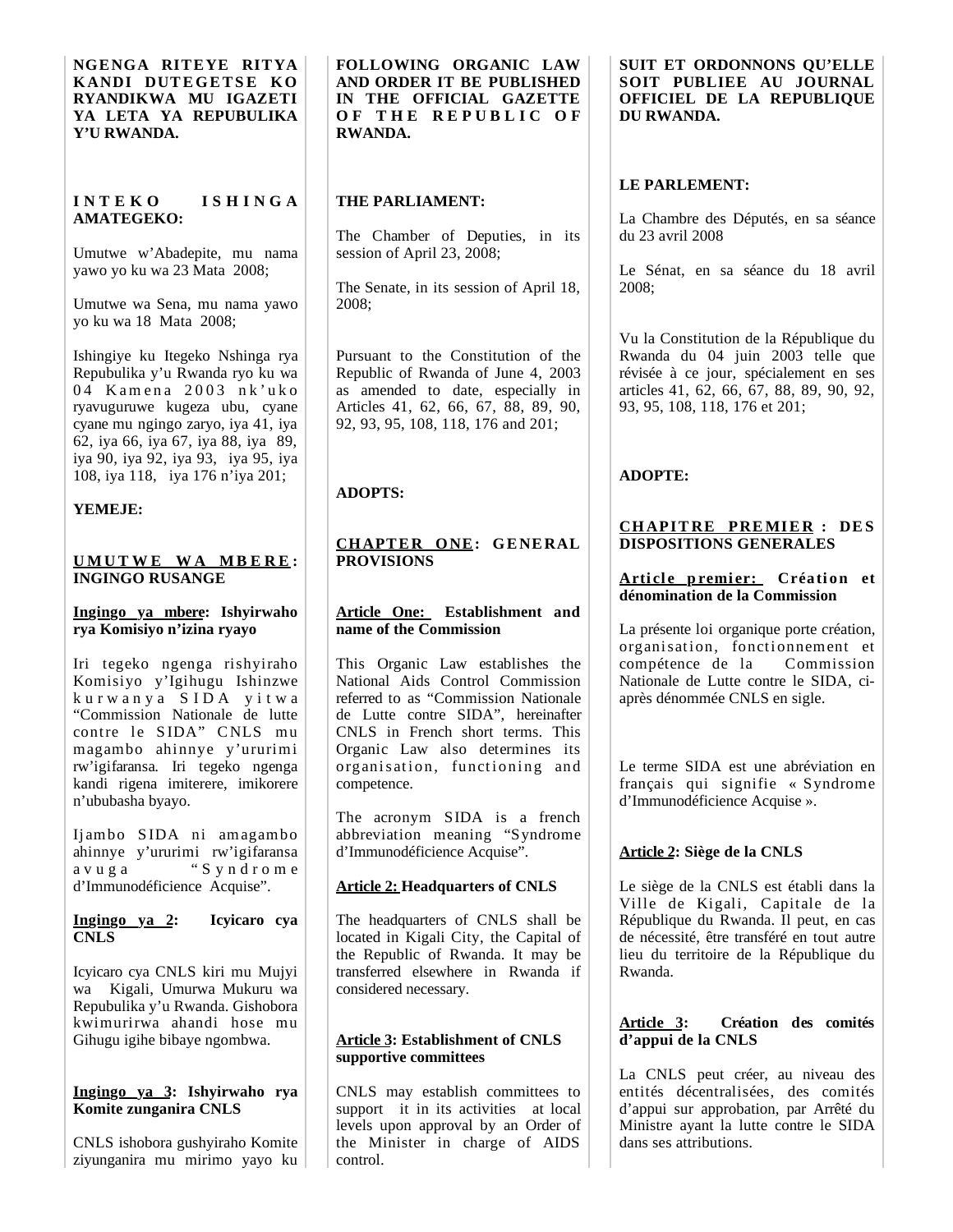nzego z'ibanze, byemejwe n'Iteka rya Minisitiri ufite kurwanya SIDA mu nshingano ze.

#### **Ingingo ya 4: Urwego rureberera CNLS**

CNLS ni urwego rw'Igihugu ruhoraho, rwigenga, rufite ubwisanzure mu mitegekere bwite no mu micungire y'imari n'umutungo**.**

CNLS irebererwa na Perezidansi ya Repubulika.

Minisiteri ifite kurwanya SIDA mu nshingano zayo ikurikirana CNLS mu bijyanye n'ibikorwa ku rwego rw'ubuyobozi na tekiniki. Hagati y'iyo Minisiteri n'Inama y ' A b a k o m i s e r i , h a k o r w a amasezerano yerekeye gahunda y'ibikorwa agaragaza ububasha, uburenganzira n'inshingano za buri ruhande mu kugeza CNLS ku nshingano zayo.

Ayo masezerano amara igihe gihwanye na manda y'abagize Inama y'Abakomiseri, ashyirwaho umukono na Perezida w'Inama y'Abakomiseri na Minisitiri ufite kurwanya SIDA mu nshingano ze**.**

### **Ingingo ya 5: Ibikubiye mu masezerano yerekeye gahunda y'ibikorwa**

Mu byo amasezerano avugwa mu ngingo ya 4 y'iri tegeko ngenga agomba guteganya mu buryo bwumvikana harimo:

1° inshingano z'Inama y'Abakomiseri, iz'Ubunyamabanga Nshingwabikorwa n'iz'inzego zose z'imirimo za CNLS;

2° ibigomba kugerwaho na CNLS;

3° aho umutungo wa CNLS ukomoka, imikorere yayo n'uburyo buhoraho bwo kubigenzura.

### **Ingingo ya 6: Inshingano za Minisiteri ifite kurwanya SIDA mu nshingano zayo**

Ku birebana na CNLS, Minisiteri ifite kurwanya SIDA mu nshingano

# **Article 4 : Supervising Authority of CNLS**

CNLS is a national permanent and independent institution, with administrative and financial autonomy.

CNLS is supervised by the Office of the President of the Republic.

The Ministry in charge of AIDS control is responsible for monitoring the CNLS in matters related to ad ministrative and technical operations. Between this Ministry and the Board of commissioners, it shall be concluded a contract of performance indicating competence, rights and responsibilities of each party for CNLS to achieve its mission.

Such a contract shall be valid for a period of the mandate of the members of the Board of Commissioners and shall be signed by the Chairperson of the Board of Commissioners and the Minister in charge of control of AIDS.

# **Article 5: Contents of the contract of performance:**

Among the contents of the contract mentioned in Article 4 of this Organic Law, that should be clearly indicated shall be:

1° the responsibilities of the Board of Commissioners, the Executive Secretariat and of all other main organs of CNLS;

2° expected results of CNLS;

3° the source of the property of CNLS, its functioning and the permanent audit procedures.

# **Article 6: Responsibilities of the Ministry in charge of AIDS control**

In matters relating to CNLS, the Ministry in charge of AIDS control is responsible for the following:

1° submitting a proposal of the national AIDS control policy to the Cabinet for approval;

# **Article 4: Autorité de tutelle de la CNLS**

La CNLS est une institution nationale permanente, indépendante, ayant une autonomie administrative et financière.

La CNLS est placée sous tutelle de la Présidence de la République.

Le Ministère ayant la lutte contre le SIDA dans ses attributions assure la supervision administrative et technique. Entre ce Ministère et le Conseil des Commissaires, il est signé un contrat de performance déterminant les pouvoirs, les droits et les obligations de chaque partie en vue de la réalisation de la mission de la CNLS.

Ce contrat est valide pour une durée égale au mandat des membres du Conseil des Commissaires, et est conjointement signé par le Président du Conseil des Commissaires et le Ministre ayant la lutte contre le SIDA dans ses attributions.

# **Article 5 : Contenu du contrat de performance**

Le contrat de performance visé à l'article 4 de la présente loi organique doit préciser notamment les points suivants :

1° les engagements du Conseil des Commissaires; ceux du Secrétariat Exécutif et ceux de tous les services de la CNLS ;

2° les résultats attendus de la CNLS;

3° la provenance du patrimoine de la CNLS, son fonctionnement et les modalités de son audit permanent.

### **Article 6 : Attributions du Ministère ayant la lutte contre le SIDA dans ses attributions**

En ce qui concerne la CNLS, les attributions du Ministère ayant la lutte contre le SIDA dans ses attributions sont les suivantes :

1° soumettre, pour approbation, le projet de politique de lutte contre le SIDA au Gouvernement ;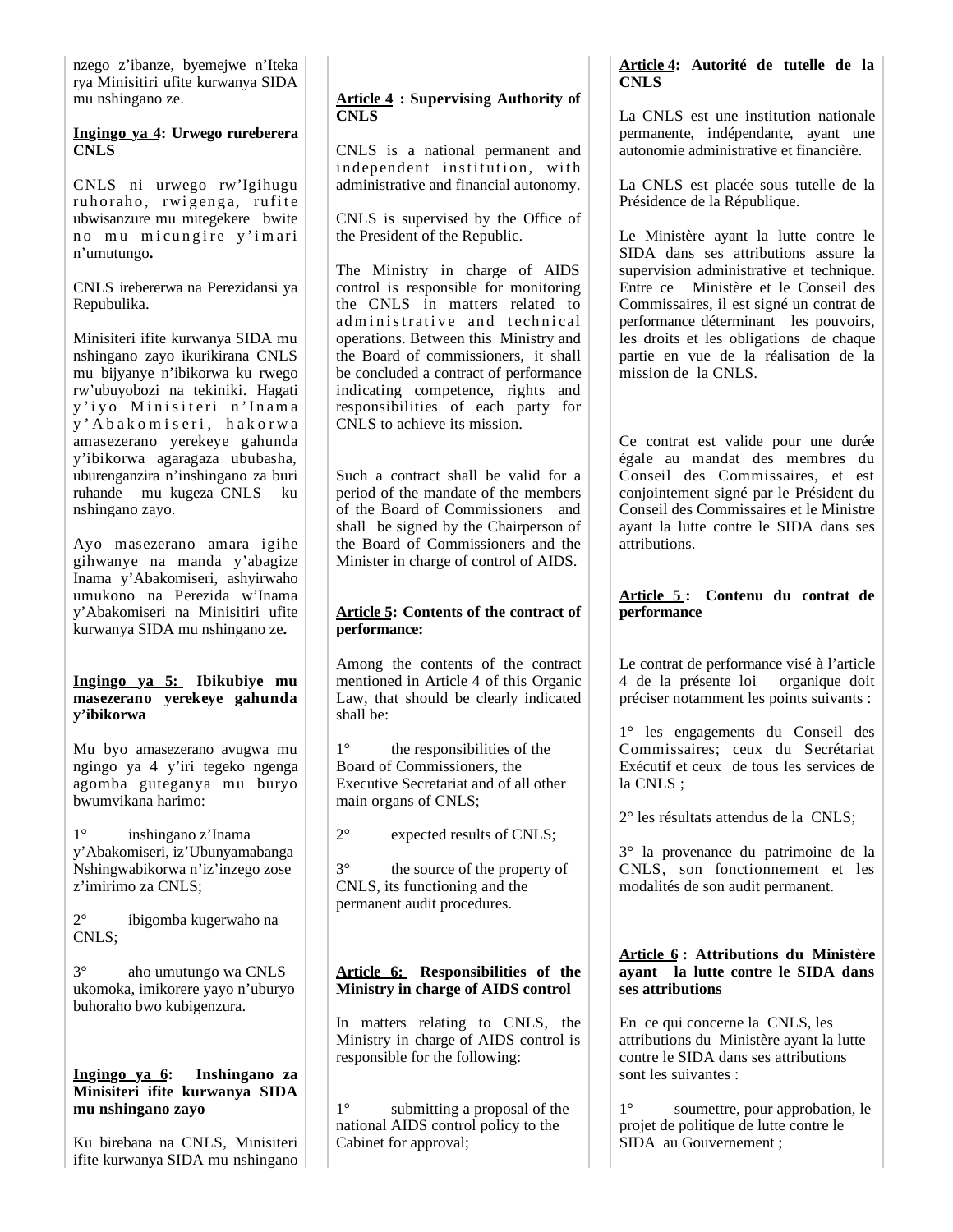zayo, ikora ibi bikurikira:

1° gushyikiriza Guverinoma umushinga wa politiki y'Igihugu yo kurwanya SIDA kugira ngo iyemeze;

2° gushyikiriza Guverinoma imbanzirizamushinga y'ingengo y'imari ya CNLS;

3° guhagararira Leta mu ishyirwa ry'umukono ku masezerano mpuzamahanga arebana n'ibijyanye no kurwanya SIDA; 4° gusuzuma ibikorwa n'imikorere bya CNLS; 5° guhagararira CNLS imbere y'Inama y'Abaminisitiri, mu Nteko Ishinga Amategeko no mu zindi nzego nkuru z'ubuyobozi

bw'Igihugu; 6° gufasha CNLS gushakisha amikoro;

7°gukora ibindi byose byerekeye gukurikirana ibikorwa bya CNLS mu

rwego rw'ubuyobozi na tekiniki.

**U M U T W E W A I I : INSHINGANO N'INZEGO ZA CNLS** 

**Icyiciro cya mbere: Inshingano za CNLS**

**Ingingo ya 7: Inshingano za CNLS**

CNLS ishinzwe :

1° kugeza kuri Minisiteri ifite kurwanya SIDA mu nshingano zayo imbanzirizamushinga ya politiki yo kurwanya SIDA;

2° gushyiraho ingamba zafasha mu kurwanya SIDA; 3° gushyira mu bikorwa politiki yo kurwanya SIDA; 4° gukangurira abantu bose kwitabira ibikorwa byo kurwanya SIDA mu mirimo yabo ya buri munsi hakurikijwe ingamba zafashwe;

5° gushakisha amikoro, haba mu Rwanda cyangwa mu mahanga, yatuma ibikorwa byo kurwanya SIDA bikomeza;

6° gukangurira abayobozi bakuru b'Igihugu gushyigikira politiki yo kurwanya SIDA;

2° submitting a CNLS budget draft proposal to the Cabinet for approval;

3° representing the State in signing international protocols relating to AIDS control;

4° evaluating the activities and the performance of the CNLS; 5° representing CNLS before the Cabinet, the Parliament as well as in other higher State organs;

6° Assisting CNLS in resource mobilisation;

7° performing any other activities relating to monitoring of administrative and technical operations of CNLS.

### **C H A P T E R I I : RESPONSIBILITIES AND ORGANS OF CNLS**

#### **Section one: Responsibilities of CNLS**

### **Article 7: Responsibilities of CNLS**

CNLS is responsible for:

1° to submit to the Ministry in charge of AIDS control a draft policy to fight against AIDS;

2° to set up strategies to fight against AIDS;

3° to implement AIDS control policy;

4° to sensitize the population to participate in the activities of AIDS control in their daily activities in accordance with the strategies designed;

5° to mobilise internal or external resources, to enable the continuity of activities aimed at AIDS control;

6° to sensitize national high ranking officials to support such a national AIDS control policy;

7° to monitor the activities of AIDS control at the national level; 8° to prepare strategic plan for 2° soumettre au Gouvernement, pour examen, l'avant-projet du budget de la CNLS;

3° représenter l'Etat lors de la signature des accords internationaux relatifs à la lutte contre le SIDA;

4° évaluer les activités et les performances de la CNLS; 5° représenter la CNLS devant le Conseil des Ministres, le Parlement et les autres hautes instances de l'Etat;

6° assister la CNLS dans la mobilisation des ressources ;

7° s'occuper de toute autre fonction relative au suivi des activités administratives et techniques de la CNLS.

# **CHAPITRE II : DES MISSIONS ET DES ORGANES DE LA CNLS**

**Section première : Des missions de la CNLS**

# **Article 7 : Attributions de la CNLS**

La CNLS est chargée de :

1° soumettre au Ministère ayant la lutte contre le SIDA dans ses attributions l'avant-projet de politique nationale de lutte contre le SIDA**;**

2° établir les stratégies de lutte contre le SIDA ;

3° assurer la mise en œuvre de la politique nationale en matière de lutte contre le SIDA ;

4° sensibiliser la population à s'engager dans les actions de lutte contre le SIDA dans leurs activités quotidiennes en tenant compte des stratégies déterminées ;

5° mobiliser les ressources, tant au Rwanda qu'à l'étranger, pour pérenniser les activités de lutte contre le SIDA ;

6° sensibiliser les hautes autorités du Pays à tous les niveaux à soutenir la politique nationale de lutte contre le SIDA ;

7° superviser les activités de lutte contre le SIDA au niveau national ;<br>8<sup>°</sup> planifier les activités de lut 8° planifier les activités de lutte contre le SIDA, les coordonner et assurer le suivi et l'évaluation des diverses institutions de lutte contre le SIDA ;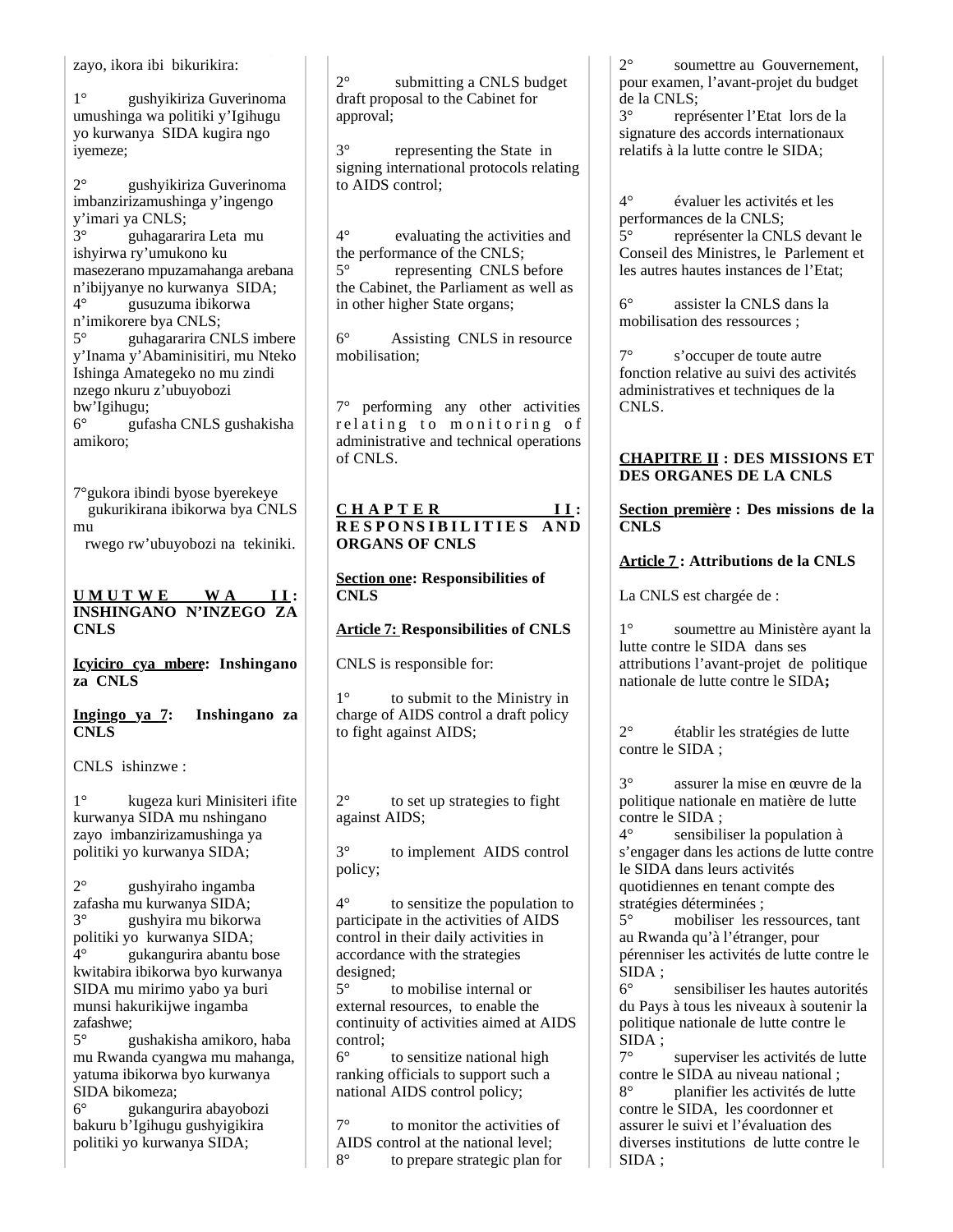7° kugenzura ibikorwa byo kurwanya SIDA mu rwego rw'Igihugu; 8° gutegura igenamigambi ryo kurwanya SIDA**,** guhuza, gukurikirana, no gukora isuzumabikorwa ry'inzego zinyuranye ziharanira kurwanya SIDA; 9° gushyikirana no gukorana n'ibindi bigo bihuje inshingano

byo mu rwego rw'Akarere cyangwa Mpuzamahanga.

# **Icyiciro cya 2: Inzego za CNLS**

# **Ingingo ya 8: Inzego za CNLS**

CNLS igizwe n'inzego z'imirimo ebyiri (2) zikurikira:  $1^\circ$  Inama y'Abakomiseri;<br>  $2^\circ$  Ibunyamabanga 2° Ubunyamabanga Nshingwabikorwa.

#### **Ak i ci ro k a mb ere: In ama y'Abakomiseri**

# **In gin go ya 9: Ish yirwah o ry'Inama y'Abakomiseri**

Inama y'Abakomiseri ni rwo rwego rukuru rwa CNLS. Igizwe n'Abakomiseri barindwi (7) barimo Perezida na Visi Perezida, bashyirwaho na Guverinoma bakemezwa n'Umutwe wa Sena.

Nibura mirongo itatu ku ijana ( 3 0 % ) b y ' a b a g i z e I n a m a y'Abakomiseri bagomba kuba ari abagore.

Abakomiseri bashyirwaho kandi bakavanwaho n'Iteka rya Perezida.

### $\frac{\ln \sin \cos \theta}{\sin \theta}$   $\frac{\ln \tan \theta}{\tan \theta}$   $\frac{\ln \tan \theta}{\tan \theta}$ **Umukomiseri agomba kuba yujuje**

Kugira ngo umuntu abe Umukomiseri agomba kuba yujuje ibi bikurikira:

1° kuba abifitiye ubushobozi;<br>2° kuba ari invangamugayo: 2° kuba ari inyangamugayo; 3° kuba atarakatiwe burundu igihano cy'igifungo kingana cyangwa kirengeje amezi atandatu (6) nta subikagihano;

4° kuba ataragaragaweho ibimenyetso by'ingengabitekerezo ya jenoside.

AIDS control, coordinating, monitoring and evaluating various organs aimed at AIDS control;

9° to cooperate and collaborate with other regional or international agencies carrying out similar responsibilities.

# **Section 2: Organs of CNLS**

# **Article 8: Organs of CNLS**

CNLS comprises of the following two (2) organs:

1° The Board of Commissioners; 2° The Executive Secretariat.

### **S u b - s ecti on on e: B oard of Commissioners**

### **Article 9: Appointment of the Board of Commissioners**

The Board of Commissioners is the superior organ of CNLS. It comprises seven (7) Commissioners including the Chairperson and the Vice Chairperson, appointed by the Cabinet and approved by the Senate.

At least thirty per cent (30%) of the m e m b e r s of the Board of Commissioners shall be women.

Commissioners are appointed and removed from office by a Presidential Order.

**Article 10: Requirements for being a Commissioner**

To be a commissioner, one has to fulfil the following requirements:

 $1^\circ$  to be competent;<br> $2^\circ$  to be a person of i

 $2^{\circ}$  to be a person of integrity;<br> $3^{\circ}$  not to have been definitivel not to have been definitively sentenced to an imprisonment equal to or exceeding six  $(6)$  months without suspension of the sentence;

4° not to have been characterized by genocide ideology.

**Article 11: Term of office for Commissioners and their benefits**

9° établir des relations de coopération et de collaboration avec les autres institutions régionales ou internationales de même mission.

# **Section 2 : Des organes de la CNLS**

# **Article 8 : Organes de la CNLS**

La CNLS est dotée de deux (2) organes suivants :

1° le Conseil des Commissaires 2° le Secrétariat Exécutif.

### **Sous-section première** : **Du Conseil des Commissaires**

# **Article 9 : Nomination du Conseil des Commissaires**

Le Conseil des Commissaires est l'organe suprême de la CNLS. Il est composé de sept (7) Commissaires, dont un Président et un Vice-Président, nommés par le Gouvernement et approuvés par le Sénat.

Au moins trente pour cent (30%) des membres du Conseil des Commissaires doivent être de sexe féminin.

Les Commissaires sont nommés et démis de leurs fonctions par un Arrêté Présidentiel.

# **Article 10 : Conditions requises pour être Commissaire**

Pour être Commissaire, il faut remplir les conditions suivantes:

- $1^{\circ}$  être compétent ;<br>  $2^{\circ}$  être intègre :
- 

 $2^{\circ}$  être intègre ;<br> $3^{\circ}$  ne pas avoir e 3° ne pas avoir été condamné définitivement à une peine d'emprisonnement supérieure ou égale à six mois (6) sans sursis ;

4° ne pas avoir fait montre d'indices d'idéologie du génocide.

# **A r t i c l e 1 1 : M a n d a t d e s Commissaires et leurs avantages**

Les Commissaires ont un mandat de trois (3) ans renouvelable une seule fois. Les Commissaires s'acquittent de leur mission de manière non permanente.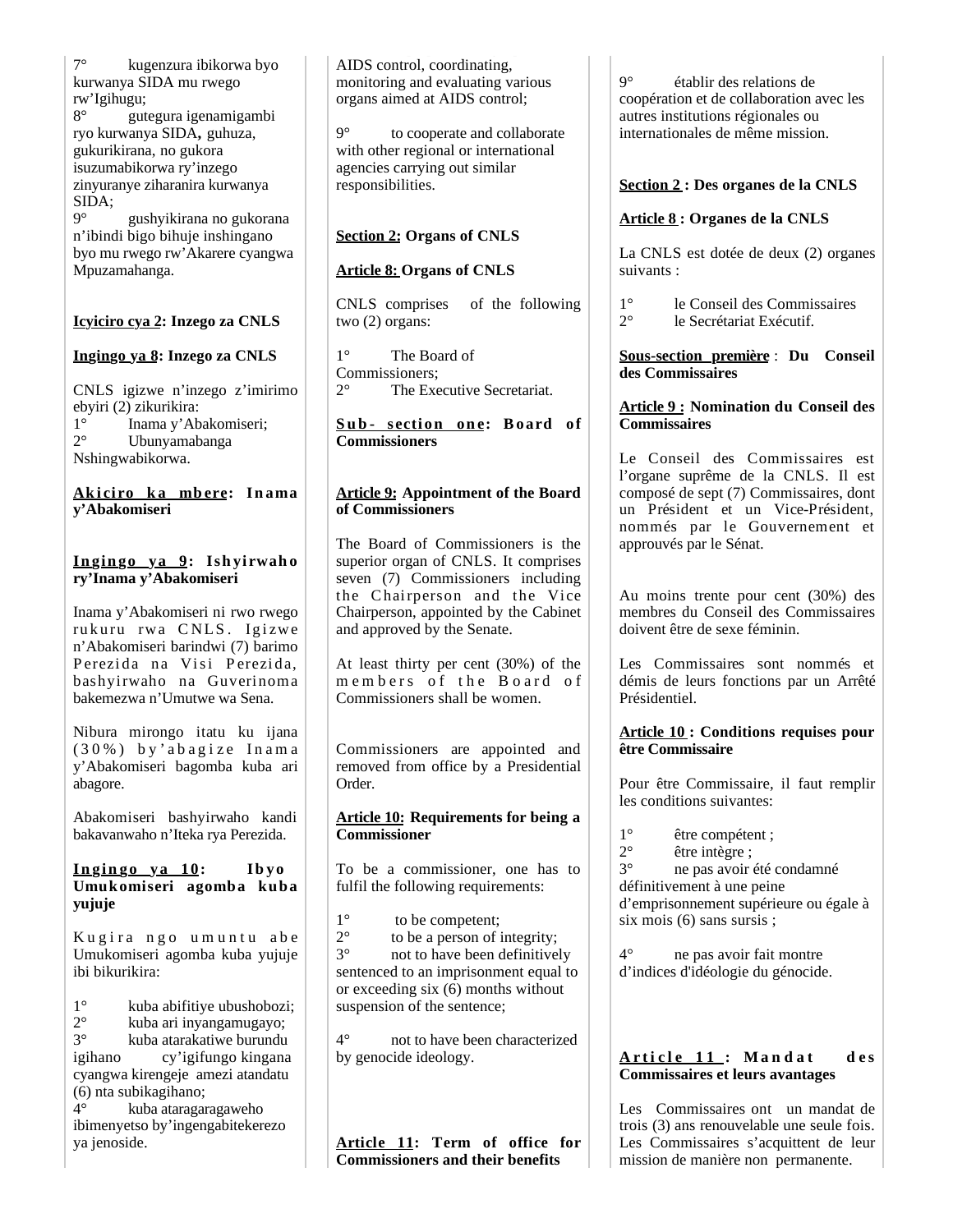### **I n g i n g o y a 1 1 : M a n d a y'Abakomiseri n'ibyo bagenerwa**

Manda y'Abakomiseri ni imyaka itatu (3) ishobora kongerwa inshuro imwe gusa. Abakomiseri bakora ku buryo budahoraho.

Ibyo Abakomiseri bagenerwa biteganywa n'Iteka rya Perezida wa Repubulika.

#### **Ingingo ya 12: Impamvu zituma uri mu nama y'Abakomiseri ayivamo**

Imirimo y'Umukomiseri irangira iyo:

 $1^\circ$  manda ye irangiye;<br> $2^\circ$  veguve akoresheie 2° yeguye akoresheje inyandiko; 3° atagishoboye gukora imirimo ye kubera ubumuga bw'umubiri cyangwa uburwayi bwo mu mutwe, byemejwe na muganga wemewe na Leta; 4° akatiwe burundu igihano cy'igifungo kingana cyangwa kirengeje amezi atandatu (6) nta subikagihano; 5° asibye inama inshuro eshatu (3) zikurikirana mu mwaka umwe nta mpamvu zifite ishingiro; 6° abangamira inyungu za CNLS ;<br> $7^{\circ}$ 

agaragaje imyitwarire itajyanye n'inshingano ze; 8° bigaragaye ko atacyujuje ibyashingiweho ashyirwa mu Nama y'Abakomiseri;

9° yireze akemera icyaha cya jenoside;

10° agaragaweho ibimenyetso by'ingengabitekerezo ya jenoside;<br>11° anfuve. apfuye.

#### **Ingingo ya 13: Isimburwa ry'Umukomiseri**

Umukomiseri utakiri mu mirimo ye ku mpamvu zivugwa mu ngingo ya 12 y'iri tegeko ngenga , asimburwa hakurikijwe uburyo yashyizweho mu gihe kitarenze amezi atatu (3).

Commissioners are appointed for a term of office of three (3) years which may be renewable only once. Commissioners perform their duties on a temporary basis.

Benefits given to Commissioners shall be determined by a Presidential Order.

#### **Article 12: Reasons for a member of the Board of Commissioners to leave office**

The duties of a Commissioner shall cease if:

1° his/her term of office expires;<br>2° he / she resigns in writing;  $2^{\circ}$  he / she resigns in writing;<br> $3^{\circ}$  he/she is no longer able to he/she is no longer able to perform his or her duties due to physical or mental disability certified by an authorized medical doctor;

4° he/she is definitively sentenced to a term of imprisonment equal to or exceeding six (6) months without suspension of sentence; 5° he/she is absent in meetings for three (3) consecutive times in a year without justified reasons; 6° he/she jeopardises the interests of CNLS; 7° he/she demonstrates

behaviours contrary to his / her responsibilities;

8° it is clear that he or she/ longer fulfils the requirements considered at the appointment in the Board of Commissioners;<br> $9^{\circ}$  he/she confesses a he/she confesses and pleads

guilty of the crime of genocide;

10<sup>°</sup> he or she is characterised by genocide ideology; 11° he or she dies.

# **Article 13: Replacement of a Commissioner**

A Commissioner who is no longer in office due to reasons mentioned in Article 12 of this Organic Law shall be replaced in accordance with the procedures through which he or she was appointed in a period not exceeding three (3) months.

If a commissioner is removed from office before completion of his/her term of office, he/she shall be replaced by another commissioner to complete the remaining term of office if it exceeds six (6) months.

Les avantages accordés aux Commissaires sont déterminés par Arrêté Présidentiel.

#### **Article 12: Perte de qualité de membre du Conseil des Commissaires**

Les fonctions du Commissaire cessent dans les cas suivants :

 $1^\circ$  expiration du mandat;<br> $2^\circ$  démission par notifica

démission par notification écrite;

3° incapacité physique ou mentale constatée par un médecin agréé ;

4° condamnation définitive à une peine d'emprisonnement supérieure ou égale à six (6) mois sans sursis; 5° trois (3) absences consécutives dans une année aux réunions sans raisons valables ;

6° agissement contre les intérêts de la CNLS ;

7° comportement incompatible avec ses fonctions ;

8° constat qu'il ne remplit plus les conditions requises sur base desquelles il avait été nommé membre du Conseil des Commissaires;

9° aveu et plaidoyer de culpabilité pour crime de génocide ;

10° constat qu''il fait montre d'indices d'idéologie du génocide ; 11° décès.

# **Article 13: Remplacement d'un Commissaire**

Un commissaire qui perd la qualité de membre suite aux motifs visés à l'article 12 de la présente loi organique est remplacé selon la procédure de sa nomination et ce, dans un délai ne dépassant pas trois (3) mois.

Lorsqu'un commissaire quitte ses fonctions alors que son mandat est toujours en cours, il est remplacé par un nouveau commissaire qui termine le mandat restant à courir si celui-ci dépasse six (6) mois.

**Sous-section 2 : Du Secrétariat exécutif** 

**Article 14 : Secrétariat Exécutif**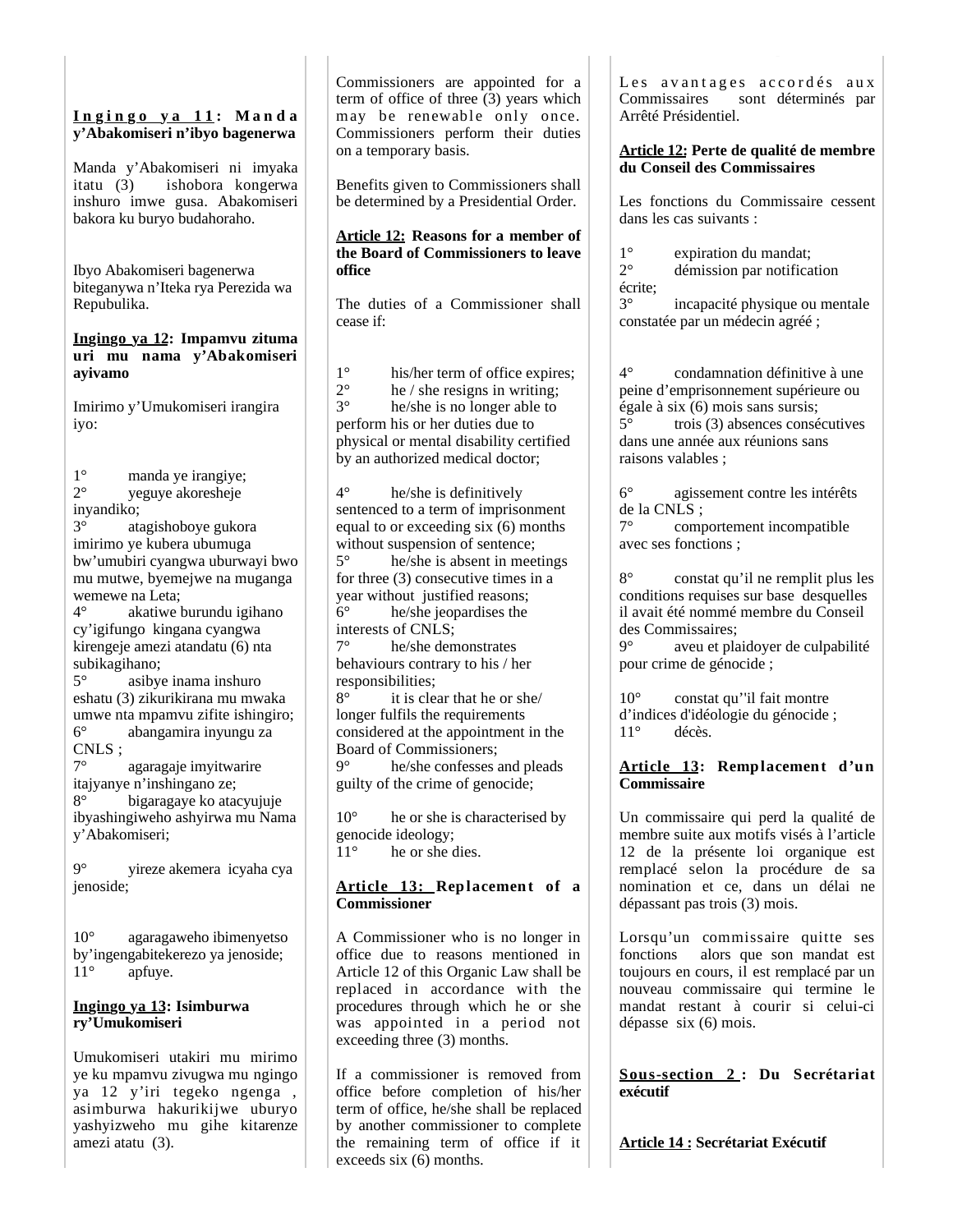Iyo Umukomiseri avanywe ku mirimo atarangije manda ye asimburwa mu mwanya we n'undi Mukomiseri akarangiza igice cya manda cyari gisigaye iyo kirengeje amezi atandatu (6).

**A k i c i r o k a k a b i r i : U b u n y a m a b a n g a Nshingwabikorwa**

#### **Ingingo ya 14: Ubunyamabanga Nshingwabikorwa**

C NLS ifite Ubunyamabanga Nshingwabikorwa buhoraho. Buyoborwa n'Umunyamabanga Nshingwabikorwa wunganirwa n ' U m u n y a m a b a n g a Nshingwabikorwa wungirije, bashyirwaho n'Iteka rya Minisitiri w'Intebe.

#### **UMUTWE WA III: INSHINGANO N'IMIKORERE BY'INZEGO ZA CNLS**

**Icyiciro cya mbere: Inshingano n'imikorere by'Inama y'Abakomiseri**

#### **Ingingo ya 15: Inshingano z'Inama y'Abakomiseri**

Inama y'Abakomiseri ishinzwe cyane cyane ibi bikurikira:

1° gukurikirana ishyirwa mu bikorwa ry'inshingano za CNLS; 2° gukurikirana imicungire y'umutungo wa CNLS; 3° kwemeza igenamigambi n'iteganyabikorwa rya buri mwaka bya CNLS;<br> $4^\circ$  kw

kwemeza imbanzirizamushinga y'ingengo y'imari ya buri mwaka ya CNLS; 5° gusuzuma no kwemeza raporo y'ibikorwa bya buri mwaka;

6° kwemeza impano, inkunga n'indagano;

7° kwemeza umushinga w'amategeko ngengamikorere ya CNLS ashyirwaho n'Iteka rya Minisitiri ufite kurwanya SIDA mu nshingano ze*;*

8° gukurikirana imikorere y'Ubunyamabanga Nshingwabikorwa bwa CNLS;

# **Subsection 2: Executive Secretariat**

# **Article 14: Executive Secretariat**

CNLS has a permanent Executive Secretariat. It is headed by the Executive Secretary assisted by the Deputy Executive Secretary. They are appointed by an Order of the Prime Minister.

### **C H A P T E R I I I : R E S P O N S I B I L I T I E S A N D F U N C T I O N I N G O F T H E ORGANS OF CNLS**

**Section one: Responsibilities and**  functioning of the Board of **Commissioners**

# **Article 15: Responsibilities of the Board of Commissioners**

The Board of Commissioners is mainly responsible for the following:

1° ensuring the implementation of responsibilities of CNLS;<br> $2^{\circ}$  ensuring the manage ensuring the management of the property of CNLS; 3° approving the planning and the plan of action of CNLS annualy;

4° approving the annual draft budget proposal of CNLS; 5° examining and approving the annual activity report;

6° approving donations, aid and bequests;

7° approving the draft internal rules and regulations of CNLS which shall be established by an Order of the Minister in charge of AIDS control;

8° monitoring the performance of the Executive Secretariat of CNLS;

9° transmitting each year, its plan of action and the activity report to the President of the Republic, through the Minister in charge of AIDS control, and to reserve a copy to the Parliament.

La CNLS est dotée d'un Secrétariat Exécutif permanent dirigé par un S ecrétaire Exécutif assisté d'un Secrétaire Exécutif Adjoint. Ils sont nommés par Arrêté du Premier Ministre.

**C H A P I T R E I I I : D E S A T T R I B U T I O N S E T D U F O N C T I O N N E M E N T D E S ORGANES DE LA CNLS Section première : Des attributions et du fonctionnement du Conseil des Commissaires**

#### **Article 15 : Attributions du Conseil des Commissaires**

Les principales attributions du Conseil des Commissaires sont les suivantes :

1° assurer le suivi d'exécution des attributions de la CNLS ;

2° assurer le suivi de la gestion du patrimoine de la CNLS ;

3° approuver la planification et le plan d'action annuels de la CNLS ;

4° approuver l'avant-projet de budget annuel de la CNLS ;<br>5° examiner et approuv 5° examiner et approuver le rapport d'activités annuel ;

6° approuver les subventions, les dons et legs ;

7° adopter le projet de règlement intérieur de la CNLS devant être approuvé par le Ministre ayant la lutte contre le SIDA dans ses attributions ;

8° assurer le suivi de la performance du Secrétariat Exécutif de la CNLS ;

9° soumettre, chaque année, son programme et ses rapports d'activités au Président de la République sous couvert du Ministre ayant la lutte contre le SIDA dans ses attributions et en réserver copie au Parlement.

Le Conseil des Commissaires peut créer des comités ad hoc pour l'examen des questions particulières.

Le Secrétaire Exécutif assiste aux réunions du Conseil des Commissaires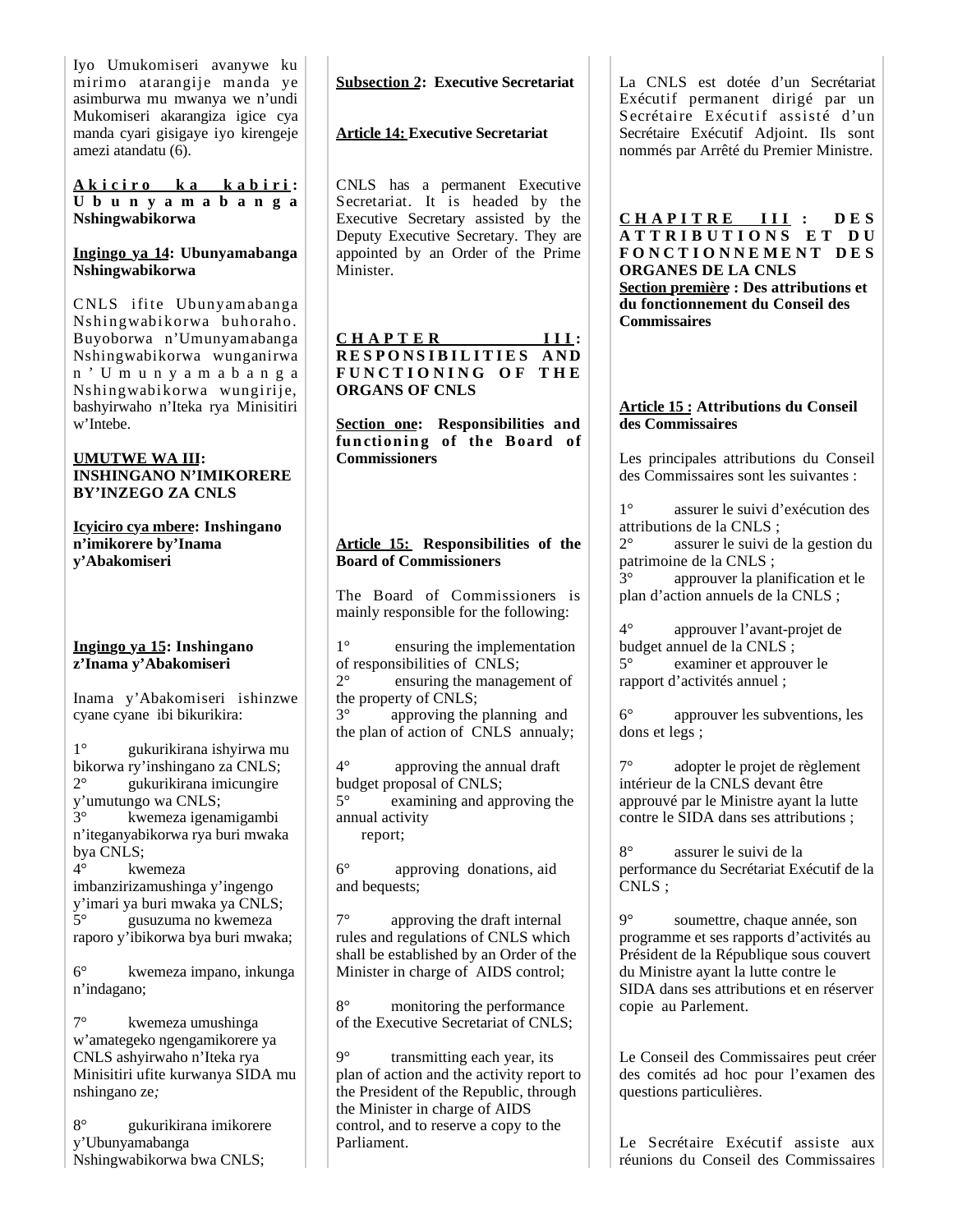9° gushyikiriza buri mwaka Perezida wa Repubulika porogaramu na raporo z'ibikorwa bya CNLS, binyujijwe kuri Minisitiri ufite kurwanya SIDA mu nshingano ze, ikagenera kopi Inteko Ishinga Amategeko.

Inama y'Abakomiseri ishobora gushyiraho komite zidahoraho zishinzwe kwiga ibibazo byihariye.

Umunyamabanga Nshingwabikorwa a j y a m u n a m a y ' I n a m a y'Abakomiseri akayibera umwanditsi ariko ntatora mu ifatwa ry'ibyemezo.

#### **Ingingo ya 16: Ibibujijwe ku bagize Inama y'Abakomiseri**

Ntibyemewe ku bagize Inama y'Abakomiseri cyangwa ibigo bafitemo imigabane gukora umurimo uhemberwa muri CNLS cyangwa gupiganira amasoko atangwa na CNLS.

#### **Ingingo ya 17: Inshingano za Perezida w'Inama y'Abakomiseri**

Perezida w'Inama y'Abakomiseri ashinzwe ibi bikurikira:

1° guhuza ibikorwa byose by'Inama y'Abakomiseri;

2° gutumiza no kuyobora inama z'Inama y'Abakomiseri; 3° gushyira umukono kuri gahunda na raporo by'ibikorwa bya CNLS.

Raporo y'ibikorwa bya CNLS ishyikirizwa Perezida wa Repubulika bitarenze ku ya 31 Werurwe y'umwaka ukurikira uwo byakozwemo.

Gahunda y'ibikorwa by'umwaka ukurikira ishyikirizwa Perezida wa Repubulika bitarenze ku ya 31 Ukwakira k'uwo mwaka.

#### **Ingingo ya 18: Inshingano za V i s i - P e r e z i d a w ' I n a m a y'Abakomiseri**

Visi Perezida w'Inama y'Abakomiseri afite inshingano yo gufasha Perezida w'Inama y'Abakomiseri no kumusimbura

The Board of Commissioners may establish ad hoc committees in charge of examining special issues.

The Executive Secretary shall attend the meeting of the Board of Commissioners and shall act as its rapporteur but shall not vote during decision making.

# **Article 16: Incompatibilities**

The members of the Board of Commissioners or companies in which they have shares are not allowed to perform any remunerated work in CNLS or to compete for tenders awarded by CNLS.

### **Article 17: Responsibilities of the Chairperson of the Board of Commissioners**

The Chairperson of the Board of Commissioners is responsible for the following:

1° coordinating all the activities of the Board of Commissioners ;

2° convening and presiding over the meetings of the Board of Commissioners;

3° signing the plan of action and the activity report of CNLS.

The activity report of CNLS shall be submitted to the President of the Republic not later than March 31 following the year in which they were carried out.

The plan of action of the following year shall be submitted to the President of the Republic not later than October 31 of the current year.

### **Article 18: Responsibilities of the Deputy Chairperson of the Board of Commissioners**

The Deputy Chairperson of the Board of Commissioners shall be responsible for assisting the Chairperson of the Board of Directors and replacing him/ her in case of his/ her absence.

**Article 19: Convening of the meeting** 

et en est le rapporteur mais sans voix délibérative.

# **Article 16 : Incompatibilités**

Il est interdit aux membres du Conseil des Commissaires et aux sociétés dont ils sont associés d'exercer des fonctions rémunérées au sein de la CNLS ou soumissionner aux marchés de la CNLS.

### **Article 17: Attributions du Président du Conseil des Commissaires**

Les attributions du Président du Conseil des Commissaires sont les suivantes :

1° coordonner toutes les activités du Conseil des Commissaires;

2° convoquer et présider les réunions du Conseil des Commissaires ; 3° signer le plan d'action et le rapport d'activités de la CNLS.

Le rapport d'activités de la CNLS est soumis au Président de la République au plus tard le 31 mars de l'année qui suit l'année de leur réalisation.

Le Plan d'action de la CNLS pour l'année suivante est soumis au Président de la République au plus tard le 31 octobre de l'année en cours.

### **Article 18 : Attributions du Vice**  Président du Conseil des **Commissaires**

Le Vice-Président du Conseil des Commissaires est chargé d'assister le Président du Conseil des Commissaires dans ses fonctions et de le remplacer en cas d'absence.

#### **Article 19 :Convocation de la réunion du Conseil des Commissaires et prise de décisions**

Le Conseil des Commissaires se réunit une fois tous les trois (3) mois en séance ordinaire, et chaque fois que de besoin en séance extraordinaire, sur convocation de son Président ou de son Viceprésident en cas d'absence du Président, de leur propre initiative, ou à la demande écrite d'un tiers (1/3) de ses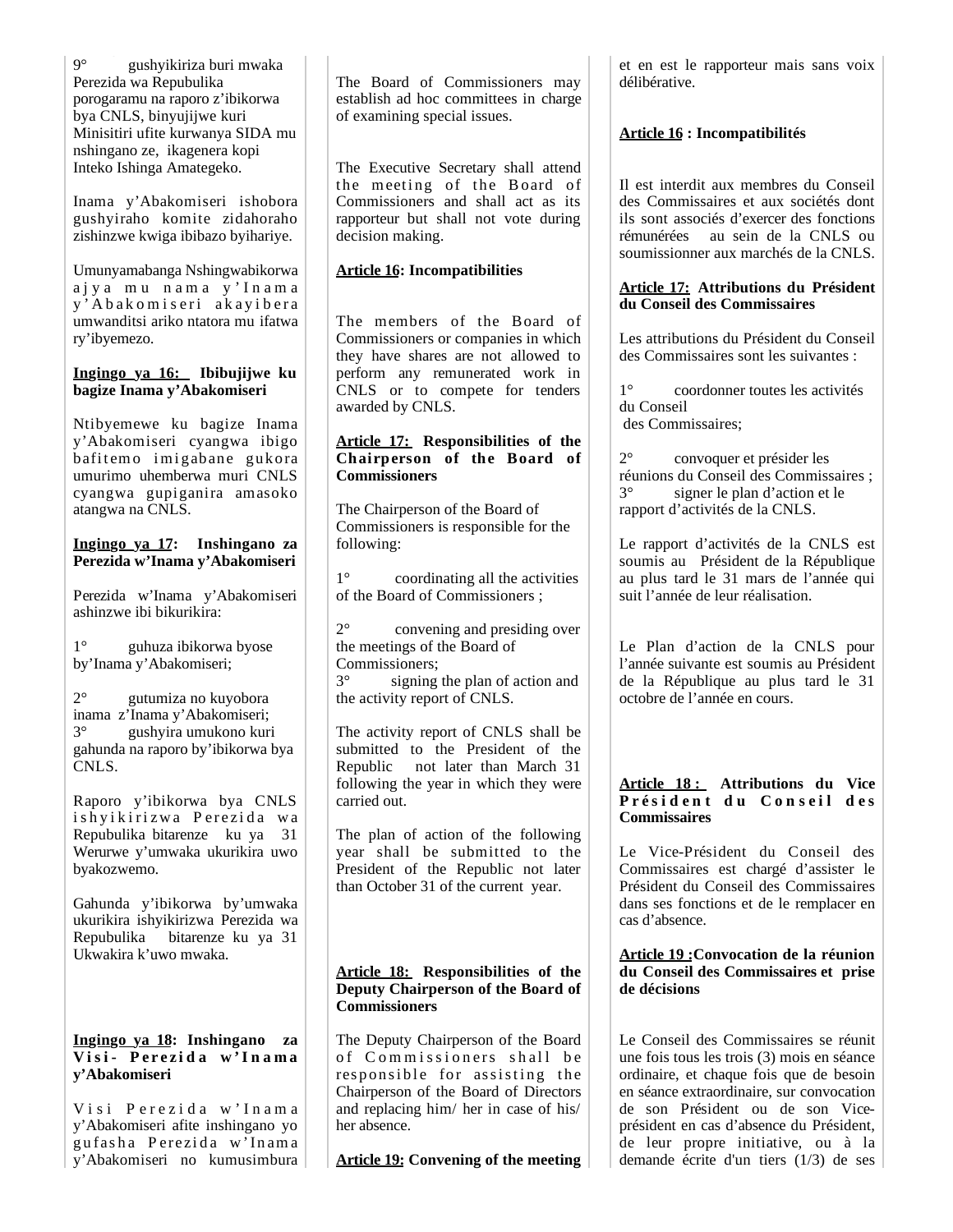mu mirimo ye igihe adahari.

#### **In gin go ya 19: Itumizwa n'iterana ry'inama y'Inama y'Abakomiseri n'uko ifata ibyemezo**

Inama y'Abakomiseri iterana rimwe mu gihe cy'amezi atatu (3) mu nama isanzwe, n'igihe cyose bibaye ngombwa mu nama idasanzwe itumijwe na Perezida wayo cyangwa Visi- Perezida igihe Perezida adahari, babyibwirije cyangwa bisabwe mu nyandiko na kim we cya gatatu  $(1/3)$ cy'abayigize. Ubutumire bukorwa mu nyandiko ishyikirizwa Abakomiseri nibura iminsi cumi n'itanu (15) mbere y'uko inama iterana. Iyo ari inama idasanzwe bubagezwaho mu nyandiko nibura iminsi itanu (5) mbere y'uko inama iterana.

Uburyo inama iterana n'uko ibyemezo bifatwa biteganywa n'amategeko ngengamikorere ya CNLS.

### **In gin go ya 20: In ama y'Abakomiseri**

Kugira ngo inama y' Inama y'Abakomiseri iterane hagomba kuba hari nibura bibiri bya gatatu (2/3) by'abayigize.

Ibyemezo bifatwa ku bwumvikane busesuye. Mu gihe hatabaye ubwo bwumvikane, ibyemezo bifatwa binyujijwe mu matora, iyo amajwi angana, irya Perezida rikemura impaka.

### **Ingingo ya 21: Itumirwa**  ry'undi muntu mu nama **y'Abakomiseri**

Perezida w'Inama y'Abakomiseri, abyu m vikanyeho n'abandi Bakomiseri ashobora gutumira mu nama undi muntu wese abona ushobora kuyungura inama ku ngingo runaka ifite ku murongo w'ibyigwa.

Uwatumiwe ntiyemerewe gutora no gukurikirana iyigwa ry'izindi ngingo ziri ku murongo w'ibyigwa.

Icyiciro cya 2: Inshingano **n'imikorere by'Ubunyamabanga Nshingwabikorwa**

# **of the Board of Commissioners and decision making**

The meeting of the Board of Commissioners is held once every three(3) months in the ordinary meeting, and whenever deemed necessary in the extraordinary meeting, upon invitation of its Chairperson or its Deputy Chairperson, in case of absence of its Chairperson, at their own initiative, or upon proposal in request by a third  $(1/3)$  of its members. The invitation shall be submitted to the Commissioners in writing at least fifteen (15) days before the meeting is held. In case it is an extraordinary meeting, the invitation shall be submitted in writting at least within five (5) days before the meeting is held.

The procedures by which the meeting is held and the mode of decision making shall be determined by the rules and regulations of CNLS.

# **Article 20: Board of Commissioners**

For the meeting of the Board of Commissioners to be held, at least two thirds (2/3) of the members shall be present.

Decisions shall be taken by consensus. In case of no consensus, decisions shall be taken through elections, and in case of a tie, the Chairman shall have a casting vote.

### Article 21: Invitation of a **r e s o u r c e f u l p e r s o n i n t h e Commissioners meeting**

The Chairperson of the Board of Commissioners, after consultation with other Commissioners, may invite in a meeting any other person from whom advice on a certain issue on the agenda may be sought.

The invitee is not allowed to vote and to attend the proceedings of other issues on the agenda.

**Section 2: Responsibilities and**  functioning of the Executive **Secretariat**

**Article 22: Responsibilities and**  functioning of the Executive **Secretariat**

membres. La convocation est faite par notification écrite et doit parvenir aux Commissaires au moins quinze (15) jours avant la tenue de la réunion. En cas de réunion extraordinaire, la convocation se fait par notification écrite au moins cinq (5) jours avant sa tenue.

Les modalités de tenue de réunion et de prise de décisions sont déterminées par le règlement d'ordre intérieur de la CNLS.

# **Article 20 : Conseil des Commissaires**

Le quorum requis pour la tenue de la réunion du Conseil des Commissaires est de deux tiers (2/3) de ses membres.

Les décisions sont prises par consensus. A défaut de consensus, les décisions sont prises par voie de vote. En cas d'égalité de voix, celle du Président devient prépondérante.

### Article 21 : Invitation d'une **Personne ressource à la réunion du Conseil des Commissaires**

Le Président du Conseil des Commissaires, après concertation avec les autres commissaires, peut inviter toute personne qu'il juge utile pour l'examen d'un point inscrit à l'ordre du jour.

La personne invitée n'a pas de voix délibérative et participe uniquement aux débats concernant le point sur lequel elle est consultée.

**Section 2 : Des attributions et du fon ction n emen t d u S ecrétariat Exécutif**

### Article 22 : Attributions et  $f$ onctionnement du Secrétariat **Exécutif**

Les principales attributions du Secrétariat Exécutif de la CNLS sont les suivantes.

1° assurer la mise en application des décisions du Conseil des Commissaires ;

2° élaborer l'avant-projet du budget de la CNLS ;

3° élaborer le projet de plan stratégique et du plan d'action de la CNLS ;

4° élaborer le projet de calendrier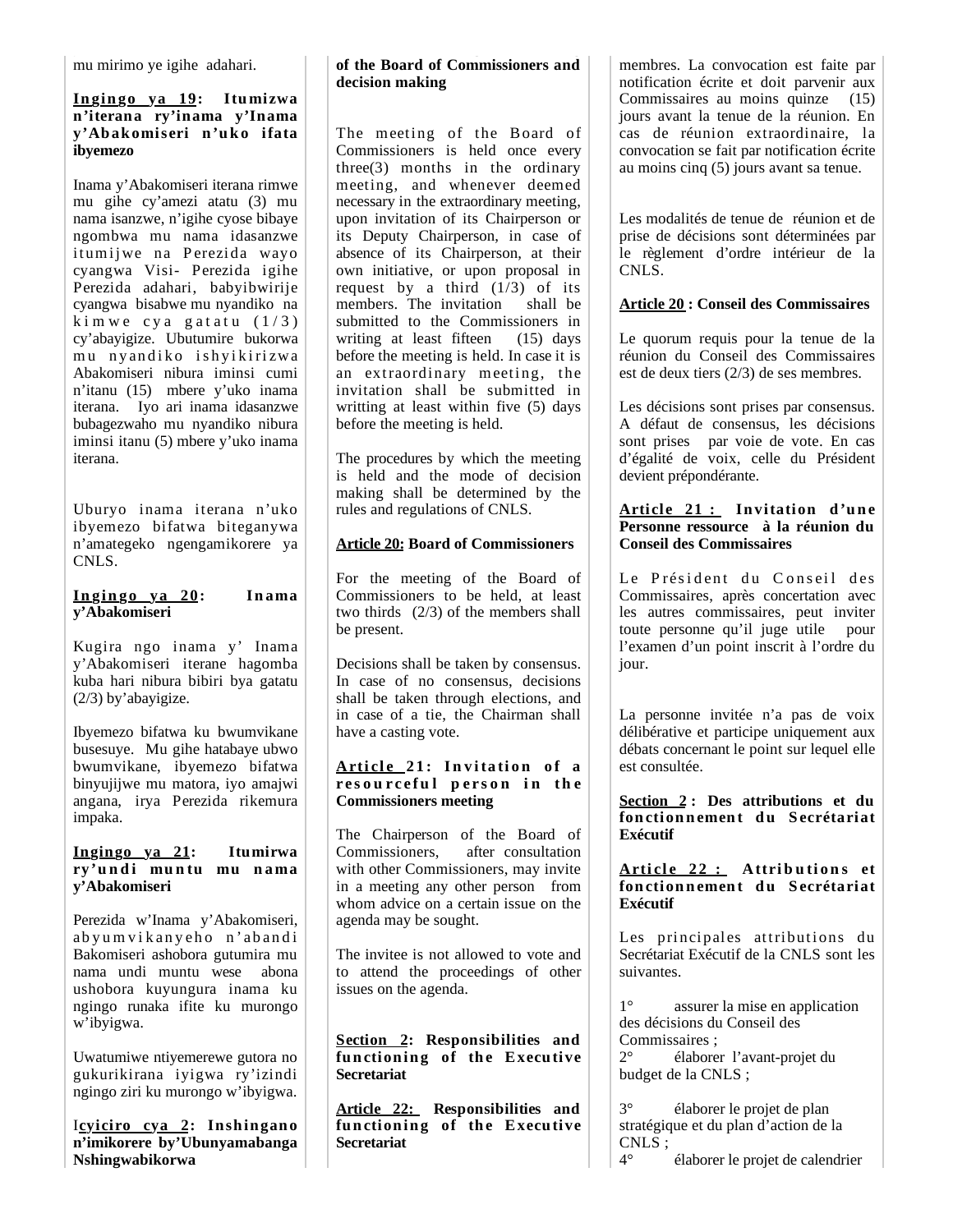#### **Ingingo ya 22: Inshingano n'imikorere by'Ubunyamabanga Nshingwabikorwa**

Ubunyamabanga Nshingwabikorwa bwa CNLS bushinzwe cyane cyane ibi bikurikira:

1° gushyira mu bikorwa ibyemezo by'Inama y'Abakomiseri; 2° gutegura imbanzirizamushinga y'ingengo y'imari ya CNLS; 3° gutegura umushinga

w'igenamigambi n'iteganyabikorwa bya CNLS;<br> $4^{\circ}$  out

4° gutegura umushinga wa gahunda z'inama y'Inama y'Abakomiseri;

5° kwiga no gukurikirana amadosiye y'akazi n'aya tekiniki ajyanye n'inshingano za CNLS; 6° gutegura umushinga w'amategeko ngengamikorere ya CNLS;

7° gukora imirimo yose bwasabwa n'Inama y'Abakomiseri ijyanye n'inshingano za CNLS.

Hagati y'Inama y'Abakomiseri n ' U b u n y a m a b a n g a Nshingwabikorwa, hakorwa amasezerano yerekeye gahunda y'ibikorwa agaragaza nibura inshingano za buri ruhande n'ibyangombwa bikenewe kugira ngo CNLS igere ku nshingano zayo.

#### **Ingingo ya 23: Inshingano z ' U m u n y a m a b a n g a Nshingwabikorwa**

Inshingano z'Umunyamabanga Nshingwabikorwa ni izi zikurikira:

1° kuyobora imirimo ya buri munsi ya CNLS no guhuza ibikorwa byayo;

2° gucunga ingengo y'imari n'umutungo bya CNLS;

3° guhagararira CNLS imbere y'amategeko;

4° gushyikiriza Inama y'Abakomiseri imbanzirizamushinga y'ingengo y'imari ya CNLS; 5° gushyikiriza Inama y'Abakomiseri umushinga w'igenamigambi n'iteganyabikorwa bya CNLS;

The Executive Secretariat of CNLS is mainly responsible for the following:

1° implementing the decisions % of the Board of Commissioners;<br> $2^{\circ}$  preparing the draft bud 2° preparing the draft budget of CNLS;

3° designing the draft strategic plan and the plan of action of CNLS; 4° preparing the draft agenda of the meetings of the Board of Commissioners;

5° examining and monitoring ministrative and technical files relating to the mission of CNLS;

6° preparing the draft of internal rules and regulations of CNLS;

7° performing all the activities as may be requested by the Board of Commissioners relating to the responsibilities of CNLS;

Between the Board of Commissioners and the Executive Secretariat, it shall be concluded, a contract of performance indicating at least the responsibilities of each party and the conditions required in order for CNLS to fulfil its responsibilities.

### **Article 23: Responsibilities of the Executive Secretary**

The responsibilities of the Executive Secretary are the following:

1° directing and coordinating the daily activities of CNLS;

2° managing the budget and the property of CNLS;

3° representing CNLS before the law;

4° submitting to the Board of Commissioners the budget proposal of CNLS;

5° submitting to the Board of Commissioners the draft strategic plan and the plan of action of CNLS;

6° submitting to the Board of Commissioners the annual activity report on the performance and the use of CNLS Budget;

7° acting as the rapporteur of the Board of Commissioners;<br>8<sup>°</sup> ensuring collabors ensuring collaboration of institutions or other national and international organs of the same

des réunions du Conseil des Commissaires ;

5° examiner les dossiers administratifs et techniques relatifs à la mission de la CNLS et en faire le suivi ; 6° élaborer le projet de règlement d'ordre intérieur de la CNLS; 7° exécuter toute tâche que pourrait lui assigner le Conseil des Commissaires en rapport avec les attributions de la CNLS.

Entre le Conseil des Commissaires et le Secrétariat Exécutif, il est signé un contrat de performance déterminant au moins les obligations de chaque partie et les besoins nécessaires en vue de la réalisation de la mission de la CNLS.

### **Arti cl e 23 : Attrib u tion s d u Secrétaire Exécutif**

Les attributions du Secrétaire exécutif sont les suivantes :

1° assurer la gestion journalière et la coordination des activités journalières de la CNLS ;

2° assurer l'exécution du budget et gérer le patrimoine de la CNLS;

3° représenter la CNLS devant la loi ;<br> $4^{\circ}$ 

soumettre au Conseil des Commissaires de la CNLS l'avantprojet de budget;<br>5<sup>°</sup> soumettre

soumettre au Conseil des Commissaires le projet de plan stratégique et de plan d'action de la CNLS ;

6° soumettre au Conseil des Commissaires le rapport d'activités annuel sur le fonctionnement et l'exécution du budget de la CNLS ;

7° être le rapporteur de la réunion du Conseil des Commissaires ; 8° faire le suivi des relations avec les institutions ou d'autres organes tant nationaux qu'internationaux ayant les mêmes attributions que celles de la CNLS ;

9° faire le suivi de la gestion des projets de lutte contre le SIDA ; 10° exécuter toute autre tâche rentrant dans ses attributions que pourrait lui confier le Conseil des Commissaires.

**Article 24 : Attributions du Secrétaire Exécutif Adjoint**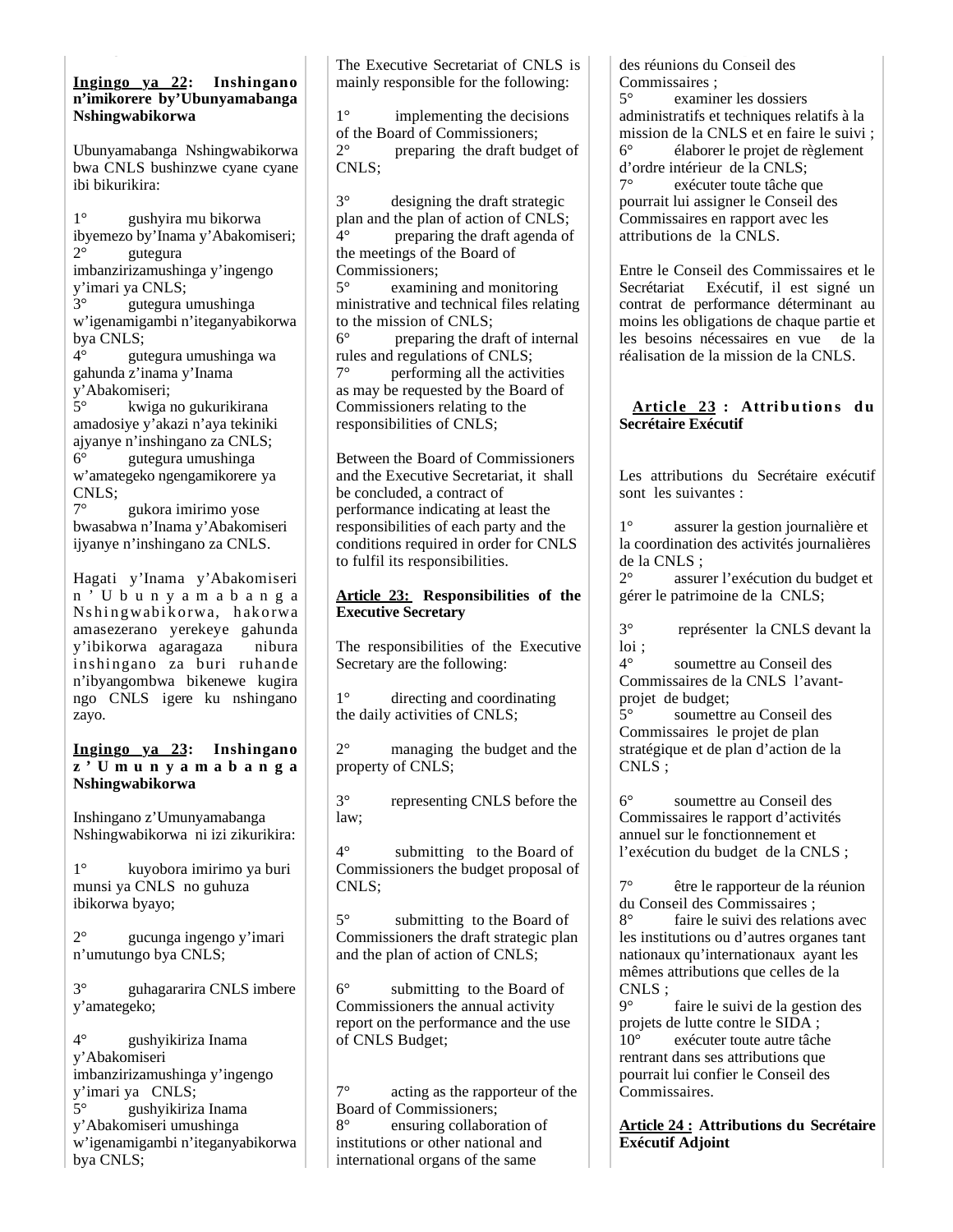6° gushyikiriza Inama y'Abakomiseri raporo y'ibikorwa ya buri mwaka ku mikorere n'imikoreshereze y'ingengo y'imari ya CNLS;

7° kuba umwanditsi w'Inama y'Abakomiseri; 8° gukurikirana iby'imikoranire n'ibigo cyangwa izindi nzego byo mu Gihugu no mu mahanga bifite inshingano nk'iza CNLS; 9° gukurikirana imicungire y'imishinga yo kurwanya SIDA; 10° gukora indi mirimo iri mu nshingano ze yahabwa n'Inama

y'Abakomiseri.

**Ingingo ya 24: Inshingano z ' U m u n y a m a b a n g a Nshingwabikorwa wungirije** Umunyamabanga Nshingwabikorwa wungirije ashinzwe kunganira Umunyamabanga Nshingwabikorwa no kumusimbura mu mirimo ye igihe adahari.

Umunyamabanga Nshingwabikorwa wungirije, by'umwihariko ashinzwe ibi bikurikira:

1° gukurikirana ibikorwa byo kurwanya SIDA mu nzego z'ibanze;

2° gukurikirana ibyerekeye imitegekere n'imicungire y'imari bya CNLS.

**I n g i n g o y a 2 5 : Ibyo U m u n y a m a b a n g a N s h i n g w a b i k o r w a n ' U m u n y a m a b a n g a Nshingwabikorwa wungirije bagenerwa** 

I b y o U m u n y a m a b a n g a N s h i n g w a b i k o r w a n ' U m u n y a m a b a n g a Nshingwabikorwa wungirije bagenerwa bigenwa n'Iteka rya Perezida.

#### **I n g i n g o y a 2 6 : I mi terere n ' i n s h i n g a n o b y ' i n z e g o z'imirimo**

Imiterere n'inshingano by'inzego z'imirimo za CNLS bigenwa n'iteka rya Minisitiri w'Intebe abisabwe na Minisitiri ufite kurwanya SIDA mu nshingano ze amaze kumva icyo Inama responsibilities with CNLS;

9° ensuring the management of Aids control projects; 10° performing any other attributions as may be assigned by the Board of Commissioners.

## **Article 24: Responsibilities of the Deputy Executive Secretary**

The Deputy Executive Secretary shall assist the Executive Secretary and replacehim/her in his/her attributions in case of his/her absence.

The Deputy Executive Secretary, in particular shall be in charge of the following:

1° ensuring activities related to AIDS control at the local levels;

2° ensuring issues relating to administration and finance management of CNLS.

### **Article 25: Benefits of the Executive Secretary and the Deputy Executive Secretary**

Benefits of the Executive Secretary and the Deputy Executive Secretary shall be determined by a Presidential Order.

# **Article 26: Organisational structure and departemental responsibilities**

The organisational structure and departemental responsibilities of CNLS shall be determined by an Order of the Prime Minister upon proposal by the Minister in charge of AIDS control after consulting the Board of Commissioners.

The staff of the Executive Secretariat shall be appointed and managed through procedures determined by the general statutes governing Rwanda Public service.

**CHAPTER IV: PROPERTY OF CNLS**

# **Article 27: Property of CNLS**

The property of CNLS comprises of the movables and immovables. It comes from the following sources:

Le Secrétaire Exécutif Adjoint assiste le Secrétaire Exécutif et le remplace en cas d'absence.

Le Secrétaire Exécutif Adjoint, est particulièrement chargé de :

1° assurer le suivi des activités de lutte contre le SIDA au niveau des instances de base ;

2° faire le suivi de l'administration et de la gestion financière de la CNLS.

#### **Article 25 : Avantages accordés au Secrétaire Exécutif et au Secrétaire Exécutif Adjoint**

Les avantages accordés au Secrétaire Exécutif et au Secrétaire Exécutif Adjoint sont déterminés par Arrêté Présidentiel.

# **Article 26 : Organigramme et cadre organique**

L'organigramme et le cadre organique de la CNLS sont déterminés par Arrêté du Premier Ministre, sur proposition du Ministre ayant la lutte contre le SIDA dans ses attributions, après avis du Conseil des Commissaires.

Les membres du personnel du Secrétariat exécutif sont nommés et gérés conformément au Statut général de la fonction publique rwandaise.

# **CHAPITRE V : DU PATRIMOINE DE LA CNLS**

# **Article 27 : Patrimoine de la CNLS**

Le patrimoine de la CNLS est constitué des biens meubles et immeubles. Il provient des sources suivantes :

1° les dotations budgétaires de l'Etat ;

2° les subventions de l'Etat ou des donateurs ;

3° le patrimoine qui appartenait à la CNLS mise en place par l'Arrêté Présidentiel n° 02/01 du 16/03/2001 4° les dons et legs.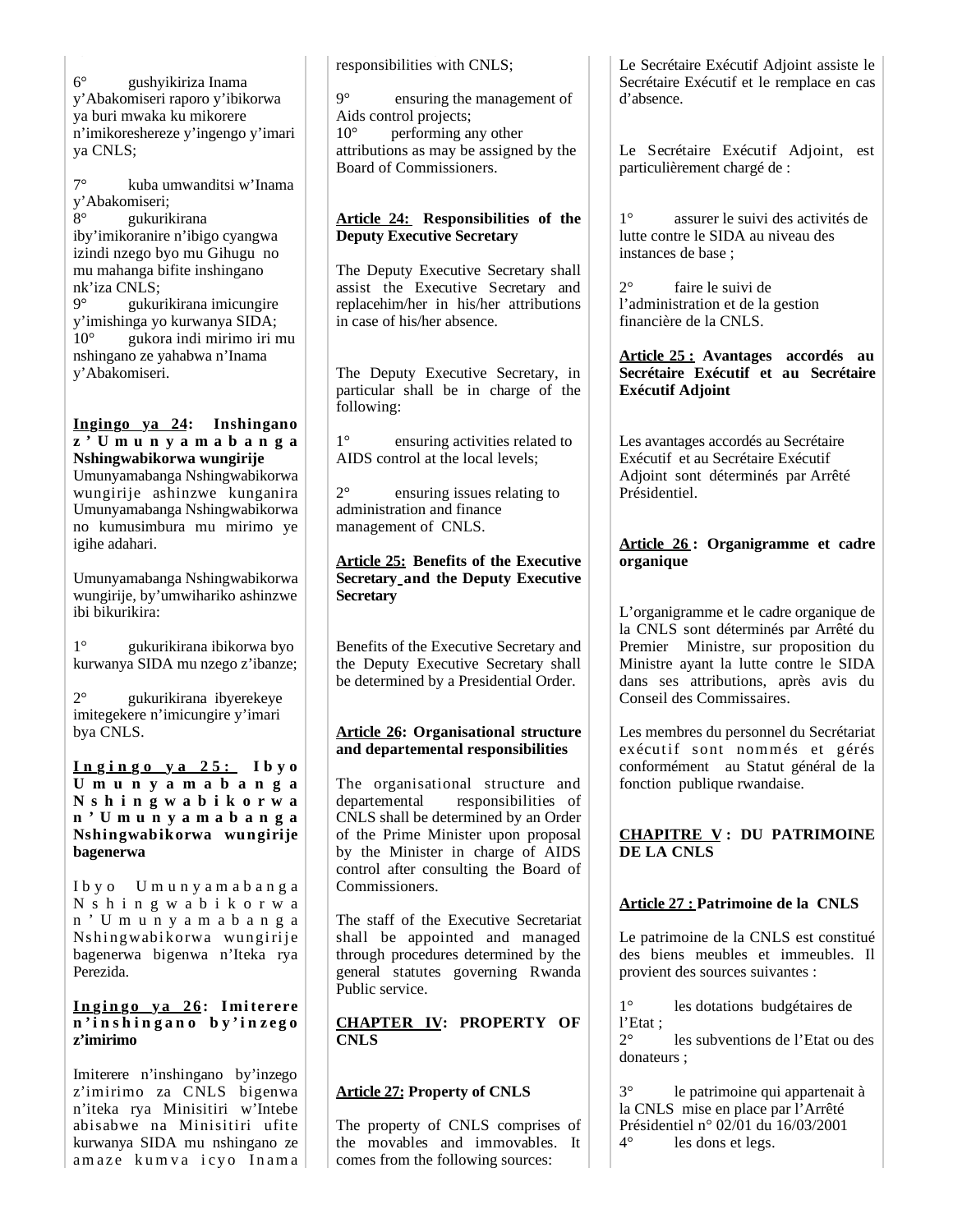y'Abakomiseri ibivugaho.

Abakozi b'Ubunyamabanga Nshingwabikorwa bashyirwaho bakanacungwa mu buryo buteganywa na sitati rusange igenga abakozi ba Leta n'inzego z'imirimo ya Leta.

### **U M U T W E W A I V : UMUTUNGO WA CNLS**

#### **Ingingo ya 27**: **Umutungo wa CNLS**

Umutungo wa CNLS ugizwe n ' i b i n t u b y i m u k a n w a n'ibitimukanwa. Ukomoka kuri ibi bikurikira:

1° ingengo y'imari igenerwa na Leta;

2° inkunga zaba iza Leta cyangwa iz'abaterankunga; 3° umutungo wari uwa CNLS yashyizweho n'Iteka rya Perezida n° 02/01 ryo ku wa 16/03/2001;

4° impano n'indagano.

#### **Ingingo ya 28: Imikoreshereze, i mi cu n gi re n 'i mi gen zu ri re by'umutungo wa CNLS**

Imikoreshereze, imicungire n'imigenzurire by'umutungo wa CNLS bikorwa hakurikijwe amategeko abigenga. Ubugenzuzi bushinzwe igenzura rya buri munsi ry'imikoreshereze y'umutungo wa CNLS buha raporo Inama y'Abakomiseri bukagenera kopi Umunyamabanga Nshingwabikorwa wa CNLS.

**UMUTWE WA V: INGINGO ZISOZA**

**In gin go ya 29**: **Ivan wah o r y ' i n g i n g o z ' a m a t e g e k o zinyuranyije n'iri tegeko ngenga** Ingingo zose z'amategeko abanziriza iri tegeko ngenga kandi zinyuranyije na ryo zivanyweho.

### **Ingingo ya 30: Igihe iri tegeko ngenga ritangira gukurikizwa**

Iri tegeko ngenga ritangira g u k u r i k i z w a k u m u n s i ritangarijweho mu Igazeti ya Leta ya Repubulika y'u Rwanda.

 $1^\circ$  the State budget;<br> $2^\circ$  Government subs Government subsidies or donor grants;

3° property of formerly CNLS established by the Presidential Order n ° 02/01 of 16/03/2001;

4° donation and bequest.

## **Article 28: Use, management and audit of CNLS property**

The use, management and audit of CNLS property shall be carried out in accordance with relevant laws. The service responsible for daily internal auditing of the use of property of CNLS shall submit a report to the Board of Commissioners and reserve a copy to the Executive Secretariat of CNLS.

#### **C H A P T E R V : F I N A L PROVISIONS**

# **Article 29: Abrogating provisions**

All prior legal provisions contrary to this Organic Law are repealed.

# **Article 30: Commencement**

This Organic Law shall come into force on the date of its publication in the Official Gazette of the Republic of Rwanda.

Kigali, on 28/07/2008

The President of the Republic **KAGAME Paul** (sé)

> The Prime Minister **MAKUZA Bernard** (sé)

**Seen and sealed with the Seal of the Republic**:

The Minister of Justice/Attorney General

**KARUGARAMA Tharcisse**

# **Article 28 : Utilisation, gestion et audit du patrimoine de la CNLS**

L'utilisation, la gestion et l'audit du patrimoine de la CNLS sont exercés conformément aux dispositions légales en la matière. Le service d'audit interne soumet le rapport d'audit au Conseil des Commissaires et réserve copie au Secrétaire Exécutif de la CNLS.

# $CHAPITRE$   $V:$   $DES$ **DISPOSITIONS FINALES**

# **Article 29 : Disposition abrogatoire**

Toutes les dispositions légales antérieures contraires à la présente loi organique sont abrogées.

# **Article 30 : Entrée en vigueur**

La présente loi organique entre en vigueur le jour de sa publication au Journal Officiel de la République du Rwanda.

Kigali, le 28/07/2008

Le Président de la République **KAGAME Paul** (sé)

> Le Premier Ministre **MAKUZA Bernard** (sé)

**Vu et scellé du Sceau de la République**:

Le Ministre de la Justice/Garde des Sceaux

**KARUGARAMA Tharcisse** (sé)

Kigali, ku wa 28/07/2008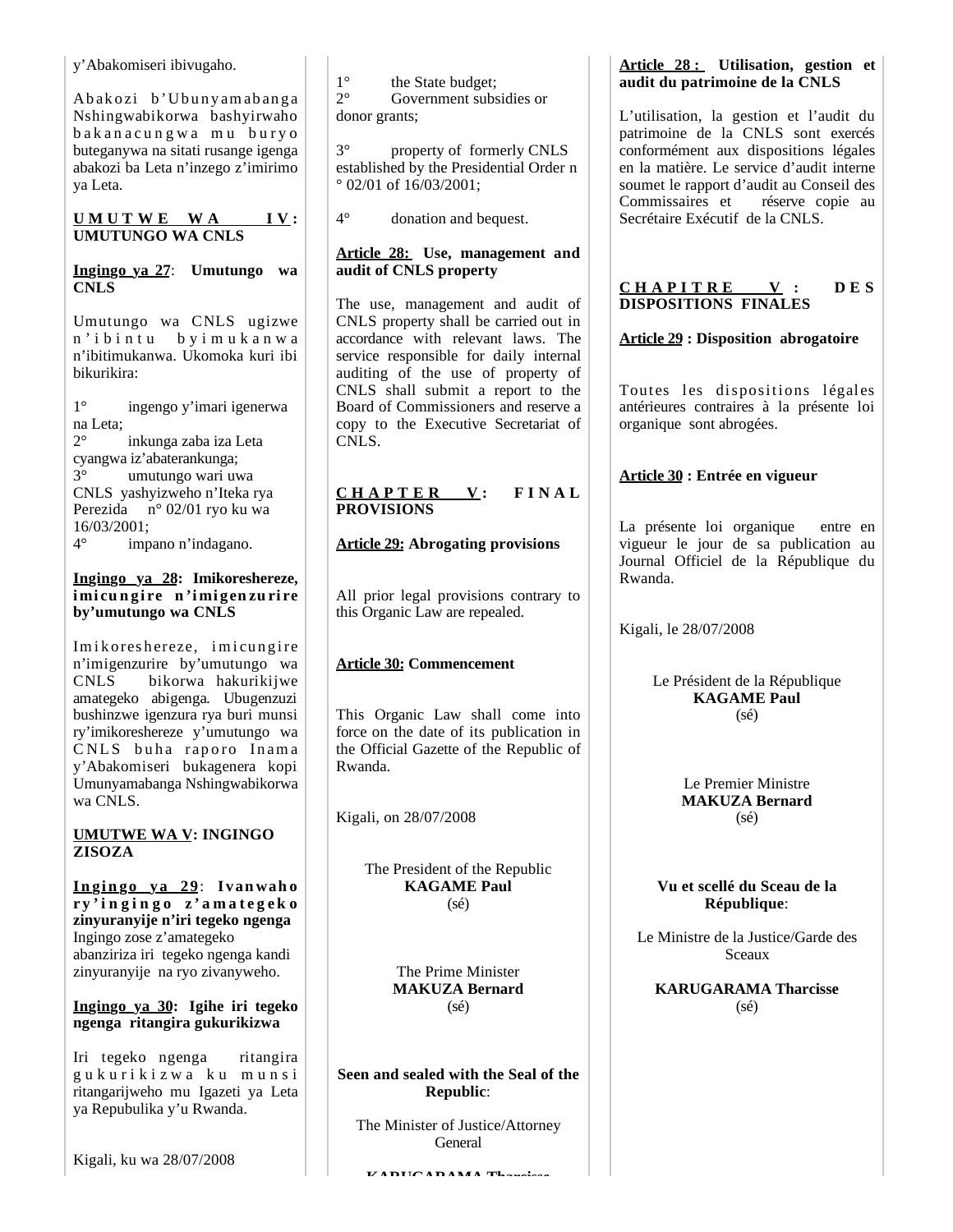| ITEGEKO Nº 41/2008 RYO KU WA<br>26/08/2008 RYEMERERA<br><b>KWEMEZA</b><br><b>BURUNDU</b><br>AMASEZERANO Y'IMPANO Nº H3630RW<br>YASHYIRIWEHO UMUKONO I KIGALI<br>MU RWANDA, KU WA 24<br>NYAKANGA 2008, HAGATI YA<br>REPUBULIKA Y'U RWANDA<br>N'IKIGEGA MPUZAMAHANGA<br>GITSURA AMAJYAMBERE (IDA),<br>YEREKERANYE N'IMPANO<br>INGANA NA MILIYONI ESHATU<br>N'IBIHUMBI MAGANA INANI<br>Z'AMADETESI (3.800.000 DTS)<br>AGENEWE UMUSHINGA WO<br>GUTEZA IMBERE IRUSHANWA<br>N'ITERAMBERE RY'IBIKORWA<br><b>BYA RWIYEMEZAMIRIMO</b> | LAW Nº 41/2008 OF 26/08/2008<br><b>AUTHORIZING RATIFICATION</b><br>THE<br><b>FINANCING</b><br>O F<br>$AGREEMENT$ $N^0$ H3630-RW<br>SIGNED IN KIGALI, RWANDA ON<br>JULY 24, 2008, BETWEEN THE<br>REPUBLIC OF RWANDA AND<br><b>INTERNATIONAL</b><br>THE<br>DEVELOPMENT ASSOCIATION<br>(IDA), RELATING TO THE<br><b>GRANT OF THREE MILLION</b><br>EIGHT HUNDRED THOUSAND<br>SPECIAL DRAWING RIGHTS<br>(3,800,000DTS) FOR ADDITIONAL<br><b>FINANCING</b><br><b>FOR</b><br>COMPETITIVENESS AND<br>ENTERPRISE DEVELOPMENT<br><b>PROJECT</b> | <b>TABLE DES MATIERES</b><br>Article premier : Autorisation de<br>ratification<br>Article 2 : Entrée en vigueur                                                                                                                                                                  |
|------------------------------------------------------------------------------------------------------------------------------------------------------------------------------------------------------------------------------------------------------------------------------------------------------------------------------------------------------------------------------------------------------------------------------------------------------------------------------------------------------------------------------|---------------------------------------------------------------------------------------------------------------------------------------------------------------------------------------------------------------------------------------------------------------------------------------------------------------------------------------------------------------------------------------------------------------------------------------------------------------------------------------------------------------------------------------|----------------------------------------------------------------------------------------------------------------------------------------------------------------------------------------------------------------------------------------------------------------------------------|
| <b>ISHAKIRO</b>                                                                                                                                                                                                                                                                                                                                                                                                                                                                                                              | <b>TABLE OF CONTENTS</b>                                                                                                                                                                                                                                                                                                                                                                                                                                                                                                              | LOI Nº 41/2008 DU 26/08/2008<br><b>AUTORISANT LA RATIFICATION</b><br>L'ACCORD<br>DE.<br>D E<br>FINANCEMENT N° H3630-RW                                                                                                                                                           |
| Ingingo ya mbere : Uruhushya rwo<br>kwemeza<br><b>Burundu</b>                                                                                                                                                                                                                                                                                                                                                                                                                                                                | Article One: Authorisation of<br>ratification                                                                                                                                                                                                                                                                                                                                                                                                                                                                                         | SIGNE A KIGALI AU RWANDA<br>LE 24 JUILLET 2008 ENTRE LA<br>REPUBLIQUE DU RWANDA ET<br>L'ASSOCIATION<br><b>INTERNATIONALE</b><br>DE                                                                                                                                               |
| Ingingo ya 2 : Igihe itegeko ritangira<br>gukurikizwa                                                                                                                                                                                                                                                                                                                                                                                                                                                                        | <b>Article 2: Commencement</b>                                                                                                                                                                                                                                                                                                                                                                                                                                                                                                        | DEVELOPPEMENT (IDA),<br>RELATIF AU DON DE TROIS<br>MILLIONS HUIT CENT MILLE<br>DROITS DE TIRAGE SPECIAUX<br>(3.800.000 DTS) POUR LE PROJET<br>DE.<br><b>FINANCEMENT</b><br>ADDITIONNEL POUR LA<br>COMPETITIVITE ET LE<br><b>DEVELOPEMENT</b><br><b>DES</b><br><b>ENTREPRISES</b> |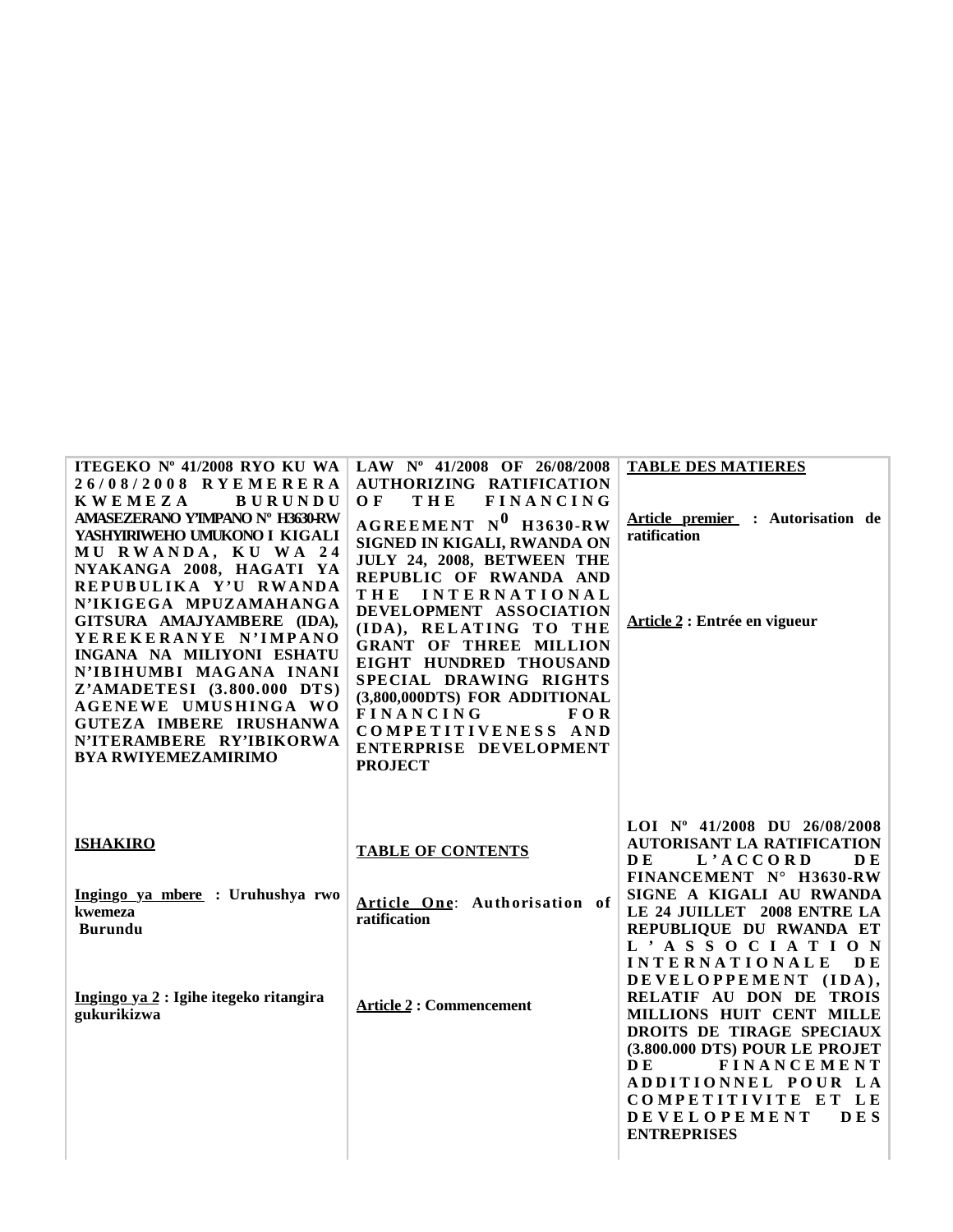**ITEGEKO Nº 41/2008 RYO KU WA 2 6 / 0 8 / 2 0 0 8 R Y E M E R E R A K W E M E Z A B U R U N D U AMASEZERANO Y'IMPANO Nº H3630-RW YASHYIRIWEHO UMUKONO I KIGALI M U R W A N D A , K U W A 2 4 NYAKANGA 2008, HAGATI YA RE PUB UL I K A Y'U RW ANDA N'IKIGEGA MPUZAMAHANGA GITSURA AMAJYAMBERE (IDA), Y E R E K E R A N Y E N 'I MP A N O INGANA NA MILIYONI ESHATU N'IBIHUMBI MAGANA INANI Z'AMADETESI (3.800.000 DTS) AG E NE WE UMUS H ING A WO GUTEZA IMBERE IRUSHANWA N'ITERAMBERE RY'IBIKORWA BYA RWIYEMEZAMIRIMO**

**Twebwe, KAGAME Paul,** Perezida wa Repubulika;

**INTEKO ISHINGA AMATEGEKO Y E M E J E , N O N E N A T W E D U H A M I J E , D U T A N G A J E ITEGEKO RITEYE RITYA KANDI DUTEGETSE KO RYANDIKWA MU I G A Z E T I Y A L E T A Y A REPUBULIKA Y'U RWANDA.**

#### **INTEKO ISHINGA AMATEGEKO:**

Umutwe w'Abadepite, mu nama yawo yo ku wa 06 kanama 2008;

Umutwe wa Sena, mu nama yawo yo kuwa 08 kanama 2008;

Ishingiye ku Itegeko Nshinga rya Repubulika y'u Rwanda ryo ku wa 4 Kamena 2003, nk'uko ryavuguruwe kugeza ubu, cyane cyane mu ngingo zaryo iya 62, iya 66, iya 67, iya 88, iya 89, iya 90, iya 92, iya 93, iya 95, iya 108, iya 118, iya 189, iya 190 n'iya 201;

Imaze gusuzuma amasezerano y'impano nº H3630-RW yashyiriweho umukono i Kigali mu Rwanda ku wa 24 Nyakanga 2008 hagati ya Repubulika y'u Rwanda n'Ikigega Mpuzamahanga Gitsura Am aj yam bere (IDA), yerekeranye n'impano ingana na miliyoni eshatu n'ibihumbi magana inani z'amadetesi (3.800.000 DTS) agenewe umushinga wo guteza imbere irushanwa n'iterambere ry'ibikorwa bya rwiyemezamirimo

**LAW Nº 41/2008 OF 26/08/2008 AUTHORIZING RATIFICATION**  OF THE FINANCING **AGREEMENT N° H 3630-RW SIGNED IN KIGALI, RWANDA ON** 

**JULY 24, 2008, BETWEEN THE REPUBLIC OF RWANDA AND T H E I N T E R N A T I O N A L DEVELOPMENT ASSOCIATION (IDA), RELATING TO THE GRANT OF THREE MILLION EIGHT HUNDRED THOUSAND SPECIAL DRAWING RIGHTS (3,800,000 DTS) FOR ADDITIONAL F I N A N C I N G F O R C O M P E T I T I V E N E S S A N D ENTERPRISE DEVELOPMENT PROJECT**

**We, KAGAME Paul,** President of the Republic;

**T H E P A R L I A M E N T H A S ADOPTED AND WE SANCTION, P R O M U L G A T E T H E FOLLOWING LAW AND ORDER IT BE PUBLISHED IN THE OFFICIAL GAZETTE OF THE REPUBLIC OF RWANDA.**

#### **THE PARLIAMENT**:

The Chamber of Deputies, in its session of august 06, 2008;

The Senate, in its session of august 08, 2008;

Given the Constitution of the Republic of Rwanda of June 4, 2003, as amended to date, especially in its articles 62, 66, 67, 88, 89, 90, 92, 93, 95, 108, 118, 189, 190 and 201;

Given the financing agreement nº H3630-RW signed in Kigali Rwanda on July 24th, 2008, between the Republic of Rwanda and the International Development Association (IDA), relating to the grant of three million eight hundred thousand Special Drawing Rights (3,800,000 DTS) for additional financing for competitiveness and enterprise development project;

**Nous, KAGAME Paul,** Président de la République;

**LE PARLEMENT A ADOPTE ET N O U S S A N C T I O N N O N S , PROMULGUONS LA LOI DONT**  LA TENEUR SUIT ET **ORDONNONS QU'ELLE SOIT P U B L I E E A U J O U R N A L OFFICIEL DE LA REPUBLIQUE DU RWANDA.**

#### **LE PARLEMENT :**

La Chambre des Députés, en sa séance du 06 août, 2008 ;

Le Sénat, en sa séance du 08 août 2008;

Vu la Constitution de la République du Rwanda du 04 juin 2003, telle que révisée à ce jour, spécialement en ses articles 62, 66, 67, 88, 89, 90, 92, 93, 95,108, 118, 189, 190 et 201 ;

Après examen de l'accord de financement nº H3630- RW signé à Kigali au Rwanda le 24 Juillet 2008 entre la République du Rwanda et l'Association Internationale de Développement (IDA), relatif au don de trois millions huit cent mille Droits de Tirage Spéciaux (3.800.000 DTS) pour le projet de financement additionnel pour la compétitivité et le développement des entreprises ;

#### **ADOPTE:**

#### **Article premier: Autorisation de ratification**

L'accord de financement nº H3630-RW signé à Kigali au Rwanda, le 24 Juillet 2008 entre la République du Rwanda et l'Association Internationale de Développement (IDA), relatif au don de trois millions huit cent mille Droits de Tirage Spéciaux (3.800.000 DTS) pour le projet de financement additionnel pour la compétitivité et le développement des entreprises.

**Article 2 : Entrée en vigueur**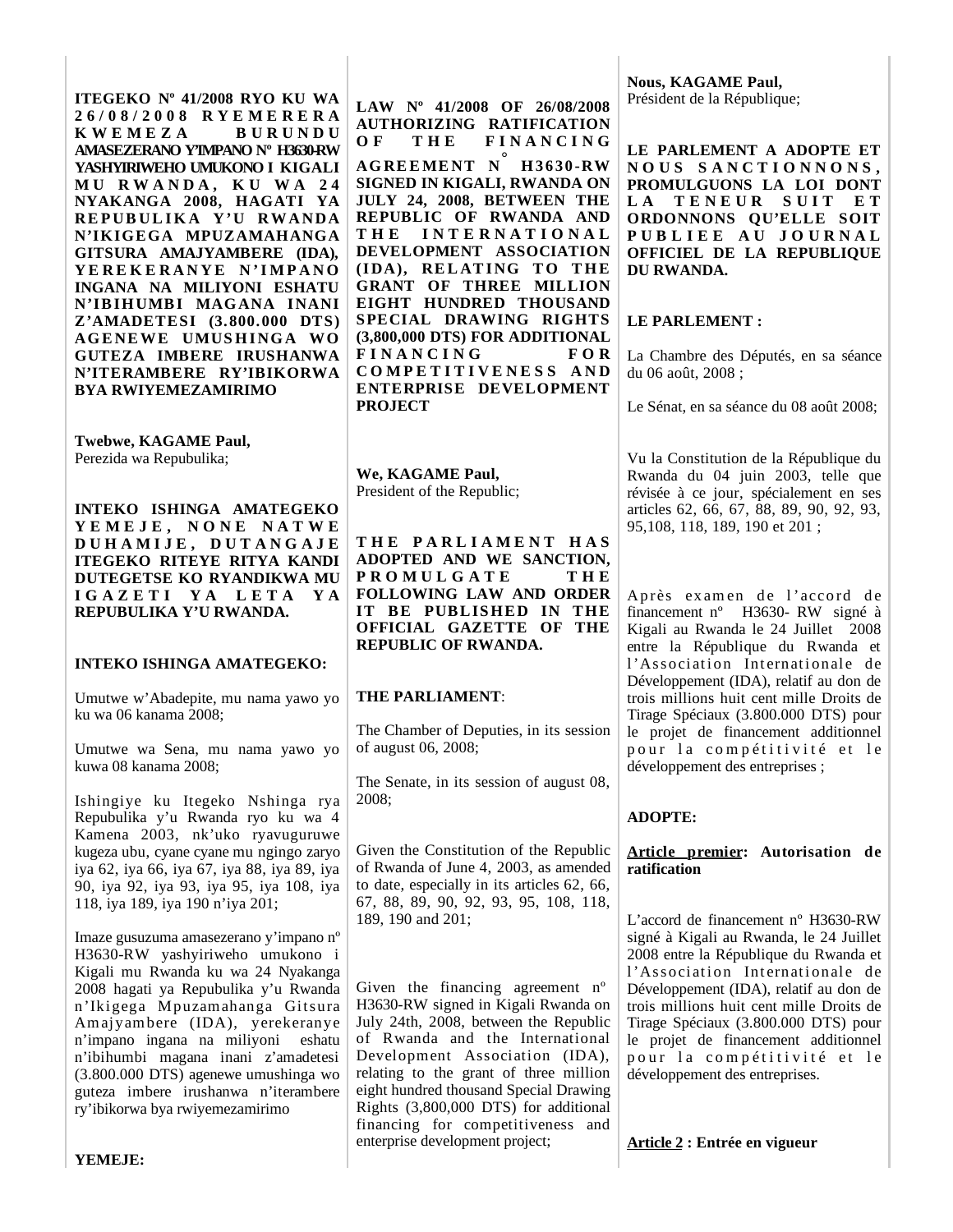|         |  | Ingingo ya mbere: Uruhushya rwo |  |
|---------|--|---------------------------------|--|
| kwemeza |  |                                 |  |
| burundu |  |                                 |  |

Amasezerano y'impano nº H3630-RW yashyiriweho umukono i Kigali mu Rwanda ku wa 24 Nyakanga 2008, hagati ya Repubulika y'u Rwanda n'Ikigega Mpuzamahanga Gitsura Amajyambere (IDA), yerekeranye n'impano ingana na miliyoni eshatu n'ibihumbi magana inani z'amadetesi (3.800.000 DTS) agenewe umushinga wo guteza imbere irushanwa n'iterambere ry'ibikorwa bya rwiyemezamirimo, ryemerewe kwemezwa burundu.

#### **Ingingo ya 2 : Igihe itegeko ritangira gukurikizwa**

Iri tegeko ritangira gukurikizwa ku munsi ritangarijweho mu Igazeti ya Leta ya Repubulika y'u Rwanda.

Kigali, ku wa 26/08/2008

Perezida wa Repubulika **KAGAME Paul** (sé)

Minisitiri w'Intebe **MAKUZA Bernard** (sé)

**Bibonywe kandi bishyizweho Ikirango cya Repubulika:**

Minisitiri w'Ubutabera/Intumwa Nkuru ya Leta

> **KARUGARAMA Tharcisse** (sé)

**ADOPTS:**

#### **Article One: Authorization of ratification**

The financing agreement n° H3630-RW signed in Kigali Rwanda on July 24th, 2008, between the Republic of Rwanda and the International Development Association (IDA), relating to the grant of three million eight hundred thousand Special Drawing Rights ( 3,800,000 DTS) for additional financing for competitiveness and enterprise development project, is hereby authorized for ratification.

#### **Article 2 : Commencement**

This law shall come into force on the date of its publication in the Official Gazette of the Republic of Rwanda.

Kigali, on 26/08/2008

The President of the Republic **KAGAME Paul** (sé)

> The Prime Minister **MAKUZA Bernard** (sé)

**Seen and sealed with the Seal of the Republic:**

Minister of Justice/ The Attorney General **KARUGARAMA Tharcisse**

**LOI N° 41/2008 DU 26/08/2008 AUTORISANT LA RATIFICATION D E L ' A C C O R D D E FINANCEMENT N° H3630-RW SIGNE A KIGALI AU RWANDA LE 24 JUILLET, 2008 ENTRE LA REPUBLIQUE DU RWANDA ET L ' A S S O C I A T I O N I N T E R N A T I O N A L E D E**  DEVELOPPEMENT (IDA), **RELATIF AU DON DE TROIS MILLIONS HUIT CENT MILLE DROITS DE TIRAGE SPECIAUX (3.800.000 DTS) POUR LE PROJET D E F I N A N C E M E N T A D D I T I O N N E L P O U R L A C O M P E T I T I V I T E E T L E DEVELOPEMENT** DES

La présente loi entre en vigueur le jour de sa publication au Journal Officiel de la République du Rwanda.

Kigali, le 26/08/2008

Le Président de la République **KAGAME Paul** (sé)

> Le Premier Ministre **MAKUZA Bernard** (sé)

**Vu et scellé du Sceau de la République :**

Ministre de la Justice/ Garde des Sceaux **KARUGARAMA Tharcisse** (sé)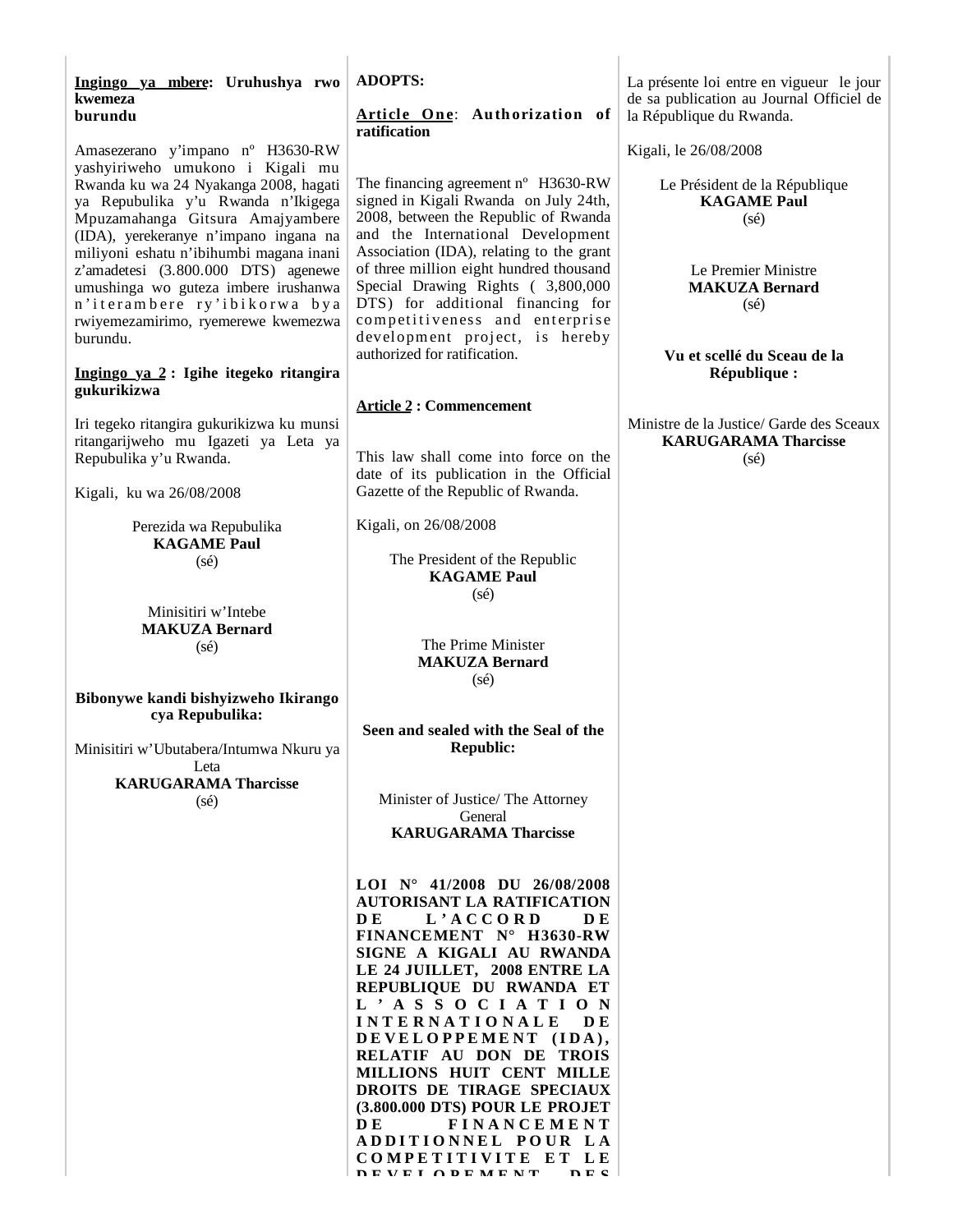| ITEGEKO Nº 42/2008 RYO KU WA<br>26/08/2008 RYEMERERA<br><b>KWEMEZA</b><br><b>BURUNDU</b><br>AMASEZERANO Y'IMPANO Nº H408-RW<br>YASHYIRIWEHO UMUKONO I<br>KIGALI MU RWANDA KU WA 24<br>NYAKANGA 2008, HAGATI YA<br>REPUBULIKA Y'U RWANDA<br>N'IKIGEGA MPUZAMAHANGA<br>GITSURA AMAJYAMBERE (IDA),<br>YEREKERANYE N'IMPANO<br>INGANA NA MILIYONI<br>MAKUMYABIRI N'IMWE<br>N'IBIHUMBI MAGANA ATATU<br>Z'AMADETESI (21.300.000 DTS)<br><b>AGENEWE UMUSHINGA WO</b><br>GUTSURA AMAJYAMBERE MU<br>CYARO ICYICIRO CYA II | LAW Nº 42/2008 OF 26/08/2008<br><b>AUTHORIZING</b><br>THE<br>RATIFICATION OF THE<br>FINANCING AGREEMENT NO<br>H408-RW SIGNED IN KIGALI<br>RWANDA ON JULY 24 <sup>TH</sup> , 2008,<br><b>BETWEEN THE REPUBLIC OF</b><br>THE<br><b>RWANDA</b><br>A N D<br>INTERNATIONAL<br>DEVELOPMENT ASSOCIATION<br>(IDA), RELATING TO THE<br>GRANT OF TWENTY ONE<br>MILLION THREE HUNDRED<br>THOUSAND SPECIAL DRAWING<br><b>RIGHTS</b> (21,300,000 DTS) FOR<br>THE RURAL SECTOR SUPPORT<br>PROJECT PHASE II | LOI $N^{\circ}$ 42/2008 DU 26/08/2008<br>AUTORISANT LA RATIFICATION<br>DE L'ACCORD DE FINANCEMENT<br>N° H408-RW SIGNE A KIGALI AU<br>RWANDA LE 24 JUILLET 2008<br>ENTRE LA REPUBLIQUE DU<br>RWANDA ET L'ASSOCIATION<br><b>INTERNATIONALE</b><br>D E<br>DEVELOPPEMENT (IDA), RELATIF<br>AU DON DE VINGT ET UN<br>MILLIONS TROIS CENT MILLE<br>DROITS DE TIRAGE SPECIAUX<br>(21.300.000 DTS) POUR LE PROJET<br>D'APPUI AU SECTEUR RURAL<br><b>PHASE II</b> |
|------------------------------------------------------------------------------------------------------------------------------------------------------------------------------------------------------------------------------------------------------------------------------------------------------------------------------------------------------------------------------------------------------------------------------------------------------------------------------------------------------------------|----------------------------------------------------------------------------------------------------------------------------------------------------------------------------------------------------------------------------------------------------------------------------------------------------------------------------------------------------------------------------------------------------------------------------------------------------------------------------------------------|----------------------------------------------------------------------------------------------------------------------------------------------------------------------------------------------------------------------------------------------------------------------------------------------------------------------------------------------------------------------------------------------------------------------------------------------------------|
| <b>ISHAKIRO</b><br>Ingingo ya mbere : Uruhushya rwo<br>kwemeza<br>burundu                                                                                                                                                                                                                                                                                                                                                                                                                                        | <b>TABLE OF CONTENTS</b><br>Article One: Authorization of<br>ratification                                                                                                                                                                                                                                                                                                                                                                                                                    | <b>TABLE DES MATIERES</b><br>Article premier : Autorisation de<br>ratification                                                                                                                                                                                                                                                                                                                                                                           |
| Ingingo ya 2 : Igihe itegeko ritangira<br>gukurikizwa                                                                                                                                                                                                                                                                                                                                                                                                                                                            | <b>Article 2 : Commencement</b>                                                                                                                                                                                                                                                                                                                                                                                                                                                              | Article 2 : Entrée en vigueur                                                                                                                                                                                                                                                                                                                                                                                                                            |
|                                                                                                                                                                                                                                                                                                                                                                                                                                                                                                                  |                                                                                                                                                                                                                                                                                                                                                                                                                                                                                              |                                                                                                                                                                                                                                                                                                                                                                                                                                                          |
| ITEGEKO Nº 42/2008 RYO KU WA<br>26/08/2008 RYEMERERA<br><b>KWEMEZA</b><br><b>BURUNDU</b><br>AMASEZERANO Y'IMPANO Nº H408RW<br>YASHYIRIWEHO UMUKONO I<br>KIGALI MU RWANDA KU WA 24<br>NYAKANGA 2008, HAGATI YA<br>REPUBULIKA Y'U RWANDA<br>N'IKIGEGA MPUZAMAHANGA<br>GITSURA AMAJYAMBERE (IDA),                                                                                                                                                                                                                   | LAW $N^{\circ}$ 42/2008 OF 26/08/2008<br><b>AUTHORIZING</b><br>THE<br>RATIFICATION OF THE<br>FINANCING AGREEMENT NO<br>H408-RW SIGNED IN KIGALI<br>RWANDA ON JULY 24TH, 2008,<br><b>BETWEEN THE REPUBLIC OF</b><br><b>RWANDA</b><br><b>THE</b><br>AND                                                                                                                                                                                                                                        | LOI $N^{\circ}$ 42/2008 DU 26/08/2008<br>AUTORISANT LA RATIFICATION<br>DE L'ACCORD DE FINANCEMENT<br>N° H408-RW SIGNE A KIGALI AU<br>RWANDA LE 24 JUILLET 2008<br>ENTRE LA REPUBLIQUE DU<br>RWANDA ET L'ASSOCIATION<br><b>INTERNATIONALE</b><br><b>DE</b><br>DEVELOPPEMENT (IDA), RELATIF<br>AU DON DE VINGT ET UN<br>MILLIONS TROIS CENT MILLE                                                                                                          |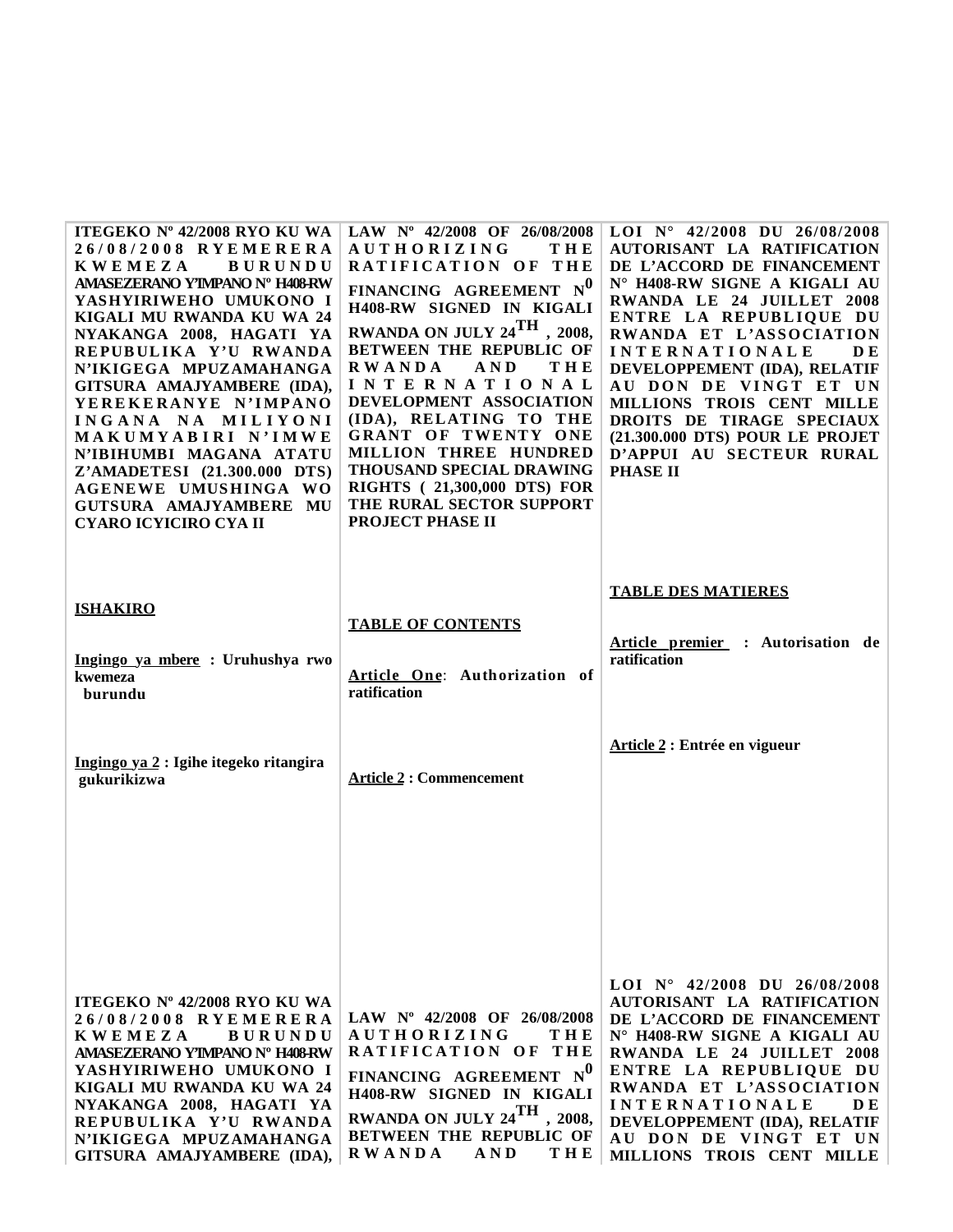| YEREKERANYE N'IMPANO<br>INGANA NA MILIYONI<br>MAKUMYABIRI N'IMWE<br>N'IBIHUMBI MAGANA ATATU<br>Z'AMADETESI (21.300.000 DTS)<br>AGENEWE UMUSHINGA WO<br>GUTSURA AMAJYAMBERE MU<br>CYARO ICYICIRO CYA II                                                                                                                                                                      | <b>INTERNATIONAL</b><br>DEVELOPMENT ASSOCIATION<br>(IDA), RELATING TO THE<br>GRANT OF TWENTY ONE<br><b>MILLION THREE HUNDRED</b><br>THOUSAND SPECIAL DRAWING<br><b>RIGHTS</b> (21,300,000 DTS) FOR<br>THE RURAL SECTOR SUPPORT                                                                                                                                                 | DROITS DE TIRAGE SPECIAUX<br>(21.300.000 DTS) POUR LE PROJET<br>D'APPUI AU SECTEUR RURAL<br><b>PHASE II</b><br><b>Nous, KAGAME Paul,</b>                                                                                                                                                                                                                                                |
|-----------------------------------------------------------------------------------------------------------------------------------------------------------------------------------------------------------------------------------------------------------------------------------------------------------------------------------------------------------------------------|--------------------------------------------------------------------------------------------------------------------------------------------------------------------------------------------------------------------------------------------------------------------------------------------------------------------------------------------------------------------------------|-----------------------------------------------------------------------------------------------------------------------------------------------------------------------------------------------------------------------------------------------------------------------------------------------------------------------------------------------------------------------------------------|
| Twebwe, KAGAME Paul,<br>Perezida wa Repubulika;<br>INTEKO ISHINGA AMATEGEKO<br>YEMEJE, NONE NATWE<br>DUHAMIJE, DUTANGAJE<br>ITEGEKO RITEYE RITYA KANDI<br>DUTEGETSE KO RYANDIKWA                                                                                                                                                                                            | PROJECT PHASE II<br>We, KAGAME Paul,<br>President of the Republic;<br>THE PARLIAMENT HAS<br>ADOPTED AND WE SANCTION,<br><b>PROMULGATE</b><br>THE                                                                                                                                                                                                                               | Président de la République;<br>LE PARLEMENT A ADOPTE ET<br><b>NOUS</b><br>SANCTIONNONS,<br>PROMULGUONS LA LOI DONT LA<br>TENEUR SUIT ET ORDONNONS<br>QU'ELLE SOIT PUBLIEE AU<br>JOURNAL OFFICIEL DE LA<br>REPUBLIQUE DU RWANDA.                                                                                                                                                         |
| MU IGAZETI YA LETA YA<br>REPUBULIKA Y'U RWANDA.<br><b>INTEKO ISHINGA AMATEGEKO:</b>                                                                                                                                                                                                                                                                                         | <b>FOLLOWING LAW AND ORDER</b><br>IT BE PUBLISHED IN THE<br>OFFICIAL GAZETTE OF THE<br><b>REPUBLIC OF RWANDA.</b>                                                                                                                                                                                                                                                              | LE PARLEMENT :<br>La Chambre des Députés, en sa séance du                                                                                                                                                                                                                                                                                                                               |
| Umutwe w'Abadepite, mu nama yawo<br>yo ku wa 06 Kanama 2008;                                                                                                                                                                                                                                                                                                                | <b>THE PARLIAMENT:</b>                                                                                                                                                                                                                                                                                                                                                         | 06 août 2008;                                                                                                                                                                                                                                                                                                                                                                           |
| Umutwe wa Sena, mu nama yawo yo ku<br>wa 08 Kanama 2008;                                                                                                                                                                                                                                                                                                                    | The Chamber of Deputies, in its<br>session of August 06, 2008;                                                                                                                                                                                                                                                                                                                 | Le Sénat, en sa séance du 08 août 2008;                                                                                                                                                                                                                                                                                                                                                 |
| Ishingiye ku Itegeko Nshinga rya<br>Repubulika y'u Rwanda ryo kuwa 4<br>Kamena 2003, nk'uko ryavuguruwe<br>kugeza ubu, cyane cyane mu ngingo<br>zaryo iya 62, iya 66, iya 67, iya 88, iya                                                                                                                                                                                   | The Senate, in its session of August<br>08, 2008;<br>Pursuant to the Constitution of the<br>Republic of Rwanda of 4 June 2003,                                                                                                                                                                                                                                                 | Vu la Constitution de la République du<br>Rwanda du 04 juin 2003, telle que révisée<br>à ce jour, spécialement en ses articles 62,<br>66, 67, 88, 89, 90, 92, 93, 95, 108, 118,<br>189, 190 et 201;                                                                                                                                                                                     |
| 89, iya 90, iya 92, iya 93, iya 95, iya<br>108, iya 118, iya 189, iya 190 n'iya<br>201;                                                                                                                                                                                                                                                                                     | as amended to date, especially in<br>Articles 62, 66, 67, 88, 89, 90, 92,<br>93, 95, 108, 118, 189, 190 and 201;                                                                                                                                                                                                                                                               | Considérant l'accord de financement n°<br>H408-RW signé à Kigali au Rwanda le 24                                                                                                                                                                                                                                                                                                        |
| Imaze gusuzuma amasezerano y'impano<br>n° H408-RW yashyiriweho umukono i<br>Kigali mu Rwanda ku wa 24 Nyakanga<br>2008, hagati ya Repubulika y'u Rwanda<br>n'Ikigega Mpuzamahanga Gitsura<br>Amajyambere (IDA), yerekeranye<br>n'impano ingana na miliyoni<br>makumyabiri n'imwe<br>n'ibihumbi<br>magana atatu z'amadetesi (21.300.000<br>DTS) agenewe umushinga wo Gutsura | Pursuant to the financing agreement n°<br>H408-RW signed in Kigali Rwanda<br>on 24 July 2008, between the<br>Republic of Rwanda and the<br><b>International Development Association</b><br>(IDA), relating to the grant of twenty<br>one million three hundred thousand<br><b>Special Drawing Rights</b><br>(21,300,000 DTS) for the Rural<br>Sector Support Project phase II; | 2008 entre la République du<br>juillet<br>Rwanda et l'Association Internationale de<br>Développement (IDA), relatif au don de<br>vingt et un millions trois cent mille Droits<br>de Tirage Spéciaux (21.300.000 DTS)<br>pour le Projet d'Appui au Secteur Rural<br>phase II;                                                                                                            |
| Amajyambere mu Cyaro icyiciro cya II;<br><b>YEMEJE:</b>                                                                                                                                                                                                                                                                                                                     |                                                                                                                                                                                                                                                                                                                                                                                | <b>ADOPTE:</b><br>Article premier: Autorisation de                                                                                                                                                                                                                                                                                                                                      |
| <u>Ingingo ya mbere</u> : Uruhushya rwo<br>kwemeza                                                                                                                                                                                                                                                                                                                          | <b>ADOPTS:</b><br>Article One: Authorization of<br>ratification                                                                                                                                                                                                                                                                                                                | ratification                                                                                                                                                                                                                                                                                                                                                                            |
| burundu<br>Amasezerano y'impano nº H408-RW<br>yashyiriweho umukono i Kigali mu<br>Rwanda ku wa 24 Nyakanga 2008,<br>hagati ya Repubulika y'u Rwanda<br>n'Ikigega Mpuzamahanga Gitsura<br>Amajyambere (IDA), yerekeranye<br>n'impano ingana na miliyoni<br>makumyabiri n'imwe n'ibihumbi<br>magana atatu z'amadetesi (21.300.000<br>DTS) agenewe umushinga wo Gutsura        | The financing agreement n° H408-RW<br>signed in Kigali Rwanda on 24 July<br>2008, between the Republic of<br>Rwanda and the International<br>Development Association (IDA),<br>relating to the grant of twenty one<br>million three hundred thousand<br>Special Drawing Rights (21,300,000<br>DTS) for the Rural Sector Support                                                | L'accord de financement $n^{\circ}$ H408-RW<br>signé à Kigali au Rwanda, le 24 juillet<br>2008 entre la République du Rwanda et<br>l'Association Internationale de<br>Développement (IDA), relatif au don de<br>vingt et un millions trois cent mille Droits<br>de Tirage Spéciaux (21.300.000 DTS)<br>pour le Projet d'Appui au Secteur Rural<br>phase II est autorisé à être ratifié. |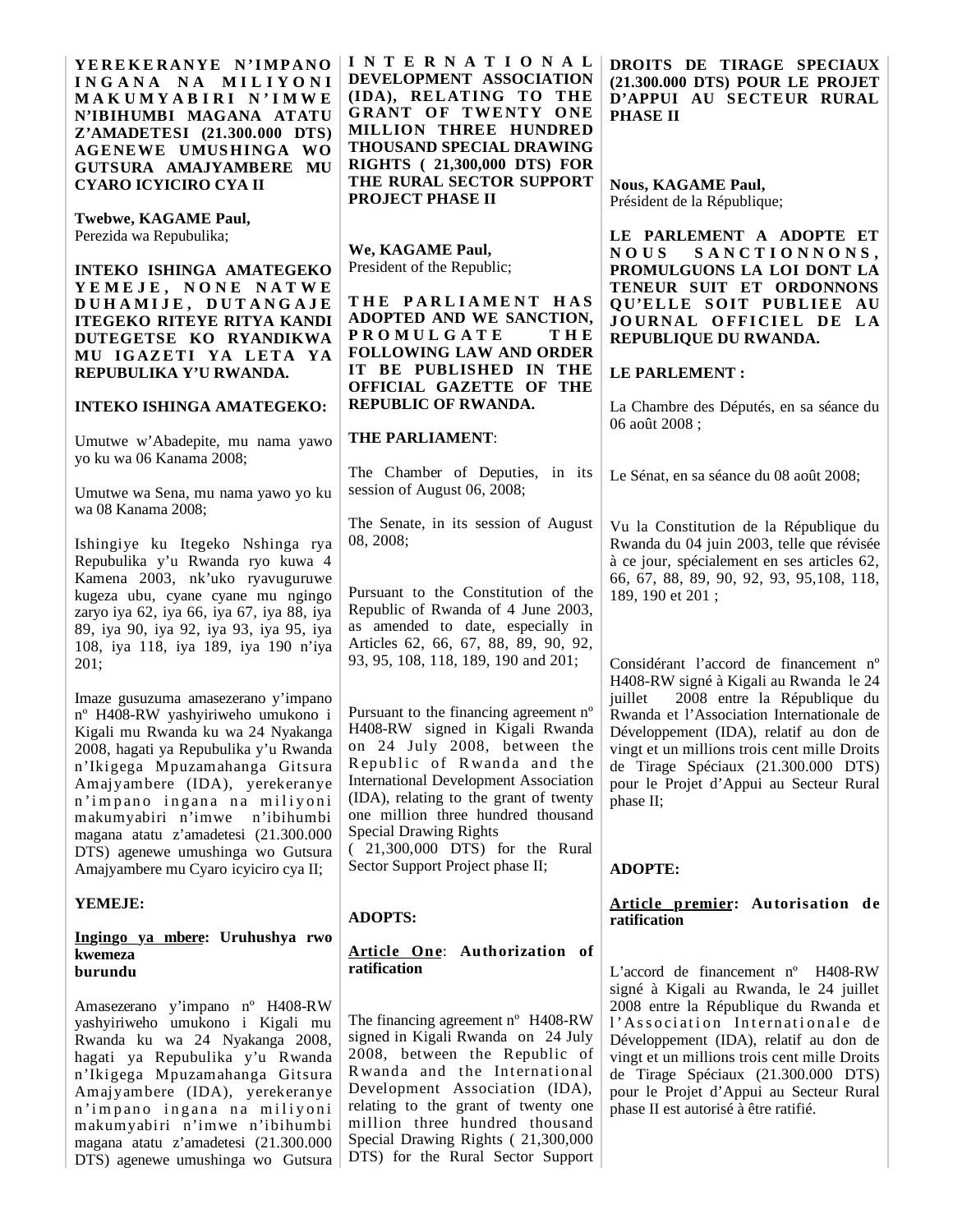| Amajyambere mu Cyaro icyiciro cya II,<br>yemerewe kwemezwa burundu.                                         | Project phase II, is hereby authorized<br>for ratification.                                                                                                                                                     | Article 2 : Entrée en vigueur                                                                                                                                                          |
|-------------------------------------------------------------------------------------------------------------|-----------------------------------------------------------------------------------------------------------------------------------------------------------------------------------------------------------------|----------------------------------------------------------------------------------------------------------------------------------------------------------------------------------------|
| Ingingo ya 2 : Igihe itegeko ritangira<br>gukurikizwa                                                       | <b>Article 2: Commencement</b>                                                                                                                                                                                  | La présente loi entre en vigueur le jour de<br>sa publication au Journal Officiel de la<br>République du Rwanda.                                                                       |
| Iri tegeko ritangira gukurikizwa ku<br>munsi ritangarijweho mu Igazeti ya Leta<br>ya Repubulika y'u Rwanda. | This Law shall come into force on the<br>date of its publication in the Official<br>Gazette of the Republic of Rwanda.                                                                                          | Kigali, le 26/08/2008<br>Le Président de la République                                                                                                                                 |
| Kigali, ku wa 26/08/2008                                                                                    | Kigali, on 26/08/2008                                                                                                                                                                                           | <b>KAGAME Paul</b><br>$(s\acute{e})$                                                                                                                                                   |
| Perezida wa Repubulika<br><b>KAGAME Paul</b>                                                                | The President of the Republic<br><b>KAGAME Paul</b><br>(sé)                                                                                                                                                     | Le Premier Ministre<br><b>MAKUZA Bernard</b><br>$(s\acute{e})$                                                                                                                         |
| (sé)<br>Minisitiri w'Intebe<br><b>MAKUZA Bernard</b><br>$(s\acute{e})$                                      | The Prime Minister<br><b>MAKUZA Bernard</b><br>$(s\acute{e})$                                                                                                                                                   | Vu et scellé du Sceau de la<br>République :                                                                                                                                            |
| Bibonywe kandi bishyizweho<br>Ikirango cya Repubulika:                                                      | Seen and sealed with the Seal of the<br><b>Republic:</b>                                                                                                                                                        | Le Ministre de la Justice /Garde des<br>Sceaux<br><b>KARUGARAMA Tharcisse</b>                                                                                                          |
| Minisitiri w'Ubutabera/ Intumwa Nkuru<br>ya Leta<br><b>KARUGARAMA Tharcisse</b><br>$(s\acute{e})$           | The Minister of Justice/ Attorney<br>General<br><b>KARUGARAMA Tharcisse</b><br>$(s\acute{e})$                                                                                                                   | $(s\acute{e})$                                                                                                                                                                         |
| ITEKA RYA PEREZIDA Nº                                                                                       | <b>TABLE OF CONTENTS</b>                                                                                                                                                                                        |                                                                                                                                                                                        |
| 53/01 RYO KUWA 05/09/2008                                                                                   | $\mathbf P$                                                                                                                                                                                                     | $\mathbf{A}$<br><b>TABLE DES MATIERES</b>                                                                                                                                              |
| RYEMEZA BURUNDU<br>AMASEZERANO YASHYIRIWEHO<br>UMUKONO MURI AFURIKA<br>Y'EPFO KU WA 24 KAMENA               | $\bf R$<br>$\bf{E}$<br><b>Article One: Ratification</b><br>${\bf S}$<br>L                                                                                                                                       | $\mathbf R$<br>$\mathbf R$<br>${\bf E}$<br><b>Article premier: Ratification</b><br>T                                                                                                   |
| 2007, YEREKERANYE<br>N'ISHYIRWAHO RY'IHURIRO<br>NYAFURIKA<br>RYO                                            | D<br><b>Article 2 : Authorities responsible for</b><br>the implementation of this Order<br>$\mathbf{E}$<br>$\mathbf N$                                                                                          | E<br>$\mathbf P$<br>Article 2 : Autorités chargées de<br>l'exécution du présent arrêté<br>$\mathbf R$                                                                                  |
| KUNGURANA IBITEKEREZO<br>KU<br><b>IVUGURURA</b><br>RY'INGENGO Y'IMARI                                       | T<br>$\mathbf I$<br><b>Article 3: Repealing of inconsistent</b><br>A provisions<br>L                                                                                                                            | $\bf{E}$<br>${\bf S}$<br><b>Article 3 : Disposition abrogatoire</b><br>I<br>$\mathbf{D}$                                                                                               |
| <b>ISHAKIRO</b>                                                                                             | $\mathbf 0$<br>$\bf{R}$                                                                                                                                                                                         | E<br>N                                                                                                                                                                                 |
| Ingingo ya mbere : Kwemeza                                                                                  | D<br><b>Article 4: Commencement</b><br>${\bf E}$                                                                                                                                                                | T<br>Article 4 : Entrée en vigueur<br>$\mathbf I$                                                                                                                                      |
| burundu                                                                                                     | $\mathbf R$<br>N                                                                                                                                                                                                | $\bf{E}$<br>$\mathbf{L}$                                                                                                                                                               |
|                                                                                                             | $\circ$<br>5                                                                                                                                                                                                    | N<br>$\circ$                                                                                                                                                                           |
| Ingingo ya 2: Abashinzwe<br>gushyira mu bikorwa                                                             | 3                                                                                                                                                                                                               | 5<br>3                                                                                                                                                                                 |
|                                                                                                             | 0<br>1                                                                                                                                                                                                          | $\bf{0}$<br>1                                                                                                                                                                          |
| Ingingo ya 3: Ivanwaho<br>ry'ingingo zinyuranyije n'iri teka                                                | $\bf{0}$<br>$\mathbf F$<br>$\bf{0}$                                                                                                                                                                             | D<br>$\mathbf U$<br>$\bf{0}$                                                                                                                                                           |
| Ingingo ya 4: Igihe iteka<br>ritangira gukurikizwa                                                          | 5<br>PRESIDENTIAL ORDER N° 53/01<br>OF 05/09/2008 RATIFING THE<br>0<br><b>AGREEMENT SIGNED IN SOUTH</b><br>9<br>AFRICA, ON JUNE 24, 2007,<br>$2$ RELATING<br>T O<br>THE<br>COLLABORATIVE AFRICA<br>$\mathbf{0}$ | 5<br>ARRETE PRESIDENTIEL N°<br>53/01 DU 05/09/2008 RATIFIANT<br>0 L'ACCORD SIGNE EN AFRIQUE<br>DU SUD LE 24 JUIN 2007,<br>9<br>RELATIF A LA CREATION DE<br>L'INITIATIVE AFRICAINE<br>2 |
|                                                                                                             | <b>BUDGET REFORM INITIATIVE</b><br>$\mathbf{0}$<br>8<br>(CABRI).<br>D                                                                                                                                           | <b>CONCERTEE SUR LA REFORME</b><br> 0 <br><b>BUDGETAIRE (CABRI).</b><br>$\bf{0}$<br>$\vert 8 \vert$                                                                                    |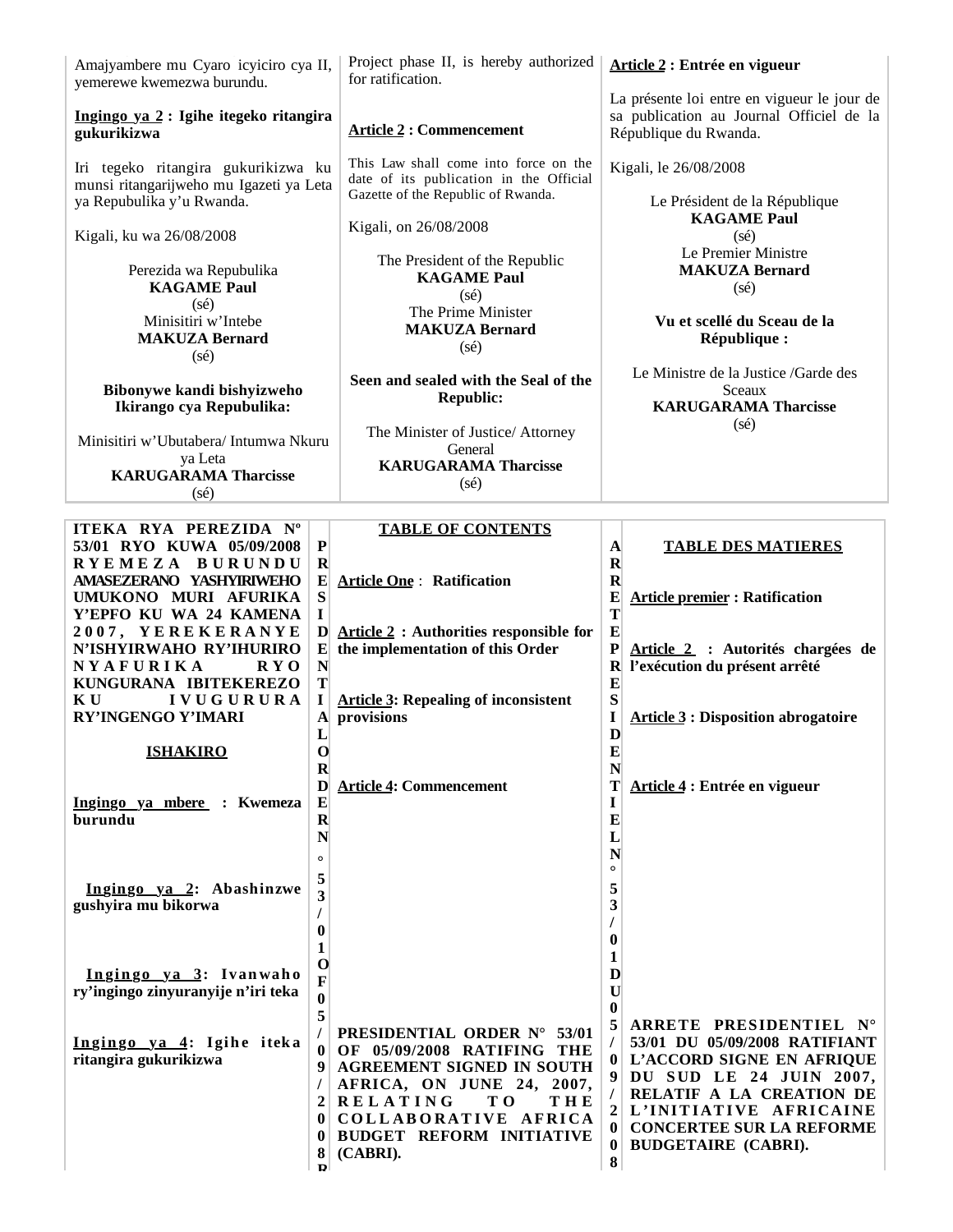| ITEKA RYA PEREZIDA Nº<br>53/01 RYO KUWA 05/09/2008<br>RYEMEZA BURUNDU<br>AMASEZERANO YASHYIRIWEHO<br>UMUKONO MURI AFURIKA<br>Y'EPFO KU WA 24 KAMENA<br>2007, YEREKERANYE<br>N'ISHYIRWAHO RY'IHURIRO<br>NYAFURIKA<br>R Y O<br>KUNGURANA IBITEKEREZO<br><b>IVUGURURA</b><br>K U<br>RY'INGENGO Y'IMARI.<br>Twebwe, KAGAME Paul,<br>Perezida wa Repubulika;<br>Ishingiye ku Itegeko Nshinga rya<br>Repubulika y'u Rwanda ryo ku wa<br>4 Kamena 2003, nk'uko<br>ryavuguruwe kugeza ubu, cyane<br>cyane mu ngingo zaryo<br>iya 98<br>igika cya 3, iya 112, iya 189, iya<br>190 n'iya 201;<br>Dushingiye ku Itegeko nº 29/2008<br>ryo ku wa 23/07/2008 ryemerera<br>kwemeza burundu Amasezerano<br>yashyiriweho umukono muri | л<br>A<br>Т<br>I<br>F<br>We, KAGAME Paul,<br>President of the Republic;<br>I<br>N<br>G Pursuant to the Constitution of the<br>T Republic of Rwanda of 4 June 2003, as<br>H amended to date, especially in Articles<br>98 paragraph 3, 112, 189, 190 and 201;<br>$\mathbf{E}$<br>$\mathbf{A}$<br>$\mathbf G$<br>$\mathbf R$<br>E<br>Pursuant to Law n°<br>$29/2008$ of<br>E<br>23/07/2008 authorizing the ratification<br>M<br>of the Agreement signed in South<br>Е<br>Africa, on June 24, 2007, relating to the<br>N<br>Collaborative Africa Budget Reform<br>T<br>Initiative (CABRI);<br>S<br>I<br>G<br>N<br>E<br>Considering the Agreement signed in<br>D<br>South Africa, on June 24, 2007, relating<br>1<br>to the Collaborative Africa Budget<br>N<br>Reform Initiative (CABRI));<br>S<br>O<br>U<br>On proposal by the Minister of Finance<br>Т<br>and Economic Planning;<br>H<br>A<br>After consideration and approval by the<br>F<br>Cabinet in its session of 16/04/2008.<br>$\overline{\mathbf{R}}$ | $\bf R$<br>$\mathbf{A}$<br>т<br>I<br><b>Nous, KAGAME Paul</b><br>F<br>Président de la République;<br>I<br>Vu la Constitution de la République<br>$\mathbf{A}$<br>du Rwanda du 04 juin 2003, telle que<br>N<br>T<br>révisée à ce jour, spécialement en ses<br>L<br>articles 98 alinéa 3, 112, 189, 190 et<br>$\bullet$<br>201;<br>A<br>$\mathbf C$<br>C<br>O Vu la Loi nº 29/2008 du 23/07/2008<br><b>R</b> autorisant la ratification de l'Accord<br>D signé en Afrique du Sud le 24 juin<br>S<br>2007, relatif à la création de l'Initiative<br>africaine Concertée sur la Réforme<br>I<br>Budgétaire (CABRI);<br>G<br>N<br>E<br>E<br>N<br>Considérant l'Accord<br>A<br>signé en<br>Afrique du Sud le 24 juin 2007, relatif<br>F<br>$\mathbf{R}$ a la création de l'Initiative africaine<br>I<br>Concertée sur la Reforme Budgétaire (<br>Q CABRI);<br>$\bf U$<br>E<br>D<br>Sur proposition du Ministre des<br>$\mathbf{U}$<br>Finances et de la Planification<br>S<br>Economique;<br>$\mathbf U$ |
|-----------------------------------------------------------------------------------------------------------------------------------------------------------------------------------------------------------------------------------------------------------------------------------------------------------------------------------------------------------------------------------------------------------------------------------------------------------------------------------------------------------------------------------------------------------------------------------------------------------------------------------------------------------------------------------------------------------------------|---------------------------------------------------------------------------------------------------------------------------------------------------------------------------------------------------------------------------------------------------------------------------------------------------------------------------------------------------------------------------------------------------------------------------------------------------------------------------------------------------------------------------------------------------------------------------------------------------------------------------------------------------------------------------------------------------------------------------------------------------------------------------------------------------------------------------------------------------------------------------------------------------------------------------------------------------------------------------------------------------------------|----------------------------------------------------------------------------------------------------------------------------------------------------------------------------------------------------------------------------------------------------------------------------------------------------------------------------------------------------------------------------------------------------------------------------------------------------------------------------------------------------------------------------------------------------------------------------------------------------------------------------------------------------------------------------------------------------------------------------------------------------------------------------------------------------------------------------------------------------------------------------------------------------------------------------------------------------------------------------------------------------|
| ry'Ihuriro Nyafurika ryo Kungurana<br>ibitekerezo ku Ivugurura ry'Ingengo<br>y'Imari;<br>Tumaze kubona Amasezerano<br>yashyiriweho umukono muri<br>Afurika y'Epfo ku wa 24 Kamena<br>2007, yerekeranye n'ishyirwaho<br>ry'Ihuriro Nyafurika ryo Kungurana<br>ibitekerezo ku Ivugurura ry'Ingengo<br>y'Imari;                                                                                                                                                                                                                                                                                                                                                                                                          | $\mathbf{A}$<br>HAVE ODERED AN HEREBY<br>$\overline{\phantom{a}}$<br><b>ORDER:</b><br>$\mathbf{o}$<br>N<br><b>Article One: Ratification</b><br>U<br>The Agreement signed in South Africa,<br>N<br>on June 24, 2007, relating to the<br>E<br>Collaborative Africa Budget Reform<br>Initiative (CABRI); is hereby ratified<br>4<br>and becomes fully effective.<br>$\overline{2}$<br>$\bf{0}$                                                                                                                                                                                                                                                                                                                                                                                                                                                                                                                                                                                                                   | E<br>séance du 16/04/2008.<br>2<br>4<br>J<br><b>AVONS ARRETE ET ARRETONS</b><br>$\mathbf U$<br>$\bf{I}$<br>N<br>$\boldsymbol{2}$<br><b>Article premier: Ratification</b><br>$\mathbf{0}$<br>$\bf{0}$<br>L'Accord signé en Afrique du Sud le<br>24 juin 2007, relatif à la création de<br>l'Initiative africaine Concertée sur la<br>$\bullet$<br>$\mathbf{R}$ Réforme Budgétaire (CABRI);<br>est                                                                                                                                                                                                                                                                                                                                                                                                                                                                                                                                                                                                   |
| Bisabwe na Minisitiri w'Imari<br>n'Igenamigambi;<br>Inama y'Abaminisitiri yo kuwa<br>16/04/2008 imaze kubisuzuma no<br>kubyemeza.<br><b>TWATEGETSE KANDI</b><br><b>DUTEGETSE:</b><br>Ingingo ya mbere : Kwemezwa<br>burundu                                                                                                                                                                                                                                                                                                                                                                                                                                                                                           | $\bf{0}$<br>7<br><b>Article 2:</b> Authorities responsible for<br>the implementation of this Order<br>$\mathbf{\hat{R}}$<br>E<br>The Prime Minister, the Minister of<br>L<br>Finance and Economic Planning and the<br>A<br>Minister of Foreign Affairs and<br>Cooperation are entrusted with the<br>$\bf{l}$<br>implementation of this Order.<br>N<br>G<br><b>Article 3: Repealing of inconsistent</b><br>т<br>provisions<br>$\mathbf 0$<br>Т<br>ц                                                                                                                                                                                                                                                                                                                                                                                                                                                                                                                                                            | ratifié et sort son plein et entier effet.<br>E<br>L<br>$\mathbf{A}$<br>T<br>I<br>Article 2: Autorités chargées de<br>l'exécution du présent arrêté<br>$\mathbf F$<br>$\mathbf{A}$<br>L Le Premier Ministre, le Ministre des<br>A Finances et de la Planification<br>C Economique et le Ministre des Affaires<br>R Etrangères et de la Coopération sont<br>chargés de l'exécution du présent<br>E<br>arrêté.<br>$\mathbf{A}$<br>т<br><b>Article 3 : Dispositions abrogatoires</b><br>I                                                                                                                                                                                                                                                                                                                                                                                                                                                                                                             |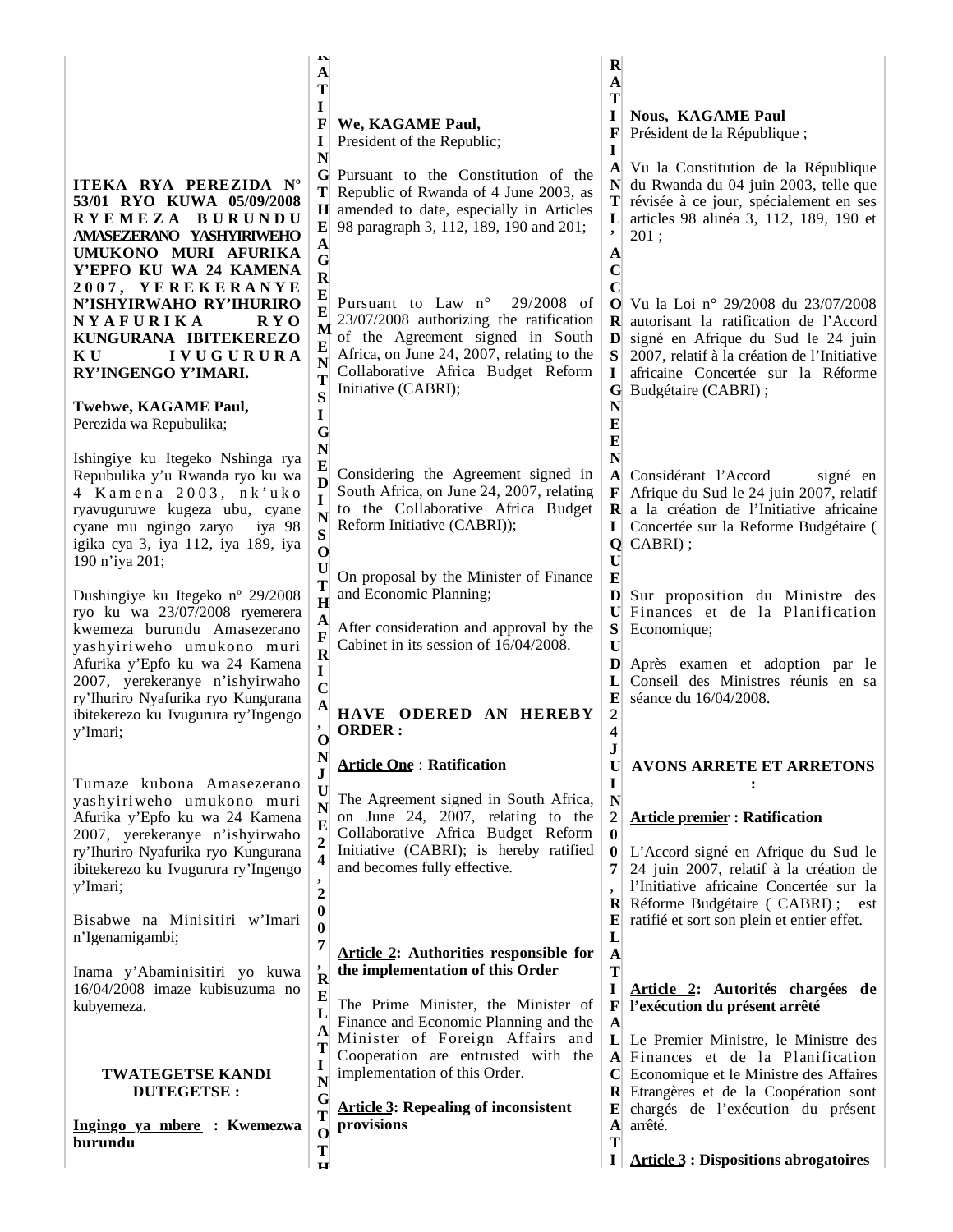| Amasezerano yashyiriweho<br>umukono muri Afurika y'Epfo ku<br>wa 24 Kamena 2007, yerekeranye<br>n'ishyirwaho ry'Ihuriro Nyafurika<br>ryo Kungurana ibitekerezo ku<br>Ivugurura ry'Ingengo y'Imari;<br>yemejwe burundu kandi atangiye<br>gukurikizwa mu ngingo zayo zose.<br>Ingingo ya 2: Abashinzwe<br>gushyira mu bikorwa<br>Minisitiri w'Intebe, Minisitiri | All prior provisions contrary to this<br>$\mathbf 0$<br>Order are hereby repealed.<br>N<br>$\mathbf C$<br>D<br>Toutes les dispositions antérieures<br>$\mathbf{o}$<br><b>Article 4: Commencement</b><br>contraires au présent arrêté sont<br>E<br>$\mathbf L$<br>L<br>abrogées.<br>L<br>This Order shall come into force on the<br>$\mathbf A$<br>date of its publication in the Official<br>I<br>Article 4 : Entrée en vigueur<br>B<br>Gazette of the Republic of Rwanda.<br>N<br>$\mathbf 0$<br>I<br>Le présent arrêté entre en vigueur le<br>$\mathbf R$<br>Kigali, on 05/09/2008<br>Т<br>jour de sa publication au Journal<br>A<br>Officiel de la République du Rwanda.<br>I<br>T<br>A<br>I<br>The President of the Republic<br>T<br>Kigali, le 05/09/2008<br>V<br><b>KAGAME Paul</b><br>I |  |
|----------------------------------------------------------------------------------------------------------------------------------------------------------------------------------------------------------------------------------------------------------------------------------------------------------------------------------------------------------------|------------------------------------------------------------------------------------------------------------------------------------------------------------------------------------------------------------------------------------------------------------------------------------------------------------------------------------------------------------------------------------------------------------------------------------------------------------------------------------------------------------------------------------------------------------------------------------------------------------------------------------------------------------------------------------------------------------------------------------------------------------------------------------------------|--|
| w'Imari n'Igenamigambi na<br>Minisitiri w'Ububanyi n'Amahanga<br>n'Ubutwererane basabwe kubahiriza<br>iri teka.<br>Ingingo ya 3: Ivanwaho                                                                                                                                                                                                                      | E<br>$\boldsymbol{\mathrm{V}}$<br>A<br>$\bf{E}$<br>$\mathbf F$<br>$\mathbf{A}$<br>Le Président de la République<br>$\mathbf R$<br>F<br><b>KAGAME Paul</b><br>I<br>The Prime Minister<br>$\mathbf R$<br>$\mathbf C$<br><b>MAKUZA Bernard</b><br>I                                                                                                                                                                                                                                                                                                                                                                                                                                                                                                                                               |  |
| ry'ingingo zinyuranyije n'iri<br>teka.<br>Ingingo zose z'amateka abanziriza<br>iri kandi zinyuranyije naryo<br>zivanyweho.                                                                                                                                                                                                                                     | А<br>$(s\acute{e})$<br>$\mathbf C$<br>B<br>A<br>$\mathbf U$<br>I<br>Le Premier Ministre<br>D<br>N<br><b>MAKUZA Bernard</b><br>$\mathbf G$<br>The Minister of Finance and Economic<br>E<br>$(s\acute{e})$<br>$\bf{E}$<br>Planning<br>$\mathbf C$<br>T                                                                                                                                                                                                                                                                                                                                                                                                                                                                                                                                           |  |
| Ingingo ya 4: Igihe iteka<br>ritangira gukurikizwa<br>Iri teka ritangira gukurikizwa<br>umunsi ritangarijweho mu Igazeti<br>ya Leta ya Repubulika y'u Rwanda.                                                                                                                                                                                                  | $\mathbf 0$<br>$\mathbf R$<br><b>MUSONI James</b><br>${\bf N}$<br>$\bf{E}$<br>$\mathbf C$<br>$(s\acute{e})$<br>Le Ministre des Finances et de la<br>$\mathbf F$<br>$\bf{E}$<br><b>Planification Economique</b><br>$\mathbf{o}$<br>$\mathbf R$<br><b>MUSONI James</b><br>$\mathbf R$<br>Т<br>$(s\acute{e})$<br>M<br>E<br>$\mathbf I$                                                                                                                                                                                                                                                                                                                                                                                                                                                            |  |
| Kigali, ku wa 05/09/2008<br>Perezida wa Repubulika<br><b>KAGAME Paul</b>                                                                                                                                                                                                                                                                                       | $\bf{E}$<br>N<br>S<br>The Minister of Foreign Affairs and<br>$\mathbf I$<br>Cooperation<br>$\mathbf U$<br>T<br>$\mathbf R$<br>1<br><b>MUSEMINALI Rosemary</b><br>L<br>Le Ministre des Affaires Etrangères et<br>A<br>$(s\acute{e})$<br>$\mathbf{A}$<br>de la Coopération<br>Т<br>$\mathbf R$<br><b>MUSEMINALI Rosemary</b><br>I<br>E<br>$(s\acute{e})$                                                                                                                                                                                                                                                                                                                                                                                                                                         |  |
| Minisitiri w'Intebe<br><b>MAKUZA Bernard</b><br>$(s\acute{e})$                                                                                                                                                                                                                                                                                                 | $\mathbf{V}$<br>F<br>$\bf{E}$<br>$\mathbf 0$<br>₹<br>Seen and sealed with the Seal of the<br>$\mathbf R$<br>C<br><b>Republic:</b><br>M<br>A<br>${\bf E}$<br>Vu et scellé du Sceau de la<br>$\bf{B}$<br>$\bf{B}$<br>République :<br>$\bf R$<br>The Minister of Justice/Attorney General<br>$\mathbf U$<br>I<br>D                                                                                                                                                                                                                                                                                                                                                                                                                                                                                |  |
| Minisitiri w'Imari n'Igenamigambi<br><b>MUSONI James</b>                                                                                                                                                                                                                                                                                                       | $\mathcal{E}$<br><b>KARUGARAMA Tharcisse</b><br>G<br>Le Ministre de la Justice/Garde des<br>$(s\acute{e})$<br>$\bf{E}$<br>Sceaux<br>T<br>$\mathbf A$<br><b>KARUGARAMA Tharcisse</b>                                                                                                                                                                                                                                                                                                                                                                                                                                                                                                                                                                                                            |  |
| $(s\acute{e})$<br>Minisitiri w'Ububanyi n'Amahanga<br>n'Ubutwererane<br><b>MUSEMINALI Rosemary</b><br>(sé)                                                                                                                                                                                                                                                     | I<br>$(s\acute{e})$<br>$\mathbf R$<br>$\bf{E}$<br>€<br>$\mathbf C$<br>A<br>$\bf{B}$<br>$\bf{R}$<br>1                                                                                                                                                                                                                                                                                                                                                                                                                                                                                                                                                                                                                                                                                           |  |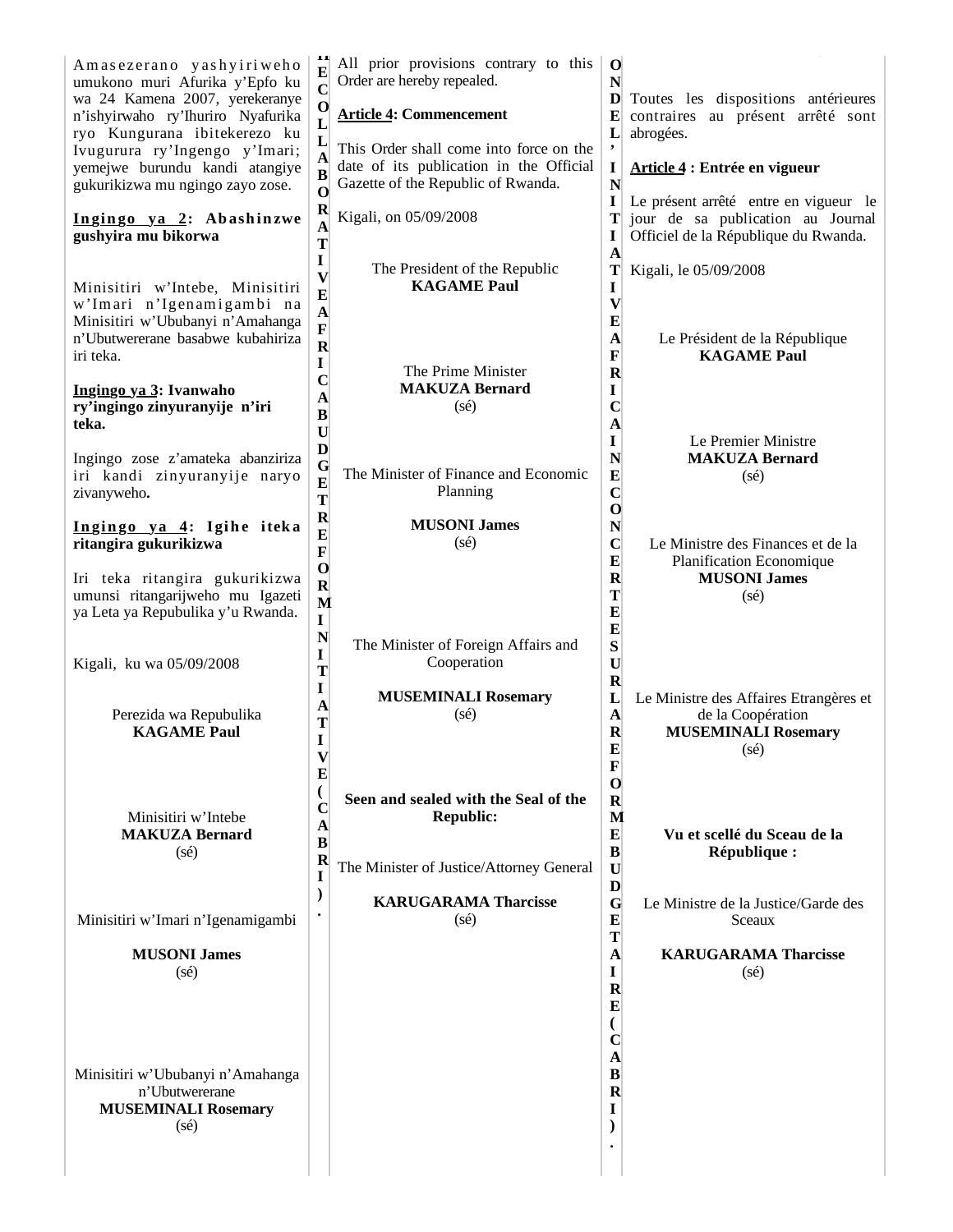| TARIF DES ABONNEMENTS ET DES<br><b>INSERTIONS</b>                                                                                                                                                                                                                                                                                   |                        | <b>IBICIRO BY'IGAZETI YA LETA N'INYANDIKO</b><br>ZIYITANGARIZWAMO                                                                                                                                                                                                                                     |               |
|-------------------------------------------------------------------------------------------------------------------------------------------------------------------------------------------------------------------------------------------------------------------------------------------------------------------------------------|------------------------|-------------------------------------------------------------------------------------------------------------------------------------------------------------------------------------------------------------------------------------------------------------------------------------------------------|---------------|
| Référence faite à l'arrêté présidentiel n° 19/01 du<br>01/10/2001 portant révision de l'arrêté Présidentiel n°<br>02/01 du 02/02/1996 portant fixation du tarif des<br>abonnements et d'insertions au Journal Officiel de la<br>République Rwandaise, le tarif est modifié comme suit à<br>partir du 1 <sup>er</sup> janvier 2002 : |                        | Hakurikijwe Iteka rya Perezida n° 19/01 ryo ku wa<br>01/10/2001 rivugurura iteka rya Perezida n° 02/01 ryo ku<br>wa 02/02/1996 rishyiraho ikiguzi cy'Igazeti ya Leta ya<br>Repubulika y'u Rwanda n'inyandiko zitangarizwamo,<br>ibiciro byahinduwe ku buryo bukurikira kuva ku wa 1<br>Mutarama 2002: |               |
|                                                                                                                                                                                                                                                                                                                                     |                        | Ikiguzi cy'umwaka wose<br>A.                                                                                                                                                                                                                                                                          |               |
| bonnement annuel<br>A.                                                                                                                                                                                                                                                                                                              |                        | -Mu Rwanda                                                                                                                                                                                                                                                                                            | 21.000        |
|                                                                                                                                                                                                                                                                                                                                     | - Rwanda<br>21.000 Frs | Frs                                                                                                                                                                                                                                                                                                   |               |
| -Pays limitrophes                                                                                                                                                                                                                                                                                                                   | 25.200                 | -Mu bihugu bidukikije<br>Frs                                                                                                                                                                                                                                                                          | 25.200        |
| -Autres Pays d'Afrique<br>Frs                                                                                                                                                                                                                                                                                                       | Frs<br>25.500          | -Mu bindi bihugu by' Afurika<br>Frs                                                                                                                                                                                                                                                                   | 25.500        |
| -Europe                                                                                                                                                                                                                                                                                                                             |                        | -Mu Burayi                                                                                                                                                                                                                                                                                            | 27.000        |
| 27.000 Frs                                                                                                                                                                                                                                                                                                                          |                        | Frs                                                                                                                                                                                                                                                                                                   |               |
| -Amérique et Asie                                                                                                                                                                                                                                                                                                                   | 28.500                 | -Muri Amerika na Aziya                                                                                                                                                                                                                                                                                | 28.500<br>Frs |
| Frs<br>-Océanie                                                                                                                                                                                                                                                                                                                     |                        | -Muri Oseyaniya                                                                                                                                                                                                                                                                                       | 30.000        |
| 30.000 Frs                                                                                                                                                                                                                                                                                                                          |                        | Frs                                                                                                                                                                                                                                                                                                   |               |
| <b>B.</b><br>Prix de détail au numéro                                                                                                                                                                                                                                                                                               |                        | <b>B.</b><br>Ikiguzi cya buri numero                                                                                                                                                                                                                                                                  |               |
| - Rwanda                                                                                                                                                                                                                                                                                                                            |                        | -Mu Rwanda                                                                                                                                                                                                                                                                                            |               |
| <b>700 Frs</b>                                                                                                                                                                                                                                                                                                                      |                        | <b>700 Frs</b>                                                                                                                                                                                                                                                                                        |               |
| -Pays limitrophes<br>Frs                                                                                                                                                                                                                                                                                                            | 840                    | -Mu bihugu bidukikije<br>Frs                                                                                                                                                                                                                                                                          | 840           |
| -Autres Pays d'Afrique                                                                                                                                                                                                                                                                                                              | 850                    | -Mu bindi bihugu by' Afurika<br>Frs                                                                                                                                                                                                                                                                   | 850           |
| Frs                                                                                                                                                                                                                                                                                                                                 |                        | -Mu Burayi                                                                                                                                                                                                                                                                                            |               |
| -Europe                                                                                                                                                                                                                                                                                                                             |                        | 900 Frs                                                                                                                                                                                                                                                                                               |               |
| 900 Frs<br>-Amérique et Asie                                                                                                                                                                                                                                                                                                        | 950                    | -Muri Amerika na Aziya                                                                                                                                                                                                                                                                                | 950           |
| Frs                                                                                                                                                                                                                                                                                                                                 |                        | <b>Frs</b>                                                                                                                                                                                                                                                                                            |               |
| -Océanie                                                                                                                                                                                                                                                                                                                            |                        | -Muri Oseyaniya<br>Frs                                                                                                                                                                                                                                                                                | 1000          |
| 1.000 Frs                                                                                                                                                                                                                                                                                                                           |                        |                                                                                                                                                                                                                                                                                                       |               |
| $\mathbf{C}$ .<br><b>Prix des insertions</b><br>C.<br>525 Frw pour chaque ligne de texte dactylographié ou<br>écrit à l'ordinateur.                                                                                                                                                                                                 |                        | Ikiguzi cy'inyandiko ziyitangarizwamo<br>Amafaranga 525 kuri buri murongo wandikishije<br>imashini cyangwa orudinateri.                                                                                                                                                                               |               |
| Le Journal Officiel de la République Rwandaise paraît le<br>premier et le quinzième jour de chaque mois.<br>Les sommes dues pour les abonnements, les numéros<br>séparés ou pour les insertions sont à verser<br>à l'Office Rwandais des Recettes-Recettes non Fiscales,<br>en indiquant le motif du versement.                     |                        | Igazeti ya Leta ya Repubulika y'u Rwanda iboneka ku<br>munsi wa mbere no ku wa cumi n'itanu wa buri kwezi.<br>Amafaranga agenewe igazeti, buri numero ukwayo<br>cyangwa inzandiko zijyana nayo ashyirwa mu Kigo<br>cy'Imisoro n'Amahoro bakerekana icyo atangiwe.                                     |               |
| Les abonnements sont annuels et prennent cours le<br>premier janvier.                                                                                                                                                                                                                                                               |                        | Igazeti ni iya buri mwaka kandi itangira ku ya mbere<br>y'ukwezi kwa Mutarama.                                                                                                                                                                                                                        |               |
| Les demandes d'abonnement ou de renouvellement<br>d'abonnement doivent être adressées au Secrétariat                                                                                                                                                                                                                                |                        | Abasaba kugura Igazeti ya Leta mu gihe cy'umwaka,<br>bagomba kubimenyesha Ubunyamabanga Bukuru bwa<br>$O_{\text{measured}}$ and $O_{\text{measured}}$ and $O_{\text{measured}}$ is a Minimized contract of $D$ $D$                                                                                    |               |